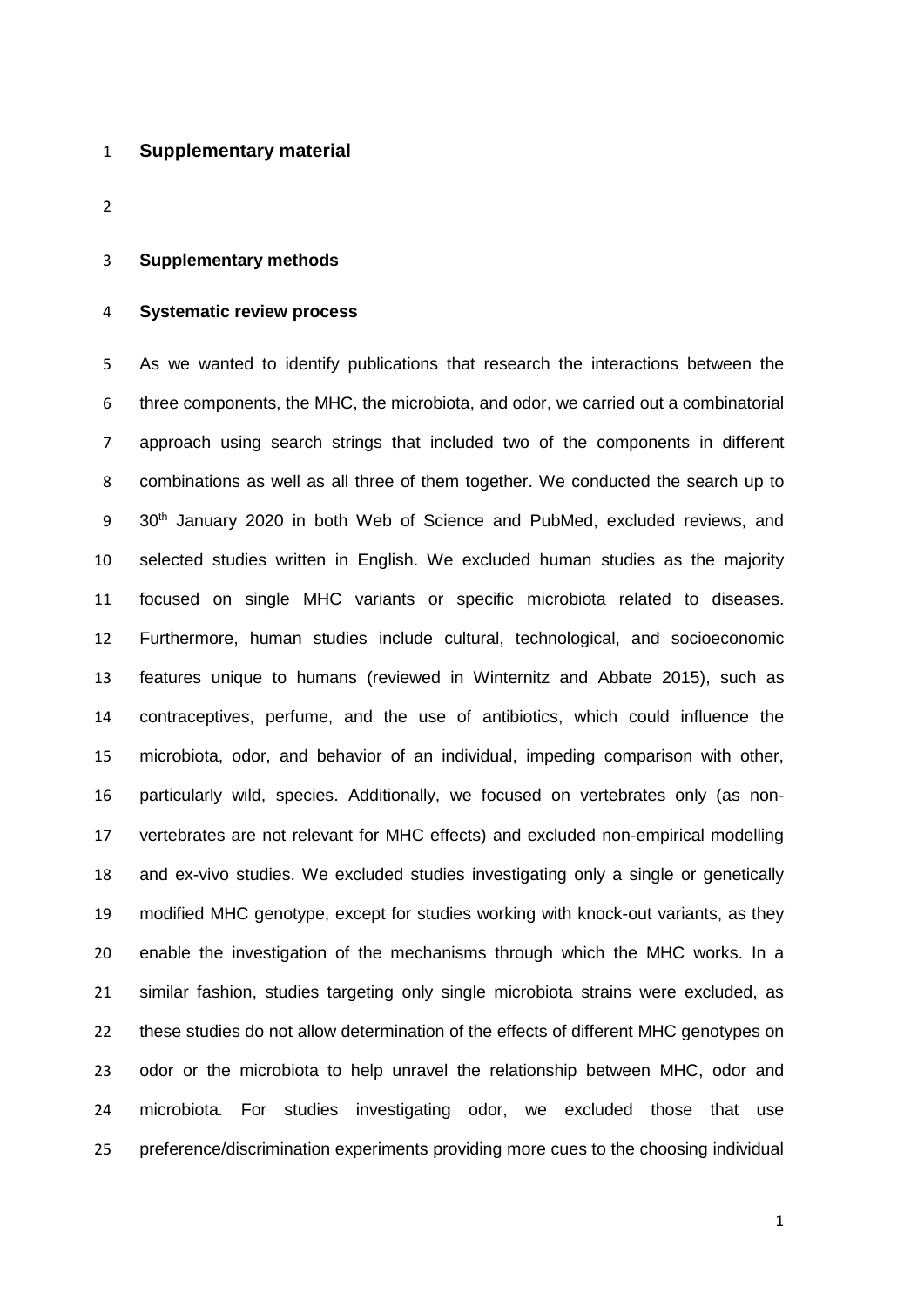than odor alone as this impedes determination of the role of odor cues. In general, we only kept studies investigating the unidirectional influence of the MHC on the microbiota, of the MHC on odor, and of the microbiota on odor. Studies investigating relationships other than the one-way interactions proposed in Figure 1 have been excluded. For the remaining studies, we recorded study species, MHC locus, odor/microbiota source, methods and study type, hypotheses, results, as well as sample size.

#### **Systematic review – search strings**

We used the following search terms:

 (MHC OR "major histocompatibility complex") AND (odo\$r OR scent OR preen) NOT human

 (MHC OR "major histocompatibility complex") AND (microbiome OR microbiota) NOT human

(odo\$r OR scent OR preen) AND (microbiome OR microbiota) NOT human

(MHC OR "major histocompatibility complex") AND ((odo\$r OR scent OR preen)

AND (microbiome OR microbiota)) NOT human

#### **Supplementary results**

 To validate the comprehensiveness and unbiasedness of our search strings, we carried out additional searches using the snowballing or chain referral method often used in sociological research (reviewed in Biernacki and Waldorf 1981), checking recent reviews and publications on this topic and carried out manual searching on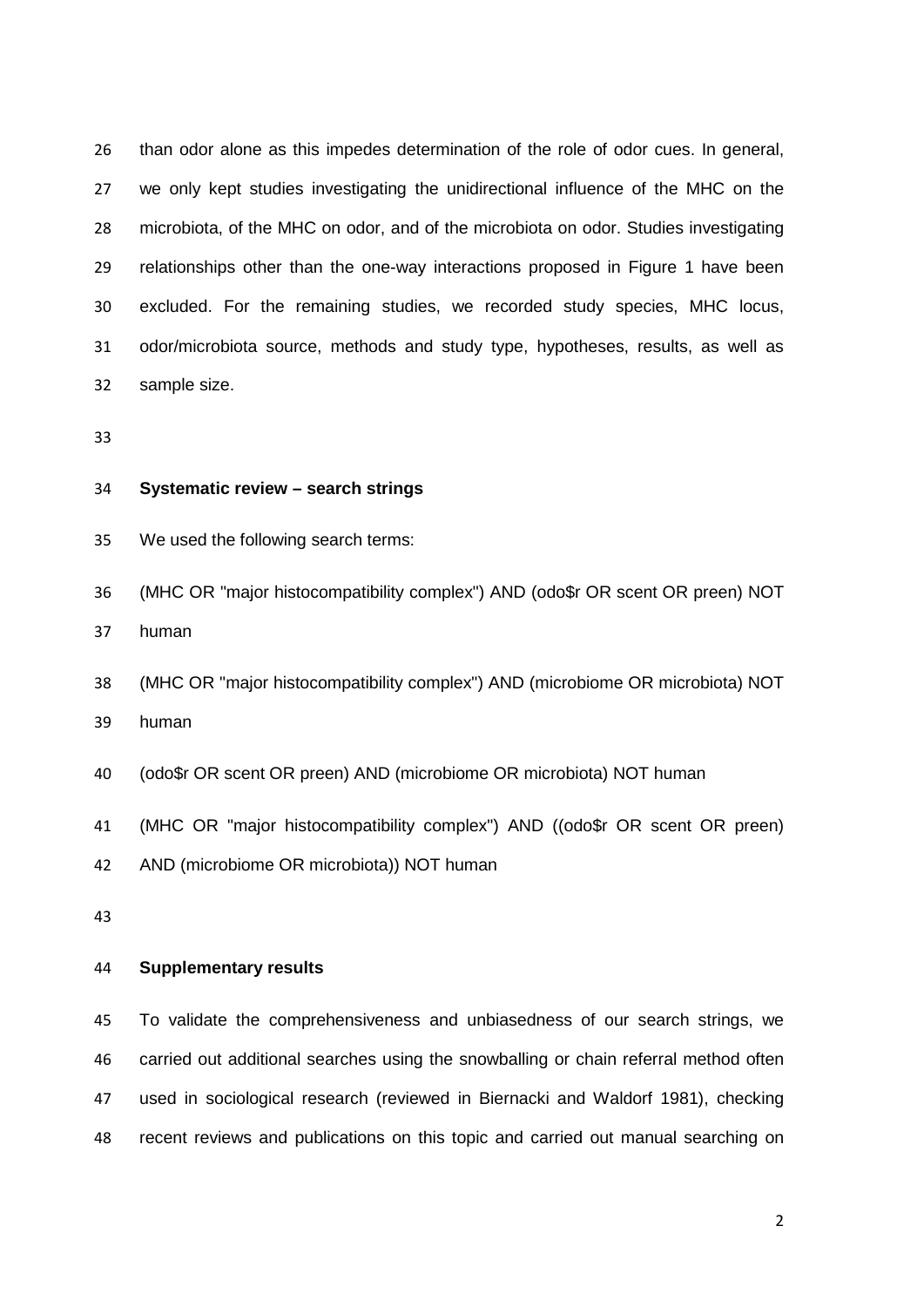Google Scholar. We retrieved 64 relevant studies by using our search strings and filtering approach. Through further searching, we found nine additional studies that were not retrieved by our search strings. However, we argue that our search strings are sufficiently comprehensive as well as unbiased, since three out of those nine additional publications were neither indexed in PubMed nor Web of Science. Another two of the missing studies were not recovered by our search strings, as they included the word 'human' in their abstract (which led to exclusion due to the search term 'NOT human'). Nonetheless, we argue for comprehensiveness of our search strings, as removing the term 'NOT human' from the search strings increases the number of results from 216 to 515 for all searches combined in PubMed and from 457 to 8601 in Web of Science (duplicates between search engines not yet removed). The remaining 4 publications could have been retrieved by including additional search terms in three of the four searches (microbiota & odor: add 'OR bacterial', MHC & microbiota: add 'OR 'microbial communities'', MHC & odor: add 'R 'olfactory signals''). However, this would have further increased the results from 515 to 1712 for the searches in PubMed and from 860 to 2069 for the searches in Web of Science. We argue that it is not feasible to carry out a systematic search with so many hits in a reasonable time span. Consequently, we agree with Nakagawa and Lagisz (2019) that comprehensiveness of a systematic review can be impracticable or even impossible to achieve. Instead, requirements of a good systematic review are unbiasedness and transparency in the search process. This can be achieved by conducting the searches in at least two data bases and predefining search and data extraction strategies (Nakagawa et al. 2017). Since we fulfill these prerequisites of a good systematic review, we contend that our systematic search is of appropriate quality and defend the usage of our search strings despite missing six studies.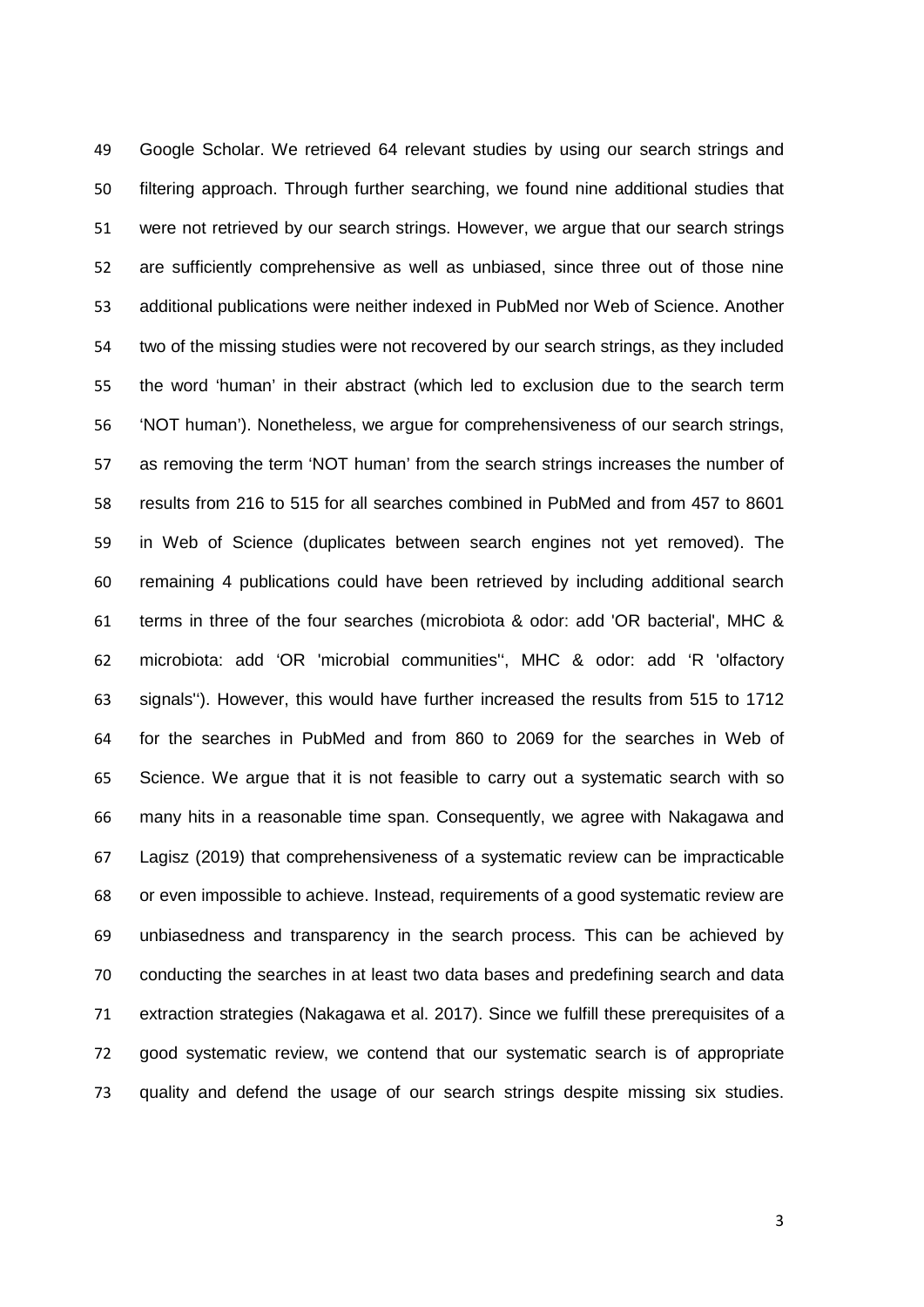- However, to be comprehensive we included the relevant studies that had not been
- retrieved with our search strings in the tables and marked them with asterisks.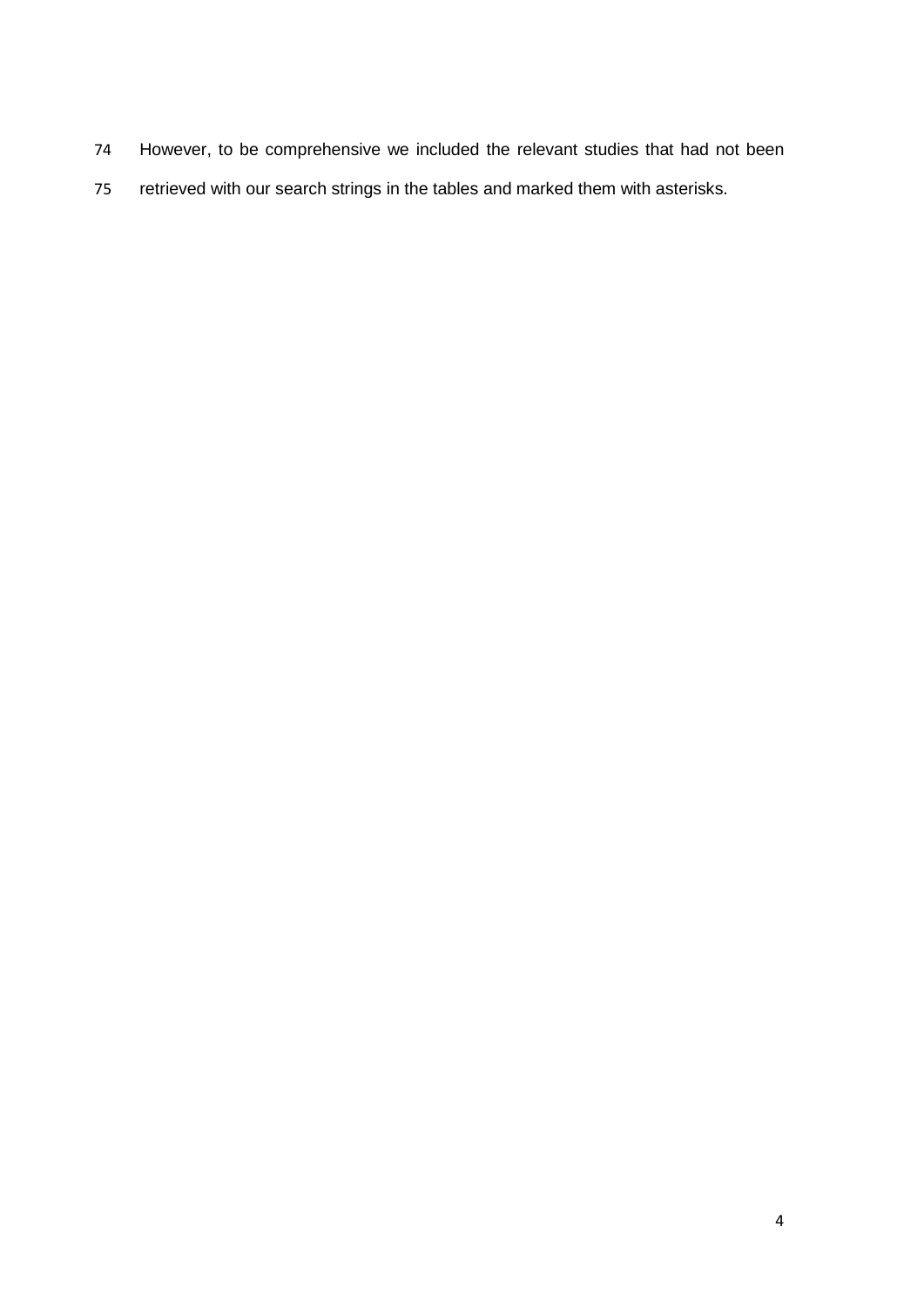# 76 **Tables and figures**

- 77 **Table S1.** Results of the systematic review microbiota and odor. \* indicates publications that were not retrieved by the systematic
- 78 search but were included in the table due to relevance.

| <b>Article</b>             | <b>Study species</b>                                      | Sample size                               | Odor/<br>microbiota<br>source    | Methods and study type                                                                                                                                       | <b>Hypothesis</b>                                                                                                                                                                                               | <b>Results</b>                                                                                                                                                                                                                                                                        |
|----------------------------|-----------------------------------------------------------|-------------------------------------------|----------------------------------|--------------------------------------------------------------------------------------------------------------------------------------------------------------|-----------------------------------------------------------------------------------------------------------------------------------------------------------------------------------------------------------------|---------------------------------------------------------------------------------------------------------------------------------------------------------------------------------------------------------------------------------------------------------------------------------------|
| Brunetti et al.<br>$2019*$ | South American<br>tree frog (Boana<br><i>prasina</i> )    | 8 males and<br>one female                 | Dorsal skin                      | Solid-phase<br>microextraction (SPME),<br>GC-MS, bacterial culture,<br>experimental study                                                                    | Microbiota might<br>produce volatiles found<br>in the chemical profile                                                                                                                                          | A symbiotic bacterial species<br>found on the skin produced<br>volatile compounds present in<br>the chemical profile                                                                                                                                                                  |
| Whittaker et al.<br>2019   | Dark-eyed junco<br>(Junco hyemalis<br>hyemalis)           | 4 males and 6<br>females per<br>treatment | Uropygial<br>gland, preen<br>oil | Antibiotic treatment, GC-<br>MS, 16S rRNA<br>sequencing, correlational<br>and experimental study                                                             | Microbiota might be<br>involved in shaping the<br>volatile profile and<br>alteration of the<br>microbiota with<br>antibiotics influence the<br>odor profile                                                     | (i) Volatile profile compounds<br>were related to the relative<br>abundance of specific bacterial<br>OTUs, (ii) cultivated bacteria<br>isolated from preen oil produced<br>volatiles present in preen oil, (iii)<br>abundance of volatile<br>compounds differed between<br>treatments |
| Yamaguchi et<br>al. 2019   | Bengal cat (Felis<br>catus x Prionailurus<br>bengalensis) | $\overline{1}$                            | Anal sac<br>secretion            | 16S rRNA sequencing,<br>bacterial cultivation and<br>volatile analysis via GC-<br>MS, experimental study                                                     | Bacteria present in anal<br>sac secretions produce<br>volatiles                                                                                                                                                 | Bacteria isolated produce<br>volatile compounds also found<br>in anal sac secretion                                                                                                                                                                                                   |
| Jacob et al.<br>2018       | Great tits (Parus<br>major)                               | 65                                        | Uropygial<br>gland<br>secretions | 16S rRNA sequencing<br>using a next generation<br>sequencing approach<br>(NGS), gas<br>chromatography – mass<br>spectrometry (GC-MS),<br>correlational study | (i) Gland chemicals<br>might either specifically<br>hinder the growth of<br>certain bacteria or<br>support the growth of<br>commensals.<br>(ii) host chemicals might<br>have broadband effects<br>on microbiota | (i) No significant effects of<br>chemicals on specific bacterial<br>taxa,<br>(ii) chemical modules did not<br>significantly correlate with<br>overall microbiota composition                                                                                                          |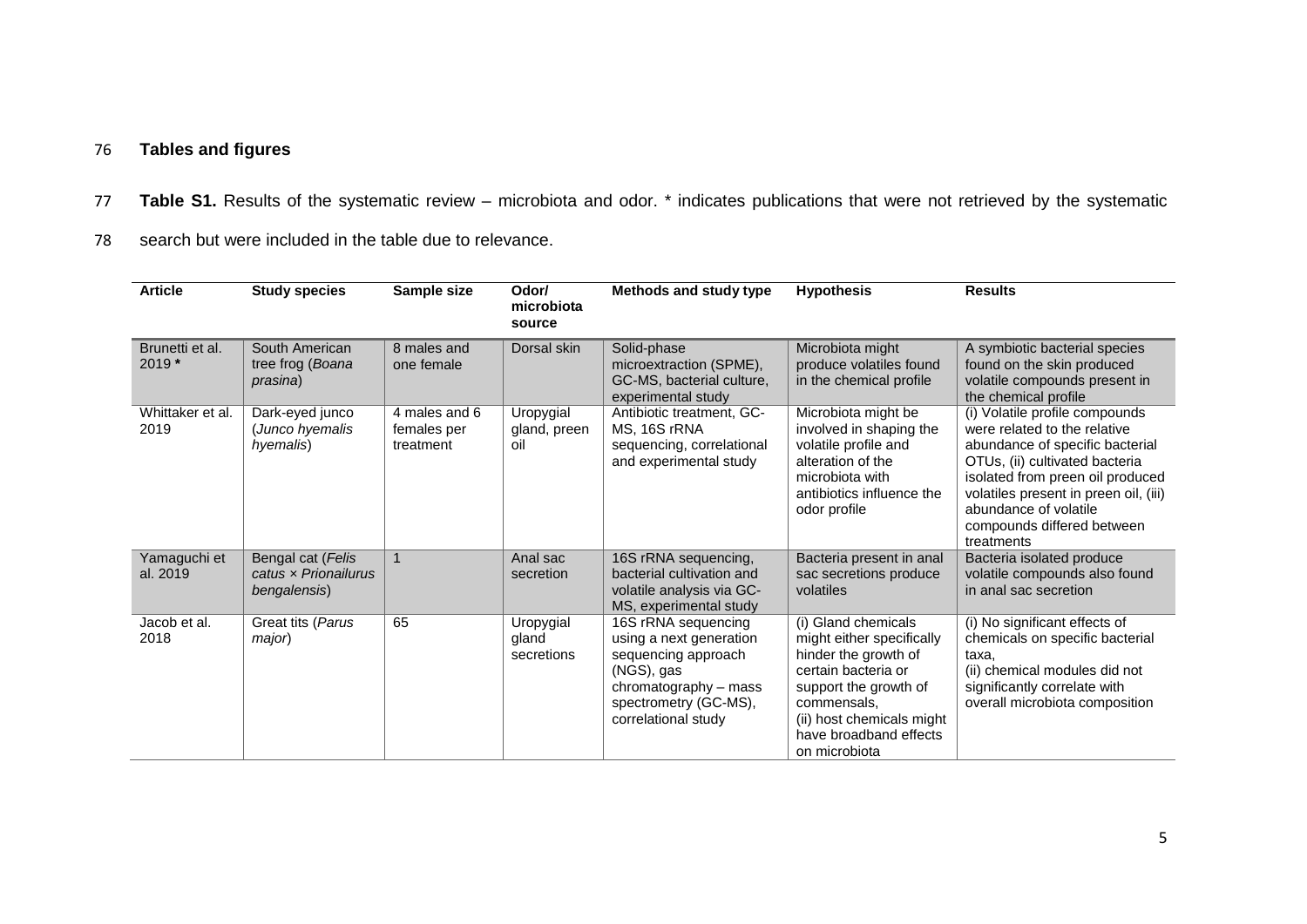| Leclaire et al.<br>2017         | Meerkats (Suricata<br>suricatta)                                          | (i) males: $n =$<br>15, females $n =$<br>15, (ii) 42<br>samples, (iii) 31<br>pure and 24<br>mixed<br>secretions | Anal gland<br>secretions                    | GC-MS, 16S rRNA<br>sequencing (NGS),<br>correlational study                                                                                                        | (i) Odor cues are linked<br>to microbiota<br>composition, (ii) the<br>microbiota should<br>contain odor producers<br>and fermenting bacteria,<br>(iii) mixed secretions<br>should contain more low<br>molecular weight (LMW)<br>compounds compared<br>to pure secretions due<br>to bacterial degradation/<br>fermentation | (i) Chemical composition<br>significantly covaried with<br>bacterial composition in males,<br>(ii) anal gland secretions<br>contained bacteria known from<br>to produce odor, (iii) within<br>individuals, LMW component<br>richness was significantly higher<br>in in mixed secretions compared<br>to pure ones |
|---------------------------------|---------------------------------------------------------------------------|-----------------------------------------------------------------------------------------------------------------|---------------------------------------------|--------------------------------------------------------------------------------------------------------------------------------------------------------------------|---------------------------------------------------------------------------------------------------------------------------------------------------------------------------------------------------------------------------------------------------------------------------------------------------------------------------|------------------------------------------------------------------------------------------------------------------------------------------------------------------------------------------------------------------------------------------------------------------------------------------------------------------|
| Buesching et<br>al. 2016 *      | European badger<br>(Meles meles)                                          | 66                                                                                                              | Subcaudal<br>gland<br>secretion             | <b>Terminal restriction</b><br>fragment length<br>polymorphism (T-RFLP),<br>16S rRNA cloning and<br>sequencing, gas<br>chromatography (GC),<br>correlational study | If the microbiota is<br>involved in generating<br>compounds of the<br>chemical profile, there<br>should be a correlation<br>between microbiota<br>composition and<br>chemical profile                                                                                                                                     | An overall significant correlation<br>between terminal restriction<br>fragments of 16S rRNA genes<br>and chemical composition of the<br>secretions was observed                                                                                                                                                  |
| Goodwin et al.<br>$2016*$       | African elephants<br>(Loxodonta<br>africana)                              | 3                                                                                                               | Urine                                       | GC-MS, 16S rRNA<br>sequencing, bacterial<br>culture, protein<br>sequencing, experimental<br>study                                                                  | Investigate the role of<br>bacteria in the<br>increased abundance of<br>certain compounds in<br>exogenously aged urine                                                                                                                                                                                                    | Removal of bacteria from the<br>urine stopped exogenous<br>production of chemical<br>compounds previously found to<br>increase during aging                                                                                                                                                                      |
| Whittaker et al.<br>2016        | Dark-eyed junco<br>(Junco hyemalis<br>carolinensis)                       | 9 females, 8<br>males, 27<br>nestlings                                                                          | Uropygial<br>gland, cloaca<br>and preen oil | 16S rRNA sequencing,<br>GC-MS, correlational<br>study                                                                                                              | Microbial and volatile<br>profiles might covary                                                                                                                                                                                                                                                                           | Volatile profiles did not covary<br>with microbiota profile structure<br>or composition                                                                                                                                                                                                                          |
| Theis et al.<br>2013            | Spotted hyenas<br>(Crocuta crocuta),<br>striped hyenas<br>(Hyaena hyaena) | 40 spotted and<br>33 striped<br>hyenas                                                                          | Subcaudal<br>scent pouch                    | Volatile fatty acid (VFA)<br>analysis using GC-MS,<br>16S rRNA gene<br>sequencing, correlational<br>study                                                          | (i) Mammalian scent<br>gland secretions should<br>contain fermentative,<br>odor-producing bacteria,<br>(ii) bacterial and odor<br>profiles should covary                                                                                                                                                                  | (i) Both spotted and striped<br>hyena microbiota were<br>dominated by fermentative<br>anaerobes, (ii) VFA and<br>microbiota composition covaried<br>significantly in spotted hyenas                                                                                                                              |
| Martín-Vivaldi<br>et al. 2010 * | European hoopoe<br>(Upupa epops),<br>green<br>woodhoopoes                 | $N = 19$ in total,<br>3 treatment<br>groups with 6-7<br>individuals each                                        | Preen gland<br>secretion                    | GC-MS, antibiotic<br>treatment, experimental<br>study                                                                                                              | Microbes might produce<br>antimicrobial volatiles in<br>preen secretions                                                                                                                                                                                                                                                  | Microbial clearance through<br>antibiotic treatment resulted in<br>the depletion of 7 out of 10<br>volatile compounds in the                                                                                                                                                                                     |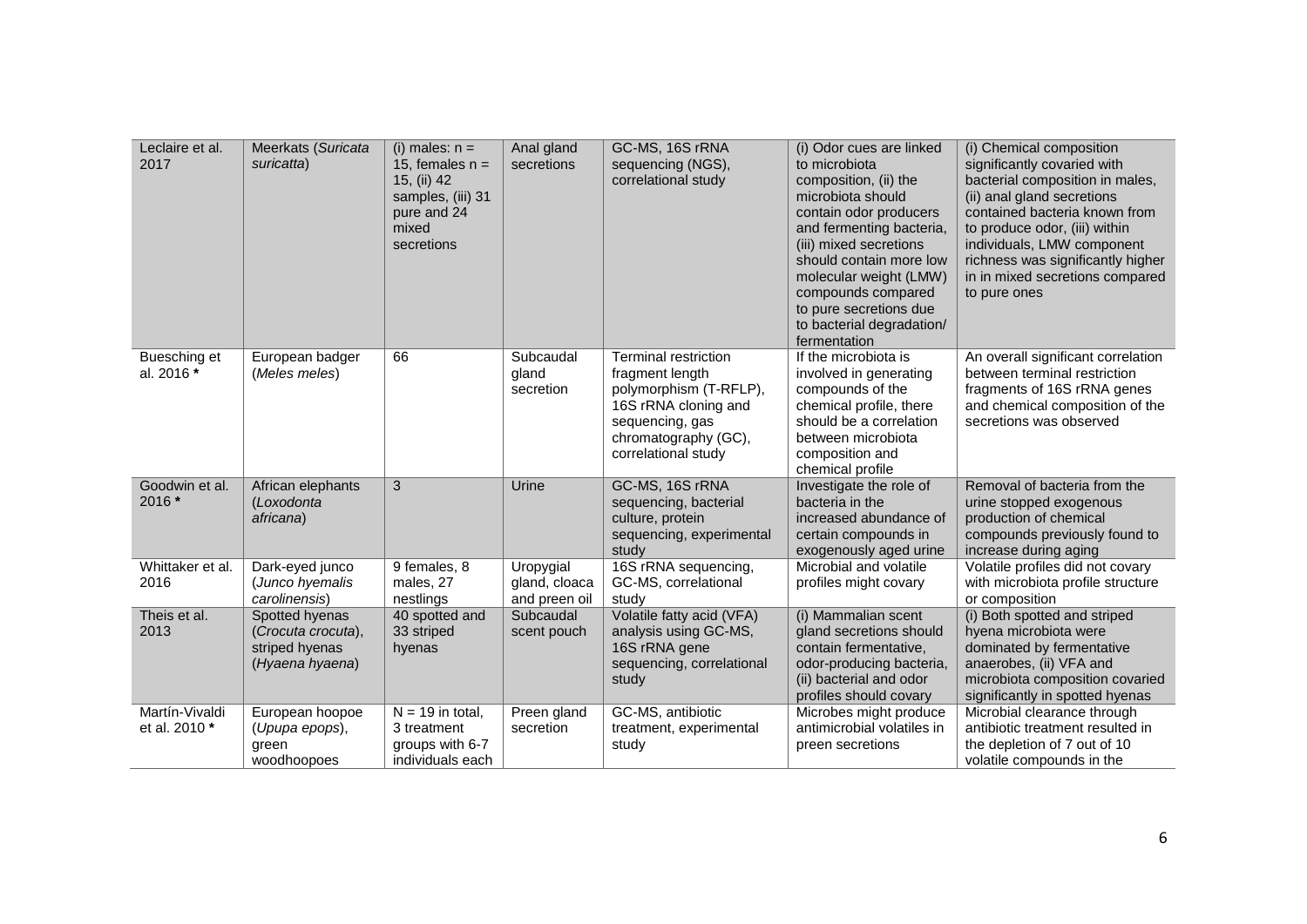|                         | (Phoeniculus)<br>purpureus)                     |         |             |                                                                                                    |                                                                       | chemical profile                                                                                                                |
|-------------------------|-------------------------------------------------|---------|-------------|----------------------------------------------------------------------------------------------------|-----------------------------------------------------------------------|---------------------------------------------------------------------------------------------------------------------------------|
| Gorman et al.<br>1974 * | Indian mongoose<br>(Herpestes<br>auropunctatus) | 2 males | Anal pocket | Gas-liquid<br>chromatography, bacterial<br>culture, antibiotic<br>treatment, experimental<br>study | Investigate the role of<br>microbiota in producing<br>scent compounds | The antibiotically treated anal<br>pockets did not contain all<br>chemical compounds that were<br>present in the untreated ones |

- 81 **Table S2**. Results of the systematic review of MHC and odor. \* indicates publications that were not retrieved by the systematic search
- 82 but were included in the table due to relevance. \*\* indicates the publication investigating all the link between MHC and odor and MHC
- 83 and microbiota.

| <b>Article</b>         | <b>Study species</b>                           | Sample size       | Odor source   | <b>MHC</b> | <b>Methods</b>                                                                        | <b>Hypothesis</b>                                                                    | <b>Results</b>                                                                                                                                                                                         |
|------------------------|------------------------------------------------|-------------------|---------------|------------|---------------------------------------------------------------------------------------|--------------------------------------------------------------------------------------|--------------------------------------------------------------------------------------------------------------------------------------------------------------------------------------------------------|
|                        |                                                |                   |               |            |                                                                                       |                                                                                      |                                                                                                                                                                                                        |
| Grieves et al.<br>2019 | Song sparrow<br>(Melospiza<br><i>melodia</i> ) | 36                | Preen oil     | MHC-II     | GC-MS, odor<br>preference tests,<br>MHC genotyping via<br>NGS, correlational<br>study | Similarity of the chemical<br>profile of preen oil is<br>linked to MHC-II similarity | Positive<br>correlation<br>between pairwise<br>dissimilarity of<br>preen oil chemical<br>profile and genetic<br>distance at the<br>MHC ((i) amino<br>acid distance, (ii)<br>chemical<br>dissimilarity) |
| Grogan et al.          | Ring-tailed                                    | 57 donor animals  | Genital gland | MHC-II     | GC-MS, behavioral                                                                     | Investigate if chemical                                                              | (i) Both sexes                                                                                                                                                                                         |
| $2019*$                | lemurs (Lemur                                  | and 27 recipients | secretions    | <b>DRB</b> | bioassays,                                                                            | similarity is linked to                                                              | signal MHC-II                                                                                                                                                                                          |
|                        | catta)                                         |                   |               |            | experimental study                                                                    | MHC-II DRB similarity in                                                             | DRB diversity and                                                                                                                                                                                      |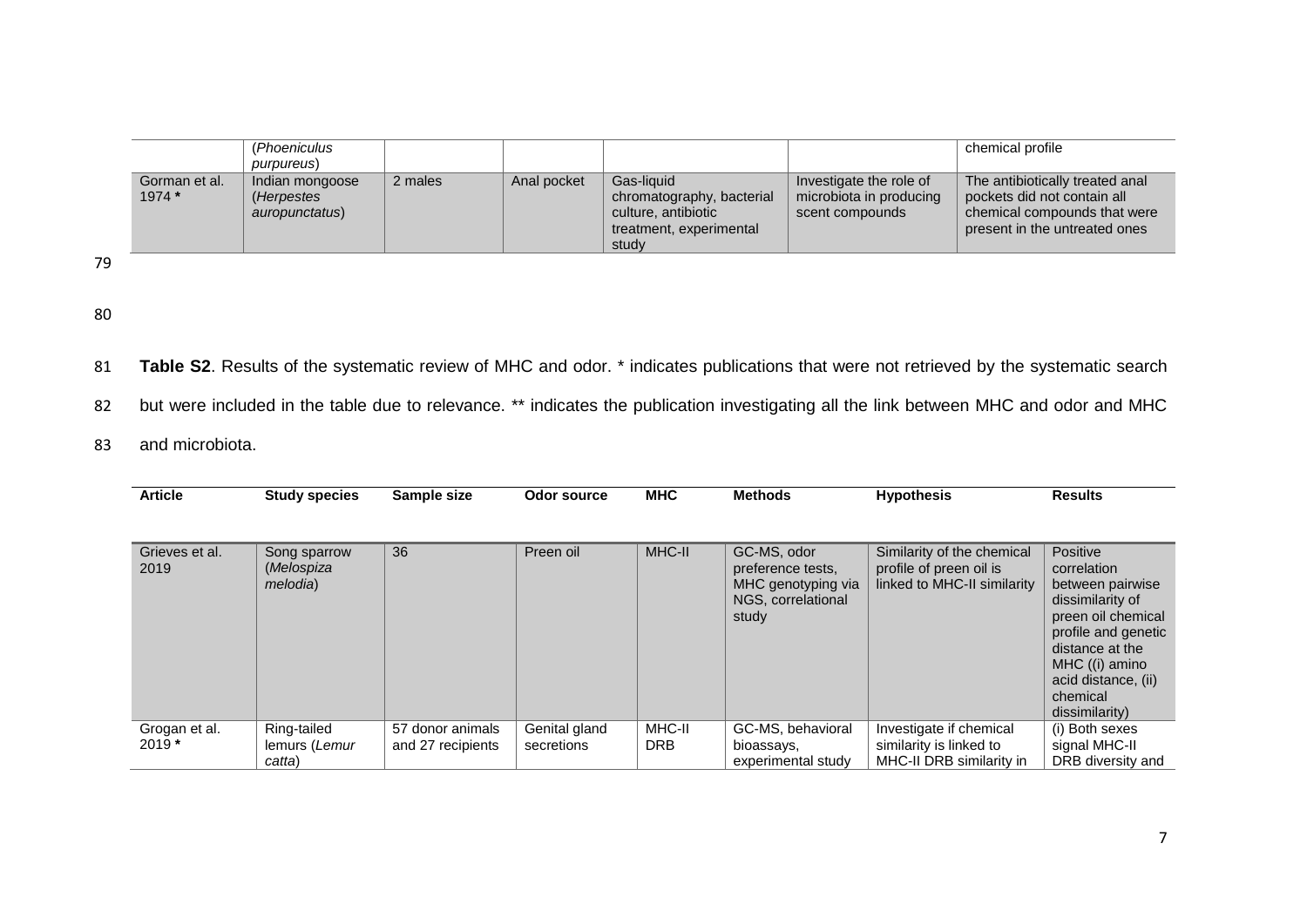|                         |                                                             |                                                                                                                                                          |                                         |                  |                                                                               | both sexes                                                                          | pairwise similarity,<br>but in a sex- and<br>season-<br>dependent<br>manner, (ii) the<br>sexes discriminate<br>MHC diversity in<br>genital odors of<br>opposite-sex<br>conspecific                               |
|-------------------------|-------------------------------------------------------------|----------------------------------------------------------------------------------------------------------------------------------------------------------|-----------------------------------------|------------------|-------------------------------------------------------------------------------|-------------------------------------------------------------------------------------|------------------------------------------------------------------------------------------------------------------------------------------------------------------------------------------------------------------|
| Gahr et al. 2018        | Three-spined<br>sticklebacks<br>(Gasterosteus<br>aculeatus) | 14 river and 12<br>lake subject<br>animals                                                                                                               | <b>Synthetic MHC</b><br>peptide ligands | MHC-IIB          | Odor preference<br>tests, genotyping<br>via RSCA,<br>experimental study       | Test role of MHC peptide<br>ligands as a source of<br>odor in female mate<br>choice | Females prefer<br>synthetic MHC<br>peptide mixtures<br>with the optimal<br>allele number of<br>the population<br>they originated<br>from                                                                         |
| Leclaire et al.<br>2017 | Blue petrel<br>(Halobaena<br>caerulea)                      | Subject animals:<br>Females: 20<br>individuals and 26<br>tests; males: 7<br>individuals and 11<br>tests.<br>Donor animals: 14<br>males and 14<br>females | Back, rump,<br>wings, chest and<br>head | MHC-IIB          | Odor preference<br>tests, MHC<br>genotyping via<br>NGS, experimental<br>study | Blue petrels might use<br>odor cues to assess<br>MHC dissimilarity                  | Incubating males<br>prefer the odor of<br>less MHC-similar<br>females, whereas<br>incubating<br>females prefer the<br>odor of more<br>MHC-similar<br>males                                                       |
| Slade et al. 2016       | Song sparrows<br>(Melospiza<br>melodia)                     | 60 (19 females,<br>41 males)                                                                                                                             | Preen wax                               | MHC-II<br>Exon 2 | GC-MS, NGS,<br>correlational study                                            | Chemical composition of<br>preen wax correlates with<br>$MHC-IIB$ genotypes         | (i) pairwise<br>chemical distance<br>reflected amino<br>acid distance for<br>male-female but<br>not for same sex<br>dyads,<br>(ii) chemical<br>diversity and<br>richness did not<br>reflect MHC-IIß<br>diversity |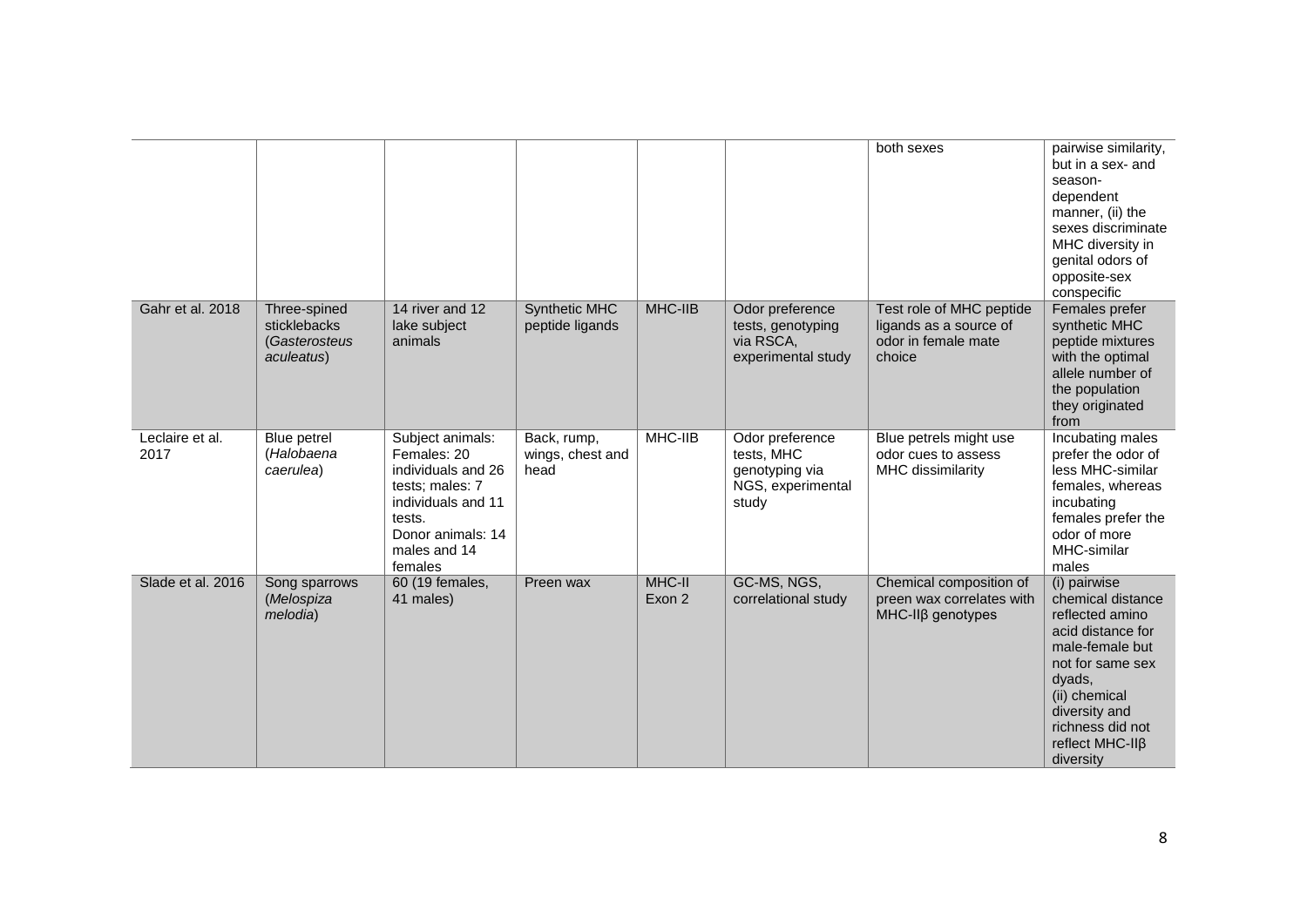| Leclaire et al.<br>2014   | Black-legged<br>kittiwake (Rissa<br>tridactyla)            | Male-male dyads:<br>$n = 210$ , male-<br>female dyads: $n =$<br>378, female-<br>female dyads: $n =$<br>153                  | Preen gland<br>secretions                         | MHC-II<br><b>DRB</b>    | GC-MS, MHC<br>genotyping via<br>PCR, cloning and<br>sequencing,<br>correlational study                                             | Preen gland secretions<br>signal MHC-relatedness                                                                               | MHC amino acid<br>distance was<br>positively<br>correlated to<br>chemical distance<br>in male-male and<br>male-female<br>dyads                                                                                                                                          |
|---------------------------|------------------------------------------------------------|-----------------------------------------------------------------------------------------------------------------------------|---------------------------------------------------|-------------------------|------------------------------------------------------------------------------------------------------------------------------------|--------------------------------------------------------------------------------------------------------------------------------|-------------------------------------------------------------------------------------------------------------------------------------------------------------------------------------------------------------------------------------------------------------------------|
| Hinz et al. 2013          | Zebrafish (Danio<br>rerio)                                 | 42                                                                                                                          | <b>Synthetic MHC</b><br>peptides                  | MHC-I and<br>$-11$      | Olfactory choice<br>test, experimental<br>study                                                                                    | MHC peptides might act<br>as olfactory signals for<br>imprinting in zebrafish                                                  | Zebrafish larvae<br>raised with MHC<br>peptides prefer kin<br>over non-kin                                                                                                                                                                                              |
| Cutrera et al.<br>2012    | Talas tuco tucos<br>(Ctenomys<br>talarum)                  | 16                                                                                                                          | Urine                                             | MHC-II<br>DRB Exon<br>2 | Odor preference<br>tests, genotyping<br>via PCR, cloning<br>and sequencing,<br>experimental study                                  | Test whether females<br>prefer odors of males<br>that differ more strongly<br>at the MHC from their<br>own genotype            | No difference in<br>the preference of<br>male odors<br>regarding amino<br>acid distance<br>detected                                                                                                                                                                     |
| Eizaguirre et al.<br>2011 | Three-spined<br>ticklebacks<br>(Gasterosteus<br>aculeatus) | (i),<br>(ii) $N = 17/20$                                                                                                    | Tank water                                        | MHC-IIB                 | Odor preference<br>tests, genotyping<br>via reference<br>strand-mediated<br>conformation<br>analysis (RSCA),<br>experimental study | River and lake population<br>might have different MHC<br>alleles pools (i) and<br>females might prefer<br>sympatric males (ii) | (i) Individuals from<br>river population<br>carried on<br>average a higher<br>number of MHC<br>alleles and the<br>allele pools<br>between river and<br>lake population<br>show a<br>dissimilarity of<br>96.2%. (ii)<br>Females prefer<br>the odor of<br>sympatric males |
| Setchell et al.<br>2011   | Mandrills<br>(Mandrillus<br>sphinx)                        | 88 swab samples<br>(45 individuals, 1)<br>to 4 replicates per<br>individual), 89 hair<br>samples (43<br>individuals, 1 to 4 | Hair and swabs<br>taken from the<br>sternal gland | MHC DRB                 | GC-MS, MHC-<br>genotyping via<br>NGS, correlational<br>study                                                                       | Differences in MHC-<br>similarity and overall<br>genetic relatedness are<br>linked to body odor                                | MHC dissimilarity<br>increases with<br>difference in the<br>chemical profile                                                                                                                                                                                            |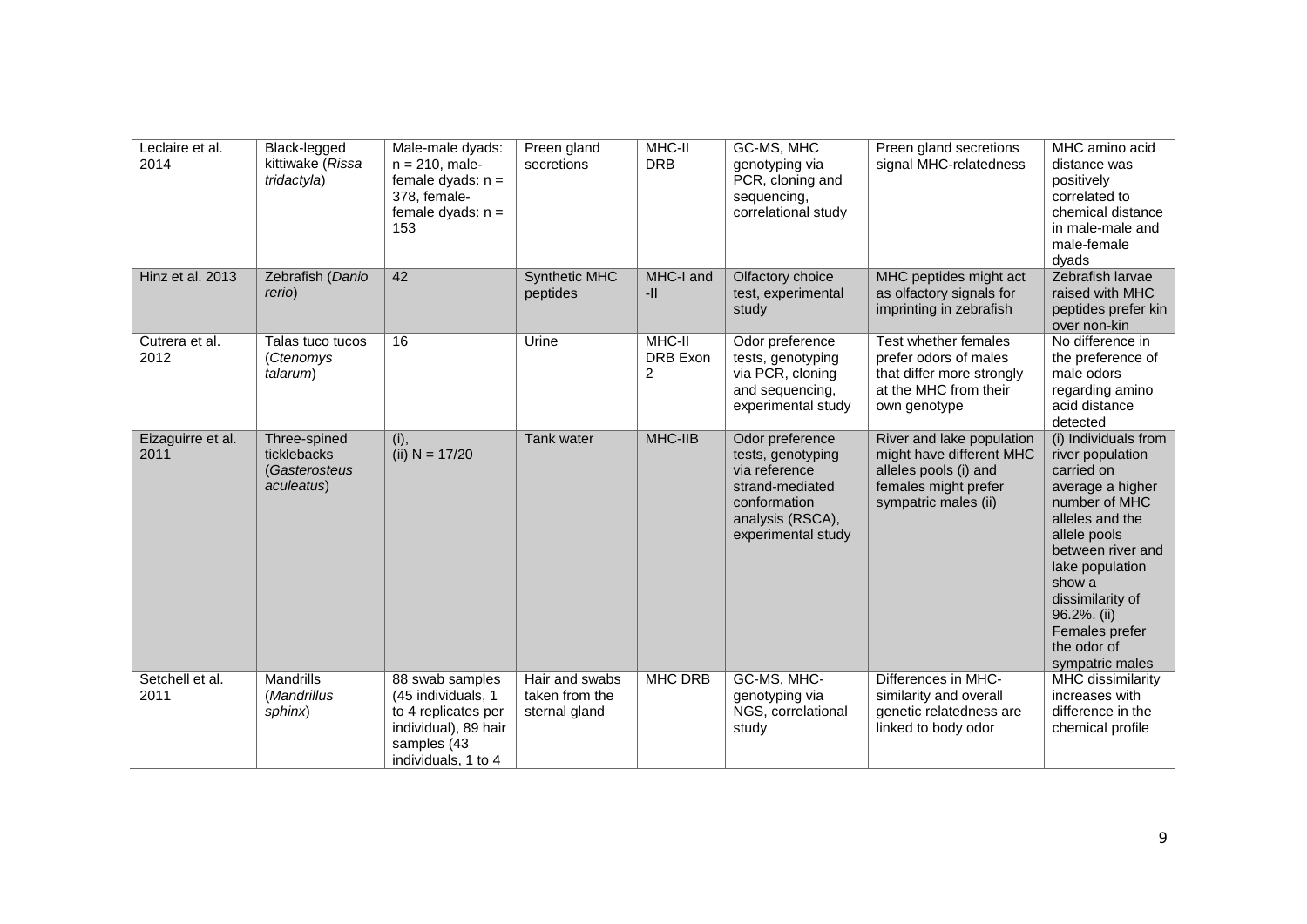|                         |                                                            | replicates per<br>individual)                                                                           |             |         |                                                                                                    |                                                                                                                                                                                                   |                                                                                                                                                                                                                  |
|-------------------------|------------------------------------------------------------|---------------------------------------------------------------------------------------------------------|-------------|---------|----------------------------------------------------------------------------------------------------|---------------------------------------------------------------------------------------------------------------------------------------------------------------------------------------------------|------------------------------------------------------------------------------------------------------------------------------------------------------------------------------------------------------------------|
| Milinski et al.<br>2010 | Three-spined<br>stickleback<br>(Gasterosteus<br>aculeatus) | (i) 7 pairs in the<br>non-reproductive<br>and (ii) 6 pairs in<br>the nest-<br>maintaining males<br>test | Tank water  | MHC-IIB | Odor preference<br>tests, experimental<br>study                                                    | Females should prefer<br>MHC-optimal males' odor<br>over MHC-optimal males'<br>odor that has been<br>artificially modified to be<br>super-optimal when MHC<br>composition is signaled<br>via odor | (i) Females prefer<br>the spiked odor in<br>non-reproductive<br>males over that of<br>an optimal male,<br>(ii) females tend to<br>prefer the optimal,<br>non-spiked odor in<br>males that<br>maintain their nest |
| Kwak et al. 2009        | Laboratory mice                                            | 23 and 19<br>individuals per<br>strain, $N_{total} = 42$                                                | Urine       | H2      | GC to extract only<br>volatile<br>components, odor<br>discrimination trials,<br>experimental study | Test evidence for a<br>peptide-free volatile<br>signal of MHC in mouse<br>urine                                                                                                                   | Mice trained to<br>distinguish<br>between odors of<br>congenic mice<br>can generalize<br>this ability to the<br>peptide-free odor<br>solution                                                                    |
| Zomer et al.<br>2009 ** | Laboratory mice<br>(Mus musculus<br>domesticus)            | 28 mice (from 4<br>different strains)                                                                   | Scent marks | H2      | GC-MS, denaturing<br>gradient gel<br>electrophoresis,<br>correlational study                       | MHC- and background<br>genes influence volatile<br>and microbiota profiles of<br>scent marks                                                                                                      | Genetic strain<br>influences both<br>microbiota and<br>volatile profile.<br>MHC has a clearly<br>visible but lower<br>trend in<br>influencing<br>microbiota and<br>volatile profile<br>than strain               |
| Kwak et al. 2008        | Laboratory mice                                            | 16                                                                                                      | Urine       | H2      | Odor discrimination<br>trials, experimental<br>study                                               | MHC odor profiles should<br>remain relatively stable<br>and discriminable despite<br>dietary variation                                                                                            | Differences in<br>dietary odor are<br>more striking than<br>MHC odor<br>differences, but<br>differences in<br>MHC-related odor<br>can be                                                                         |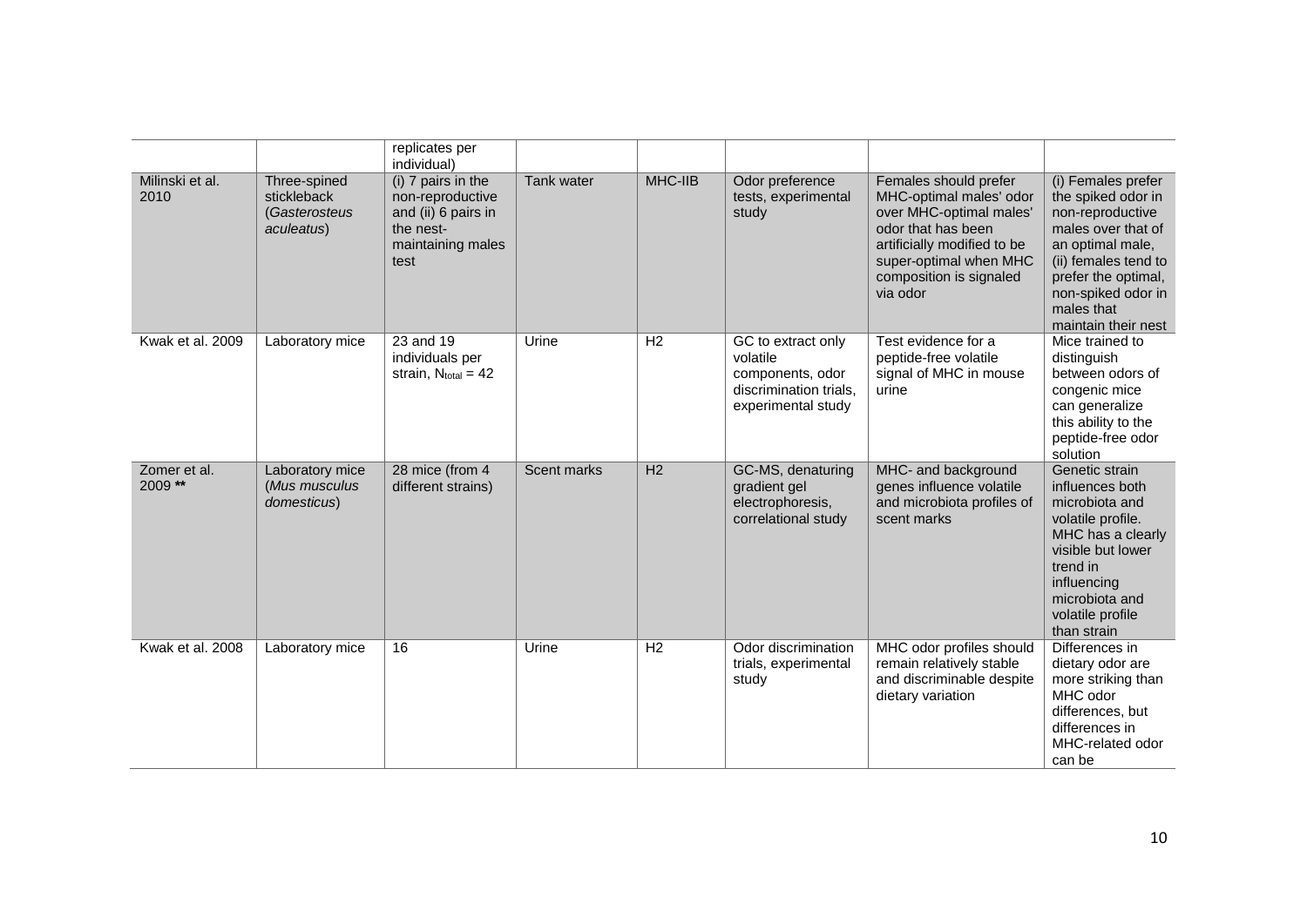| Radwan et al.<br>2008  | <b>Bank voles</b><br>(Myodes<br>glareolus)                              | 20 MHC-dissimilar<br>and 20 MHC-<br>similar donor<br>animals      | Soiled bedding                                     | MHC-II<br><b>DRB</b> | Odor preference<br>test, experimental<br>study | Test females for a<br>preference of MHC-<br>dissimilar males                                | discriminated<br>despite variation<br>in odor caused by<br>dietary changes<br>Females prefer<br>odors of MHC-<br>dissimilar over<br>those of MHC-<br>similar males                                         |
|------------------------|-------------------------------------------------------------------------|-------------------------------------------------------------------|----------------------------------------------------|----------------------|------------------------------------------------|---------------------------------------------------------------------------------------------|------------------------------------------------------------------------------------------------------------------------------------------------------------------------------------------------------------|
| Novotny et al.<br>2007 | Laboratory mice<br>(congenic,<br>recombinant.<br>mutant,<br>transgenic) | 7 strains, $N = 73$<br>(with 5 to 8<br>individuals per<br>strain) | Urine                                              | both MHC<br>classes  | GC-MS,<br>experimental<br>comparison           | Variations in the odor<br>profile linked to the MHC<br>are mainly of quantitative<br>nature | Excretion of<br>substances<br>differed<br>significantly even<br>for strains differing<br>in only a few<br>amino acids in the<br>peptide binding<br>region of a single<br>MHC-I gene                        |
| Röck et al. 2007       | Laboratory mice                                                         | 50 (15 per strain<br>plus 5 control<br>pools)                     | Urine                                              | MHC-I                | GC-MS,<br>experimental<br>comparison           | MHC-I depletion leads to<br>undistinguishable urine<br>volatiles                            | Urine of MHC-I<br>depleted<br>laboratory mice<br>could still be<br>distinguished,<br>strain differences<br>could be<br>correlated to the<br>provenance and<br>genetic distance<br>rather than the<br>MHC-I |
| Knapp et al.<br>2006 * | Ring-tailed<br>lemurs (Lemur<br>catta)                                  | 6 adults and 2<br>juveniles                                       | <b>Brachial gland</b><br>and tail scent<br>samples | MHC-II<br><b>DRB</b> | GC-MS.<br>correlational study                  | MHC sequences and<br>volatile composition of<br>odor correlate                              | not statistically<br>significant, but<br>relationship<br>between the<br>absence of certain<br>MHC sequences<br>and the<br>concentration of                                                                 |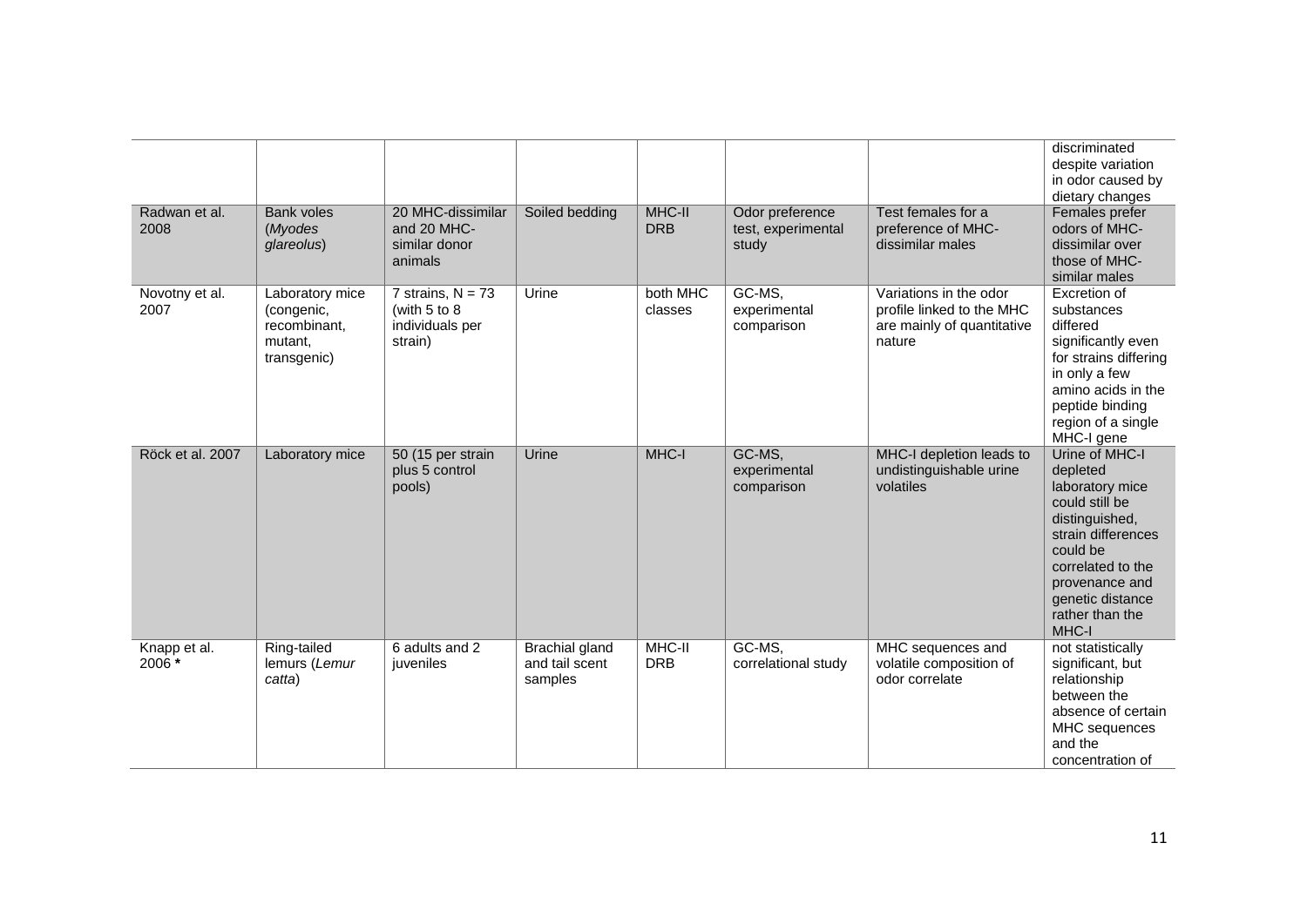|                           |                                                                                   |                                                                                                       |            |                                        |                                                             |                                                                                                                         | volatile compound                                                                                                                                                                                                                   |
|---------------------------|-----------------------------------------------------------------------------------|-------------------------------------------------------------------------------------------------------|------------|----------------------------------------|-------------------------------------------------------------|-------------------------------------------------------------------------------------------------------------------------|-------------------------------------------------------------------------------------------------------------------------------------------------------------------------------------------------------------------------------------|
| Rajakaruna et al.<br>2006 | Atlantic salmon<br>(Salmo salar) and<br>brook trout<br>(Salvelinus<br>fontinalis) | (i) 20 Atlantic<br>salmon (AS), 20<br>brook trout (BT),<br>(ii) 15 AS, 20 BT,<br>(iii) 16 AS, 20 BT   | Tank water | MHC-II b1<br>exon of the<br><b>DAB</b> | Odor preference<br>tests, experimental<br>study             | Atlantic salmon and<br>brook trout distinguish kin<br>based on differences at<br>the MHC locus                          | (i) fish prefer kin<br>sharing both<br>alleles over kin<br>sharing none, (ii)<br>fish prefer non-kin<br>sharing alleles<br>over kin sharing<br>none, (iii) fish<br>prefer kin sharing<br>no alleles over<br>non-kin sharing<br>none |
| Willse et al. 2006        | Laboratory mice                                                                   | 6 different<br>genotypes (3 per<br>strain)                                                            | Urine      | H <sub>2</sub>                         | GC-MS, odor<br>discrimination trials.<br>experimental study | MHC-odortypes should<br>be discriminable against<br>a varying genetic<br>background                                     | Laboratory mice<br>were able to<br>generalize the<br>discrimination of<br>MHC with varying<br>genetic<br>background,<br>despite the<br>varying<br>background's<br>influence on odor<br>profiles                                     |
| Hurst et al. 2005         | Laboratory mice                                                                   | $\overline{53}$                                                                                       | Urine      | H2                                     | Countermarking<br>experiments,<br>experimental study        | Markings from mice<br>differing from the subject<br>at the MHC should elicit<br>a countermarking<br>response            | MHC was not<br>used for individual<br>recognition of<br>scent marks in<br>territorial behavior                                                                                                                                      |
| Willse et al. 2005        | Laboratory mice                                                                   | Two strains with 5<br>and 6 pools<br>(consisting of<br>samples of 3-4<br>individuals)<br>respectively | Urine      | H <sub>2</sub>                         | GC-MS,<br>observational study<br>and method<br>description  | MHC-dependent<br>differences in the<br>concentration of volatiles<br>in congenic mice should<br>be detectable via GC-MS | 80 compounds<br>discriminating the<br>MHC-congenic<br>samples have<br>been identified<br>and the significant<br>differences were<br>all quantitative                                                                                |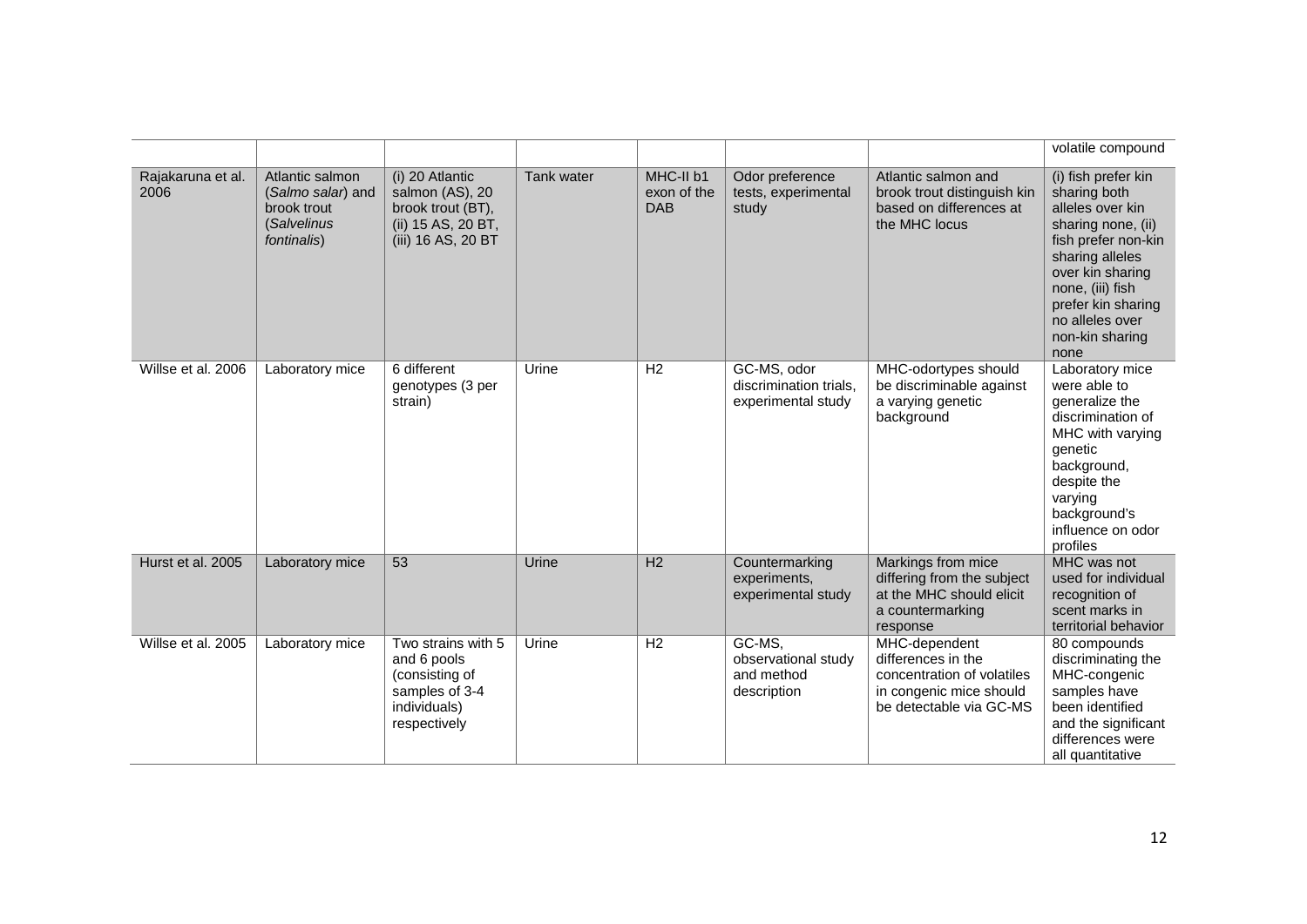| Häberli and<br>Aeschlimann<br>2004 | Three-spined<br>sticklebacks<br>(Gasterosteus<br>aculeatus) | 15 subjects, 12<br>male donor and<br>13 female donor<br>animals      | Tank water    | MHC-IIB                | Odor preference<br>tests, genotyping<br>via SSCP,<br>experimental study                                                        | Gravid females might<br>choose their mate based<br>on MHC-odor<br>preferences                                                                                                          | <b>Gravid females</b><br>preferred males<br>that had not yet<br>built a nest over<br>females when the<br>males had less<br>MHC alleles than<br>females                                                                      |
|------------------------------------|-------------------------------------------------------------|----------------------------------------------------------------------|---------------|------------------------|--------------------------------------------------------------------------------------------------------------------------------|----------------------------------------------------------------------------------------------------------------------------------------------------------------------------------------|-----------------------------------------------------------------------------------------------------------------------------------------------------------------------------------------------------------------------------|
| Wysocki et al.<br>2004             | Laboratory mice                                             | 8 treated and 6<br>sham mice                                         | Urine         | H <sub>2</sub>         | Surgical removal of<br>the vomeronasal<br>organ and odor<br>discrimination trials,<br>experimental study                       | The vomeronasal organ<br>is involved in<br>discrimination of MHC-<br>odortypes                                                                                                         | Mice without a<br>vomeronasal<br>organ were able<br>to learn to<br>discriminate the<br>odor of MHC-<br>congenic mice                                                                                                        |
| Aeschlimann et<br>al. 2003         | Three-spined<br>sticklebacks<br>(Gasterosteus<br>aculeatus) | 11 subject<br>animals                                                | Tank water    | MHC-IIB                | Odor preference<br>tests, single-strand<br>conformation<br>polymorphism<br>(SSCP),<br>experimental study                       | Test ability of females to<br>use self-referencing to<br>optimize their offspring's<br>MHC-genotype                                                                                    | Females use a<br>self-referencing<br>mechanism to<br>optimize the<br>number of alleles<br>and prefer MHC-<br>dissimilar males                                                                                               |
| Olsson et al.<br>2003              | Sand lizard<br>(Lacerta agilis)                             | 20                                                                   | Femoral pores | MHC-I                  | Odor preference<br>test, genotyping via<br>restriction fragment-<br>length<br>polymorphism<br>$(RFLP)$ ,<br>experimental study | Females might be able to<br>assess MHC genotype<br>through odor for<br>precopulatory mate<br>choice                                                                                    | Females did no<br>prefer males with<br>more RFLP bands<br>for the MHC-I over<br>males with less<br>bands                                                                                                                    |
| Carroll et al.<br>2002             | Laboratory mice                                             | (i) 19, (ii) 20, 28,<br>28 (for the<br>different $F2$<br>segregants) | Urine         | H <sub>2</sub> class I | Habituation-<br>dishabituation trials,<br>experimental study                                                                   | (i) Test ability of<br>untrained mice to<br>distinguish natural<br>variants differing at a<br>single locus<br>(ii) Test for a detection<br>threshold for detecting<br>odor differences | (i) Untrained<br>laboratory mice<br>can distinguish<br>between natural<br>variants of class I<br>H <sub>2</sub> differing only<br>at a single locus,<br>(ii) F <sub>2</sub> segregants<br>can only be<br>distinguished with |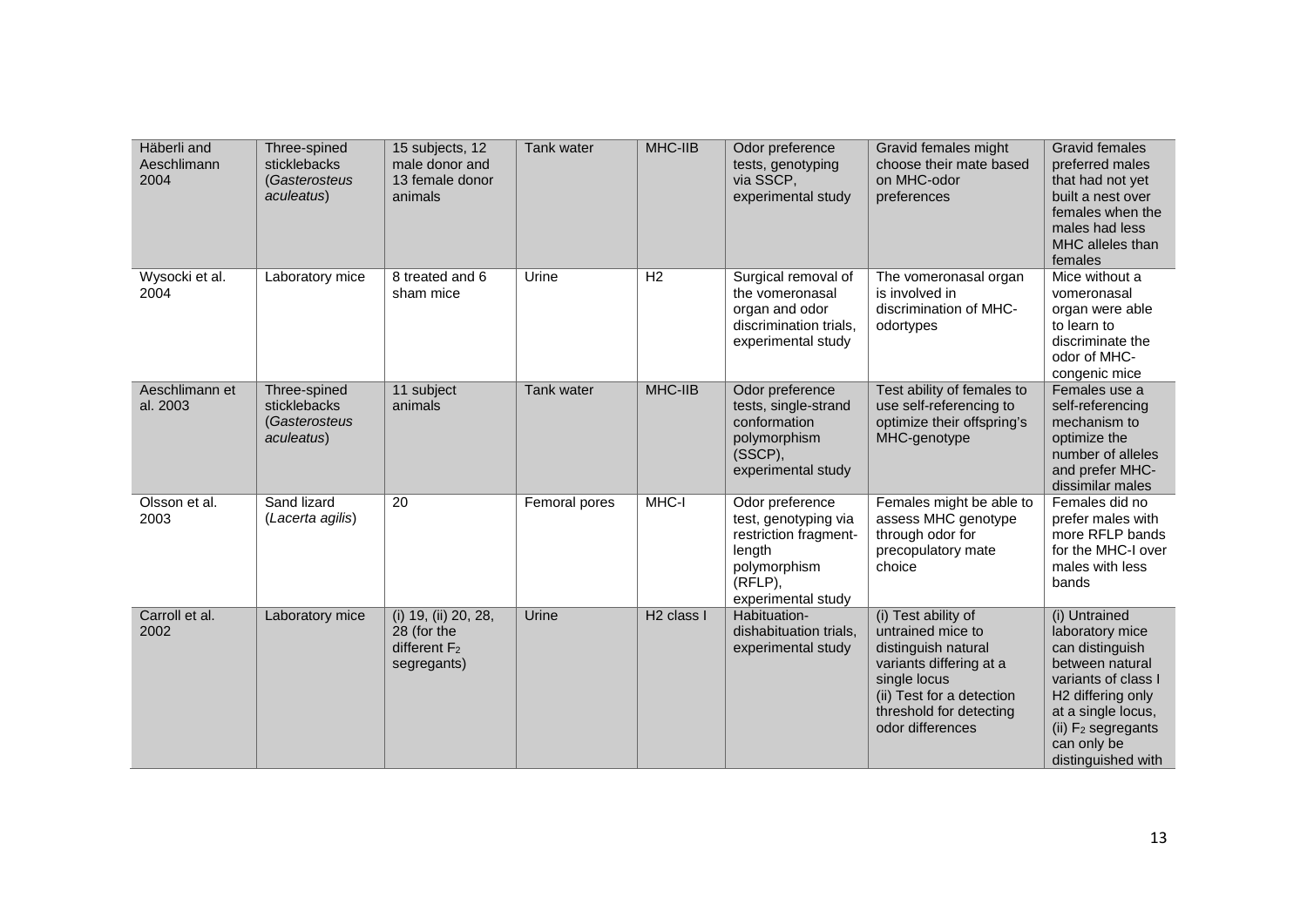|                         |                                        |                                                                                                                 |            |                |                                                                                                               |                                                                                                                                                       | a minimum amino<br>acid difference at<br>the PBS                                                                                                                                                                                                                                                                                                                                                                                                                 |
|-------------------------|----------------------------------------|-----------------------------------------------------------------------------------------------------------------|------------|----------------|---------------------------------------------------------------------------------------------------------------|-------------------------------------------------------------------------------------------------------------------------------------------------------|------------------------------------------------------------------------------------------------------------------------------------------------------------------------------------------------------------------------------------------------------------------------------------------------------------------------------------------------------------------------------------------------------------------------------------------------------------------|
| Olsén et al. 2002       | Arctic char<br>(Salvelinus<br>alpinus) | 6 subject animals,<br>5 donor animals<br>per experiment                                                         | Tank water | MHC-II         | Odor preference<br>test, MHC<br>genotyping via<br>DGGE,<br>experimental study                                 | Odors important for kin<br>discrimination might be<br>influenced by the MHC<br>and the response could<br>be learned or innate                         | (i) Fish did not<br>discriminate<br>between the odors<br>of siblings with<br>identical MHC. (ii)<br>The fish preferred<br>MHC-identical<br>siblings over<br>MHC-diffing<br>siblings. (iii) They<br>did not show a<br>discriminative<br>response towards<br>an MHC-identical<br>non-sibling and an<br>MHC-different<br>sibling. (iv) Fish<br>isolated since<br>fertilization did not<br>discriminate<br>between MHC-<br>identical and non-<br>identical siblings. |
| Schaefer et al.<br>2002 | Laboratory mice                        | between 8 and 6<br>for each of the 4<br>genotypes, 3 for<br>the control, $N_{total} =$<br>32                    | Urine      | H-2K class     | GC-MS, in situ<br>hybridization of<br>mRNA expression<br>in the main olfactory<br>bulb, experimental<br>study | Single genetic<br>differences might alter<br>the volatile profile and its<br>representation in the<br>main olfactory bulb                             | Urine odors<br>differing at a<br>single gene<br>evoked unique<br>activation patterns<br>in the olfactory<br>bulb                                                                                                                                                                                                                                                                                                                                                 |
| Ehman and Scott<br>2001 | Laboratory mice                        | (i) 20 subject<br>animals (10<br>animals per<br>strain), 20<br>different pairs of<br>donors,<br>(ii) 10 subject | Urine      | H <sub>2</sub> | Odor discrimination<br>trials, experimental                                                                   | (i) Test MHC-preferences<br>of females in urinary<br>odors in female<br>conspecifics,<br>(ii) test a female<br>preference for MHC-<br>disparate males | (i) Females did<br>not show a<br>preference for<br>MHC-similar or<br>MHC-disparate<br>females,<br>(ii) No preference                                                                                                                                                                                                                                                                                                                                             |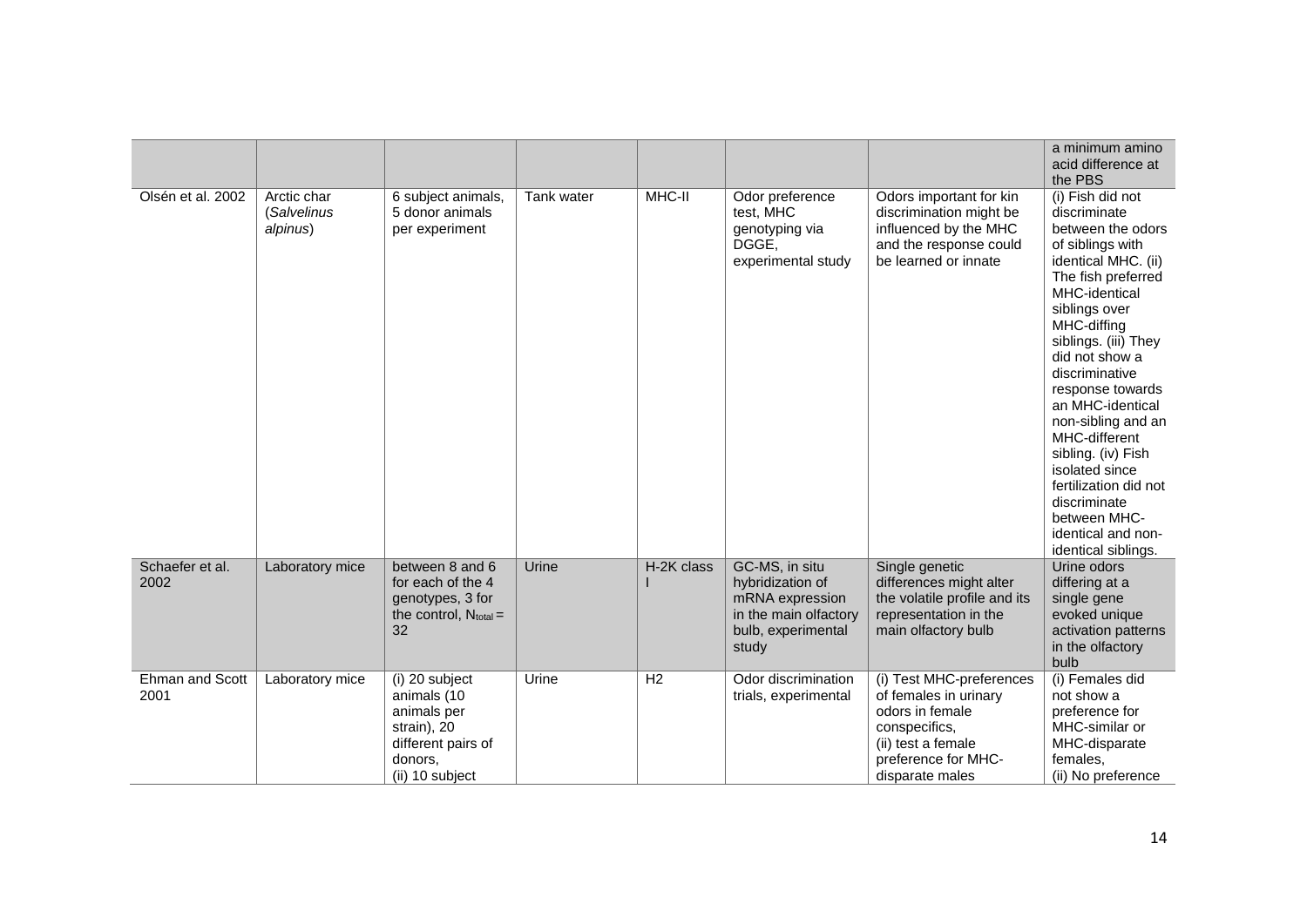|                         |                                                                 | animals (5 per<br>strain), 20<br>different pairs of<br>donors |                |         |                                                                                 |                                                                                                                       | for MHC-disparate<br>or MHC-similar<br>males detected                                                                                                                                                                                 |
|-------------------------|-----------------------------------------------------------------|---------------------------------------------------------------|----------------|---------|---------------------------------------------------------------------------------|-----------------------------------------------------------------------------------------------------------------------|---------------------------------------------------------------------------------------------------------------------------------------------------------------------------------------------------------------------------------------|
| Janssen et al.<br>2001  | Laboratory rats<br>(Lewis rats,<br><b>Brown Norway</b><br>rats) | $(i)$ 16, $(ii)$ 4                                            | Urine          | MHC-I   | (i) Habituation-<br>dishabituation trials,<br>(ii) GC-MS,<br>experimental study | Injection of recombinant<br>allogenic soluble MHC<br>molecules might alter<br>urinary odor                            | <b>Brown Norway</b><br>rats were able to<br>discriminate<br>between urinary<br>odors of Lewis<br>rats with different<br>recombinant<br>soluble MHC<br>molecules                                                                       |
| Reusch et al.<br>2001   | Three-spined<br>stickleback<br>(Gasterosteus<br>aculeatus)      | $(i)$ 29,<br>(ii) 21                                          | Tank water     | MHC-IIB | Odor preference<br>tests, genotyping<br>via SSCP,<br>experimental study         | Females might prefer<br>males with higher<br>numbers of MHC alleles<br>(i) and odors of MHC-<br>dissimilar males (ii) | (i) Females<br>showed a<br>preference for<br>males with a<br>higher number of<br>MHC alleles over<br>those that only<br>have few alleles,<br>(ii) There was no<br>female preference<br>of MHC-dissimilar<br>over MHC-similar<br>males |
| Bard et al. 2000        | Laboratory mice                                                 | 5 sensor mice                                                 | Urine          | MHC I   | Odor discrimination<br>trials, experimental<br>study                            | MHC I molecules have a<br>role in shaping odor<br>profiles                                                            | <b>MHC-I influences</b><br>odor, as loss of<br>MHC-I expression<br>makes odor of<br>laboratory mice<br>distinguishable<br>from otherwise<br>genetically<br>identical<br>conspecific                                                   |
| Yamazaki et al.<br>2000 | Laboratory mice                                                 | (i) 19 (105 pups)<br>and 21 (122 pups)<br>litters per strain  | Soiled bedding | H2      | Odor discrimination<br>trials, experimental<br>study                            | Pups discriminate<br>familiar MHC-odortypes<br>from another MHC-                                                      | (i) Pups<br>discriminate their<br>familiar, syngenic                                                                                                                                                                                  |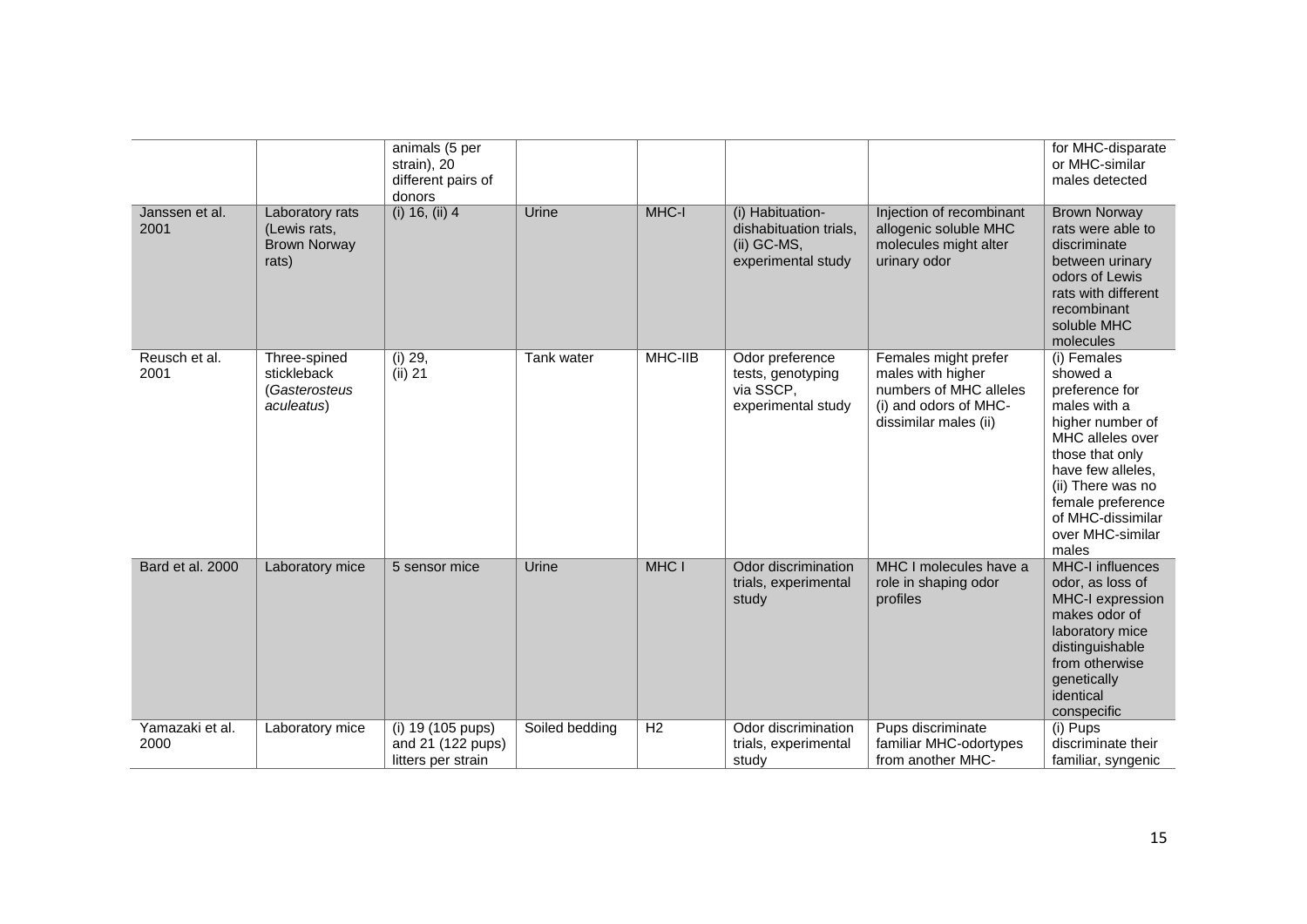|                             |                                            | respectively (two<br>strains), (ii) 20<br>$(102 \text{ pups})$ and 15<br>(79 pups) litter per<br>strain (two strains) |                |                |                                                                                                                               | congenic odor and cross-<br>fostering might impact<br>this preference                                                                                                         | odor from MHC-<br>congenic odor and<br>(ii) cross-fostering<br>impacts their<br>preference                                                                                                                                                                   |
|-----------------------------|--------------------------------------------|-----------------------------------------------------------------------------------------------------------------------|----------------|----------------|-------------------------------------------------------------------------------------------------------------------------------|-------------------------------------------------------------------------------------------------------------------------------------------------------------------------------|--------------------------------------------------------------------------------------------------------------------------------------------------------------------------------------------------------------------------------------------------------------|
| Eklund 1998                 | House mice (Mus<br>musculus)               | 10 female and 19<br>male subject<br>animals, 2 MHC-<br>congenic donor<br>strains                                      | Soiled bedding | H2             | Odor preference<br>tests, genotypes<br>known for lab<br>strains serving as<br>odor donors,<br>experimental study              | <b>Test for MHC-based</b><br>mate choice preference<br>(only initial testing for<br>experiments)                                                                              | No odor<br>preference for<br>either strain by<br>males or females.                                                                                                                                                                                           |
| Olsén et al. 1998           | Arctic char<br>(Salvelinus<br>alpinus)     | 31                                                                                                                    | Tank water     | MHC-IIB        | Odor preference<br>test, MHC<br>genotyping via<br>denaturing gradient<br>gel electrophoresis<br>(DGGE),<br>experimental study | Kin recognition and<br>sibling discrimination<br>might be influenced by<br>the MHC                                                                                            | Juvenile arctic<br>char can<br>discriminate<br>between self and<br>non-self MHC<br>genotypes of<br>siblings                                                                                                                                                  |
| Pearse-Pratt et<br>al. 1998 | Laboratory rats                            | 2 per genotype,<br>$N_{total} = 6$                                                                                    | Urine          | MHC-I          | (i) Habituation-<br>dishabituation trials,<br>$(ii)$ X-ray<br>crystallography,<br>experimental study                          | Injection of purified MHC-<br>I molecules into the<br>circulation of laboratory<br>rats should alter the<br>urinary odor and render it<br>discriminable                       | (i) Laboratory rats<br>were able to<br>discriminate<br>between the odors<br>of injected and<br>non-injected<br>congenic rats, (ii)<br>structural changes<br>in the MHC<br>molecule occur<br>between<br>membrane bound<br>state and soluble<br>state in urine |
| Penn and Potts<br>1998      | House mice (Mus<br>musculus<br>domesticus) | 5 subjects, 30<br>odor donors                                                                                         | Urine          | H <sub>2</sub> | (i) Odor<br>discrimination trials.<br>(i) habituation-<br>dishabituation trials,<br>experimental study                        | (i) Wild mice should be<br>able to distinguish odors<br>of MHC-congenic mice<br>after training,<br>(ii) Untrained wild mice<br>should be able to<br>distinguish different MHC | (i) Wild mice could<br>learn<br>discrimination of<br>MHC-congenic<br>odors, (ii) wild<br>mice could<br>discriminate MHC-                                                                                                                                     |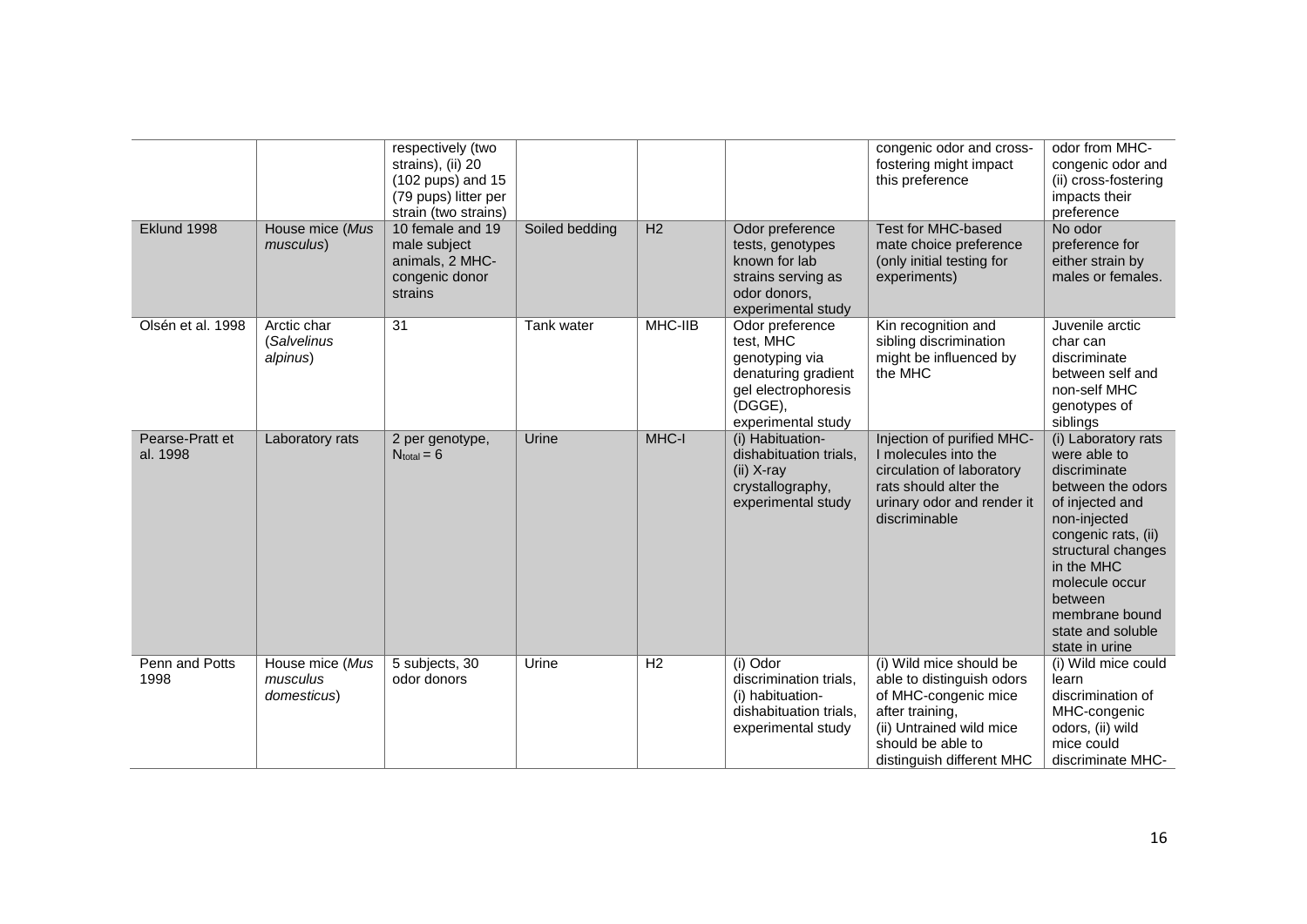|                           |                                     |                                                                                                                                                                 |       |                        |                                                                                                                                                          | types                                                                                                                          | congenic odors<br>without prior<br>training, but they<br>also discriminated<br>between<br>individuals of the<br>same strain                                          |
|---------------------------|-------------------------------------|-----------------------------------------------------------------------------------------------------------------------------------------------------------------|-------|------------------------|----------------------------------------------------------------------------------------------------------------------------------------------------------|--------------------------------------------------------------------------------------------------------------------------------|----------------------------------------------------------------------------------------------------------------------------------------------------------------------|
| Schellinck et al.<br>1997 | Long-Evans rats,<br><b>PVG</b> rats | 6 and 7 subject<br>rats for<br>experiment 1 and<br>2 respectively, 8<br>and 7 donor rats<br>for each of the two<br>strains<br>respectively,<br>$N_{total} = 15$ | Urine | <b>MHC</b> class<br>la | Odor discrimination<br>trials, experimental<br>study                                                                                                     | Dietary cues might<br>influence the ability of<br>Long-Evans rats to<br>discriminate between<br>odors of MHC-congenic<br>rats  | Strain differences<br>did not disrupt<br>discrimination of<br>diet, but when<br>both strain and<br>diet differed then<br>rats trained to<br>distinguish odor<br>fail |
| Singer et al.<br>1997     | Laboratory mice                     | 12 urine samples<br>from each of two<br>congenic panels                                                                                                         | Urine | H <sub>2</sub>         | Anion exchange<br>chromatography<br>and odor<br>discrimination trials<br>with the fractions<br>obtained via gas<br>chromatography,<br>experimental study | MHC-determined urinary<br>odor is produced by a<br>mixture of volatile<br>carboxylic acids and their<br>relative concentration | Mice could<br>distinguish<br>between the<br>retained ion<br>exchange<br>fractions                                                                                    |
| Brown et al.<br>1996      | Long-Evans rats                     | $6\phantom{1}$                                                                                                                                                  | Urine | MHC-IA                 | Odor discrimination<br>trials, experimental<br>study                                                                                                     | MHC-dependent odor<br>cues should be stable<br>and distinguishable over<br>dietary changes                                     | Long-Evans rats<br>can distinguish<br>dietary cues in<br>mice urine more<br>easily than MHC-<br>dependent cues                                                       |
| Beauchamp et<br>al. 1994  | Laboratory mice                     | 5 for the maternal<br>and 3 for the<br>paternal fetal<br>genotype                                                                                               | Urine | H <sub>2</sub>         | Odor discrimination<br>trials, experimental<br>study                                                                                                     | MHC molecules<br>expressed in utero can<br>be sensed in urine of the<br>pregnant mouse before<br>birth                         | The fetal<br>haplotype is<br>present from at<br>least day 9-12 of<br>fetal age and<br>enables urine<br>discrimination                                                |
| Yamazaki et al.<br>1994   | Laboratory mice                     | 109 (split into 4<br>strains)                                                                                                                                   | Urine | H <sub>2</sub>         | Odor discrimination<br>trials, experimental                                                                                                              | Background genetic<br>effects influence                                                                                        | Mice were able to<br>discriminate MHC                                                                                                                                |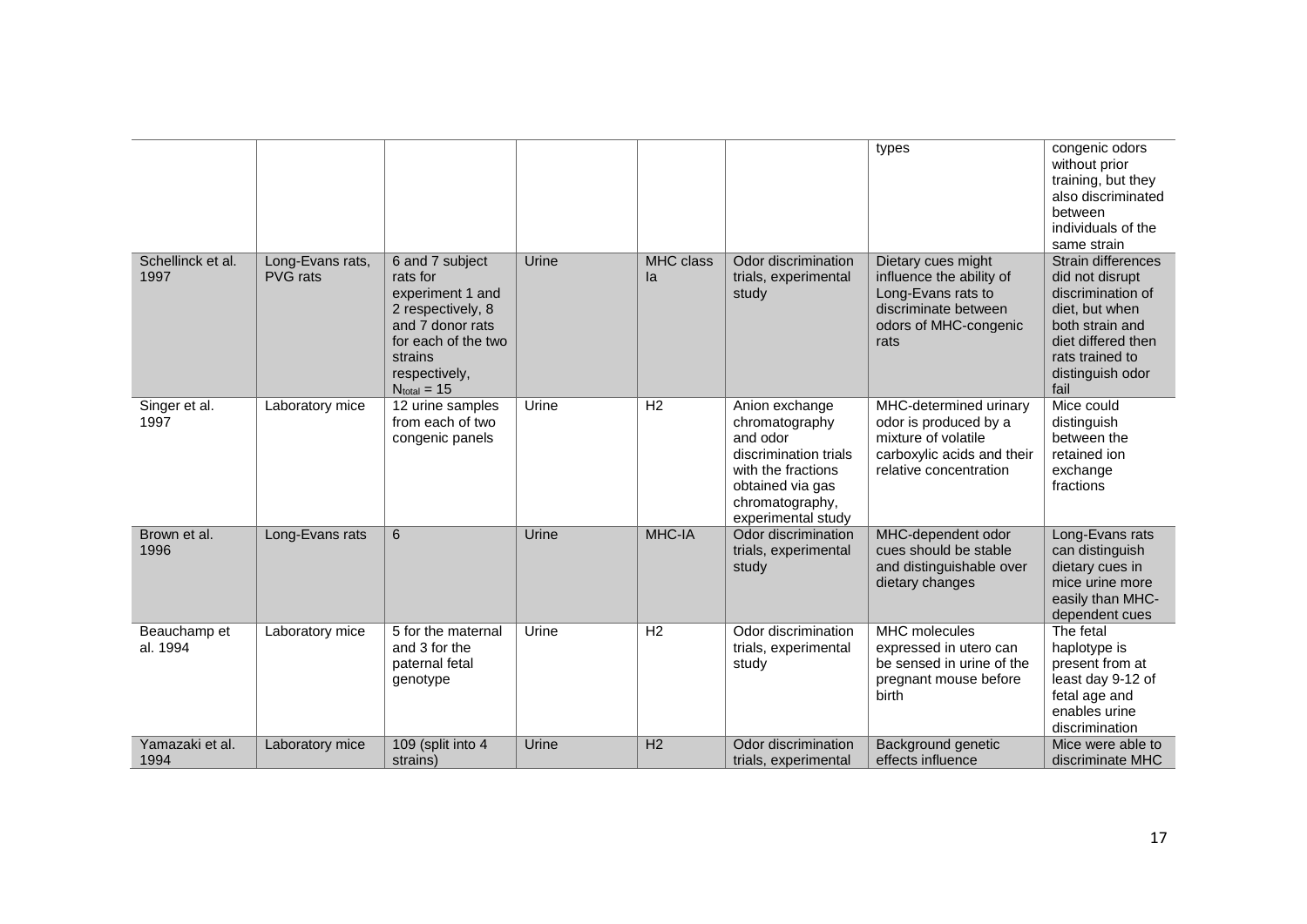|                           |                                                      |                                                                                              |                          |                | study                                                                                                                            | discrimination of MHC-                                                                                                                                                                                                                                                                   | differences in                                                                                                                                                                                     |
|---------------------------|------------------------------------------------------|----------------------------------------------------------------------------------------------|--------------------------|----------------|----------------------------------------------------------------------------------------------------------------------------------|------------------------------------------------------------------------------------------------------------------------------------------------------------------------------------------------------------------------------------------------------------------------------------------|----------------------------------------------------------------------------------------------------------------------------------------------------------------------------------------------------|
|                           |                                                      |                                                                                              |                          |                |                                                                                                                                  | odortypes by mice                                                                                                                                                                                                                                                                        | outbred mice                                                                                                                                                                                       |
| Schellinck et al.<br>1993 | Long-Evans<br>rats/laboratory<br>mice                | 4 subject rats, 8<br>donor individuals<br>for each of the<br>three strains, Ntotal<br>$= 24$ | Urine                    | H-2K locus     | Odor discrimination<br>trials, experimental<br>study                                                                             | Long-Evans rats should<br>be able to discriminate<br>the odors of MHC- and<br>Y-congenic mice                                                                                                                                                                                            | Changing the diet<br>in the donor rats<br>disrupted the<br>ability of the<br>subject rats to<br>discriminate the<br>learned odor                                                                   |
| Singer et al.<br>1993     | Laboratory mice                                      | 40-60 MHC-<br>congenic donor<br>pairs                                                        | Urine                    | H <sub>2</sub> | Odor discrimination<br>trials, dialysis, and<br>lyophilisation for the<br>fractioning of urine<br>samples,<br>experimental study | Volatile compounds of<br>the odors of MHC-<br>congenic mice play an<br>important role in<br>discrimination                                                                                                                                                                               | Protein-free MHC-<br>congenic urine<br>odors can still be<br>distinguished by<br>mice                                                                                                              |
| Yamazaki et al.<br>1992   | Laboratory mice                                      | 4 adult mice (2<br>males, 2 females)                                                         | Litter odor and<br>urine | H <sub>2</sub> | Odor discrimination<br>trials, experimental<br>study                                                                             | MHC-odortypes are<br>already expressed by<br>infants                                                                                                                                                                                                                                     | Adult mice were<br>able to<br>discriminate the<br>urine of infant<br>mice differing at<br>the MHC from day<br>1 and litter odor<br>from day 14<br>onwards                                          |
| Schellinck et al.<br>1991 | Laboratory rats<br>(Long-Evans rats<br>and PVG rats) | 8 subject animals,<br>5 donor animals<br>per condition                                       | Urine                    | MHC-IA         | Odor discrimination<br>trials, experimental<br>study                                                                             | MHC and microbiota<br>influence odors and rats<br>can be trained to detect<br>odor differences between<br>(i) outbred conspecifics,<br>(ii) MHC-congenic rats,<br>(iii) two germ-free raised<br>rat strains, and (iv)<br>individuals of the same<br>conventionally housed rat<br>strains | All four odor<br>combinations (i-iv)<br>were<br>discriminable but<br>learning patterns<br>differed. Task (iii)<br>and (iv) were most<br>difficult, tasks (ii)<br>was discriminated<br>most easily. |
| Yamazaki et al.<br>1990   | Laboratory mice                                      | 3 mice of each of<br>the two strains                                                         | Urine                    | H2             | Odor discrimination<br>trials, experimental<br>study                                                                             | Microbiota should be<br>necessary for the<br>production and<br>discrimination of MHC-                                                                                                                                                                                                    | Germ-free rearing<br>of donor mice did<br>not disrupt the<br>discrimination of                                                                                                                     |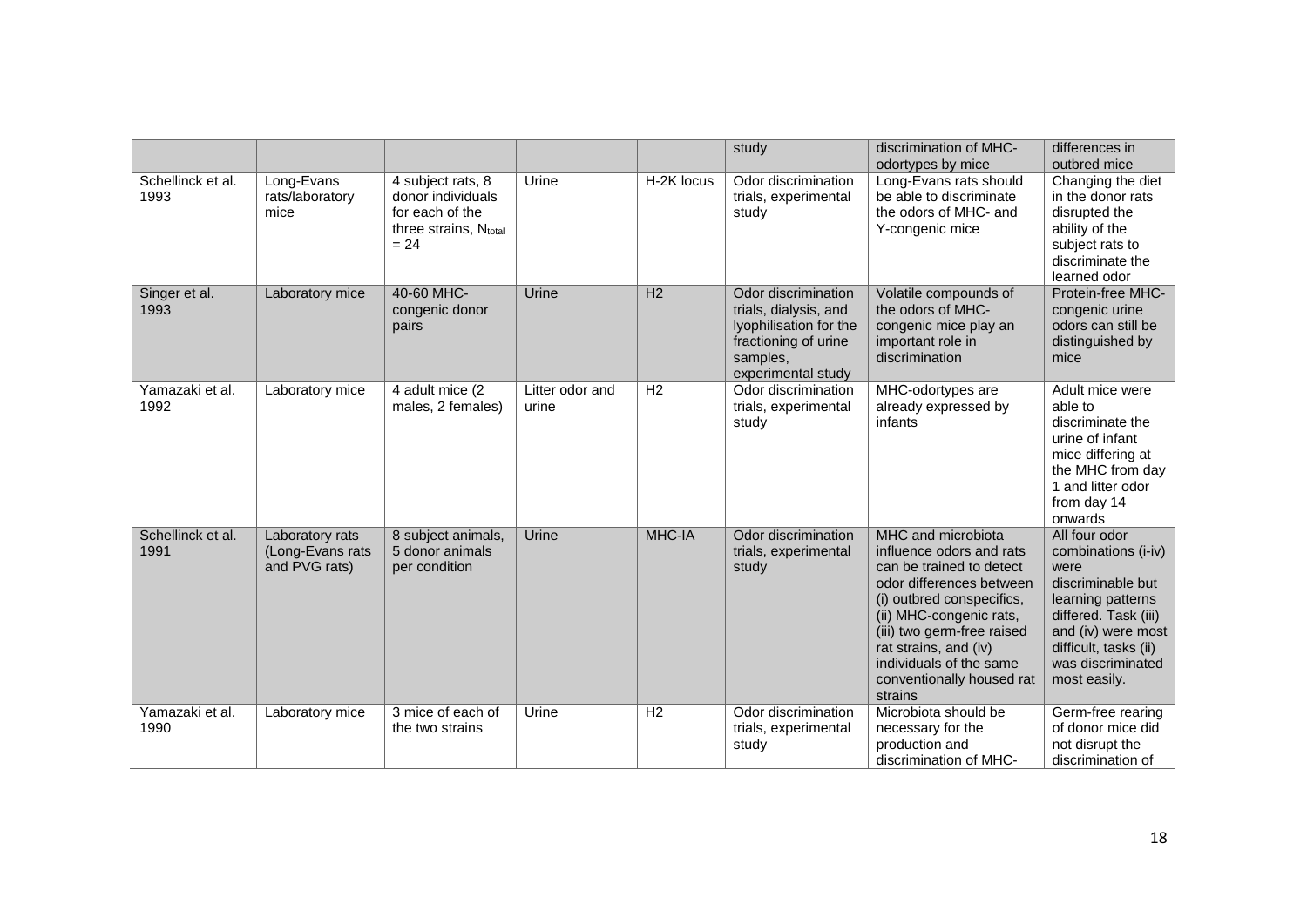|                          |                                                                       |                                                                                                                                  |       |                                                  |                                                              | dependent odors                                                                                                    | their odor                                                                                                                                                                                                                                                                                                         |
|--------------------------|-----------------------------------------------------------------------|----------------------------------------------------------------------------------------------------------------------------------|-------|--------------------------------------------------|--------------------------------------------------------------|--------------------------------------------------------------------------------------------------------------------|--------------------------------------------------------------------------------------------------------------------------------------------------------------------------------------------------------------------------------------------------------------------------------------------------------------------|
| Brown et al.<br>1989     | Laboratory rats<br>(PVG)                                              | (i) 32, (ii) 24, (iii)<br>24, (iv) 16, (v) 16                                                                                    | Urine | all three<br>regions<br>(IA, II B/D, I)<br>IC/E) | Habituation-<br>dishabituation trials,<br>experimental study | Rats should be able to<br>distinguish differences in<br>the different MHC loci of<br>MHC-congenic rats via<br>odor | MHC dissimilarity<br>increases with<br>difference in the<br>chemical profile                                                                                                                                                                                                                                       |
| Brown et al.<br>1987     | Laboratory rats<br>(Lister hooded,<br>PVG, and Wistar<br>albino rats) | 10 donor animals<br>per strain, $n_{total}$ =<br>20; subject<br>animals: $PVG n =$<br>24, Wistar = $8$ ,<br>Lister = $11$ and 36 | Urine | MHC-IA                                           | Habituation-<br>dishabituation trials,<br>experimental study | The MHC might control<br>cues important for odor<br>discrimination                                                 | MHC-congenic<br>PVG rat odors<br>could be<br>discriminated.<br>however this<br>could not be<br>repeated in a<br>second round.<br>Serum of MHC-<br>congenic mice<br>could not be<br>distinguished, nor<br>the isolated MHC-<br>IA protein. Urine<br>with the MHC-IA<br>protein removed<br>could be<br>distinguished |
| Beauchamp et<br>al. 1985 | Laboratory mice<br>and rats<br>(Wistar/Furth)                         | 5 males and 3<br>female subject<br>rats                                                                                          | Urine | H <sub>2</sub>                                   | Odor discrimination<br>trials, experimental<br>study         | MHC-based odor signals<br>might be discriminable<br>across species barriers                                        | Rats can<br>discriminate odors<br>of MHC-congenic<br>mice                                                                                                                                                                                                                                                          |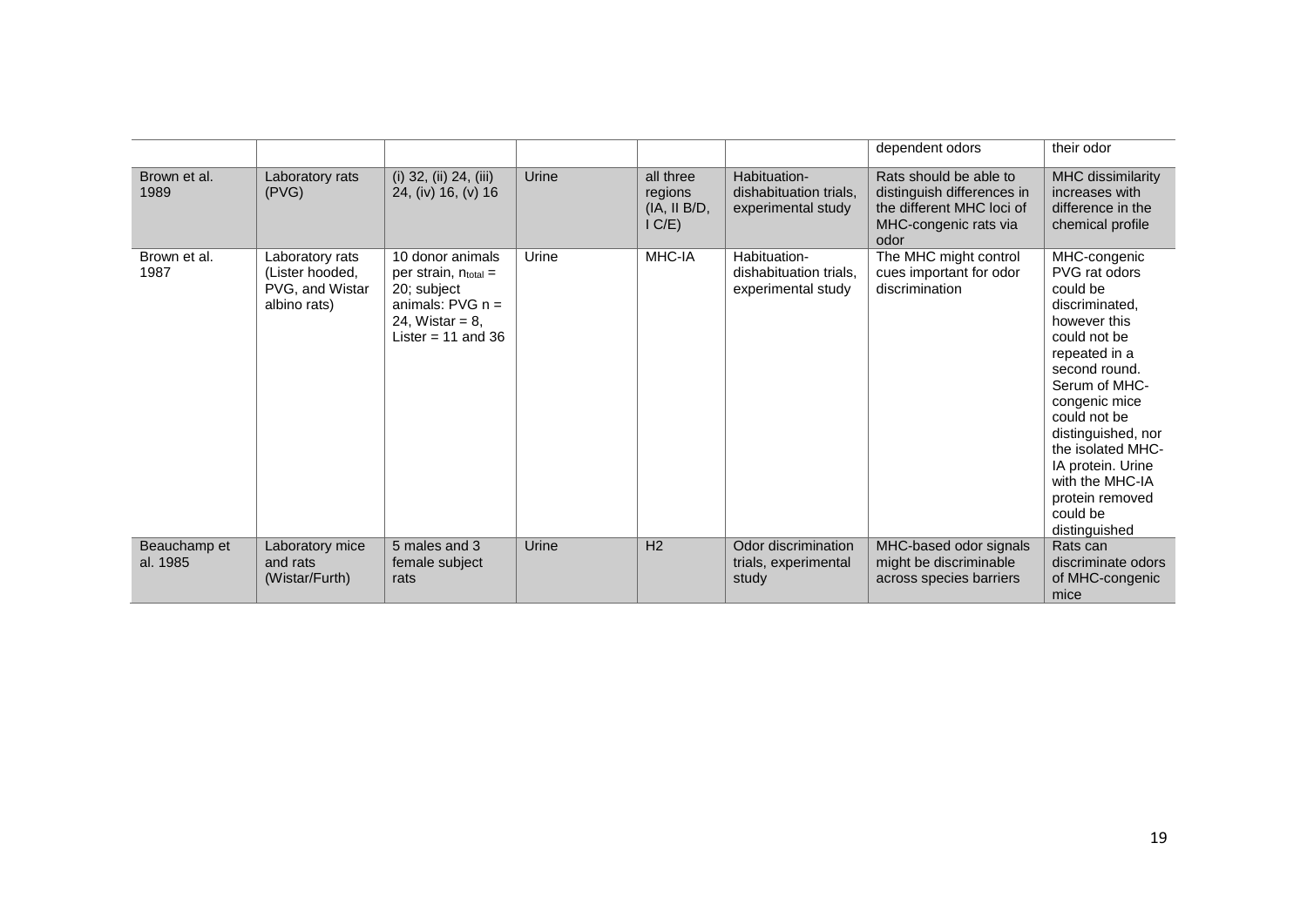| Yamazaki et al.<br>1982  | Laboratory mice | 5              | Urine | $H2-K$ | Odor discrimination<br>trials, experimental<br>study | Genetic differences at<br>the K end of the H2<br>region of mice might be<br>discriminable by<br>conspecifics | Genetic<br>differences at the<br>K end of the H <sub>2</sub><br>region can be<br>discriminated by<br>mice |
|--------------------------|-----------------|----------------|-------|--------|------------------------------------------------------|--------------------------------------------------------------------------------------------------------------|-----------------------------------------------------------------------------------------------------------|
| Yamaguchi et al.<br>1981 | Laboratory mice | $\overline{4}$ | Urine | H2     | Odor discrimination<br>trials, experimental<br>study | Urine might signal MHC-<br>dissimilarity in mice                                                             | Mice could<br>discriminate MHC-<br>congenic mice<br>based on urine as<br>an odor source                   |

85

86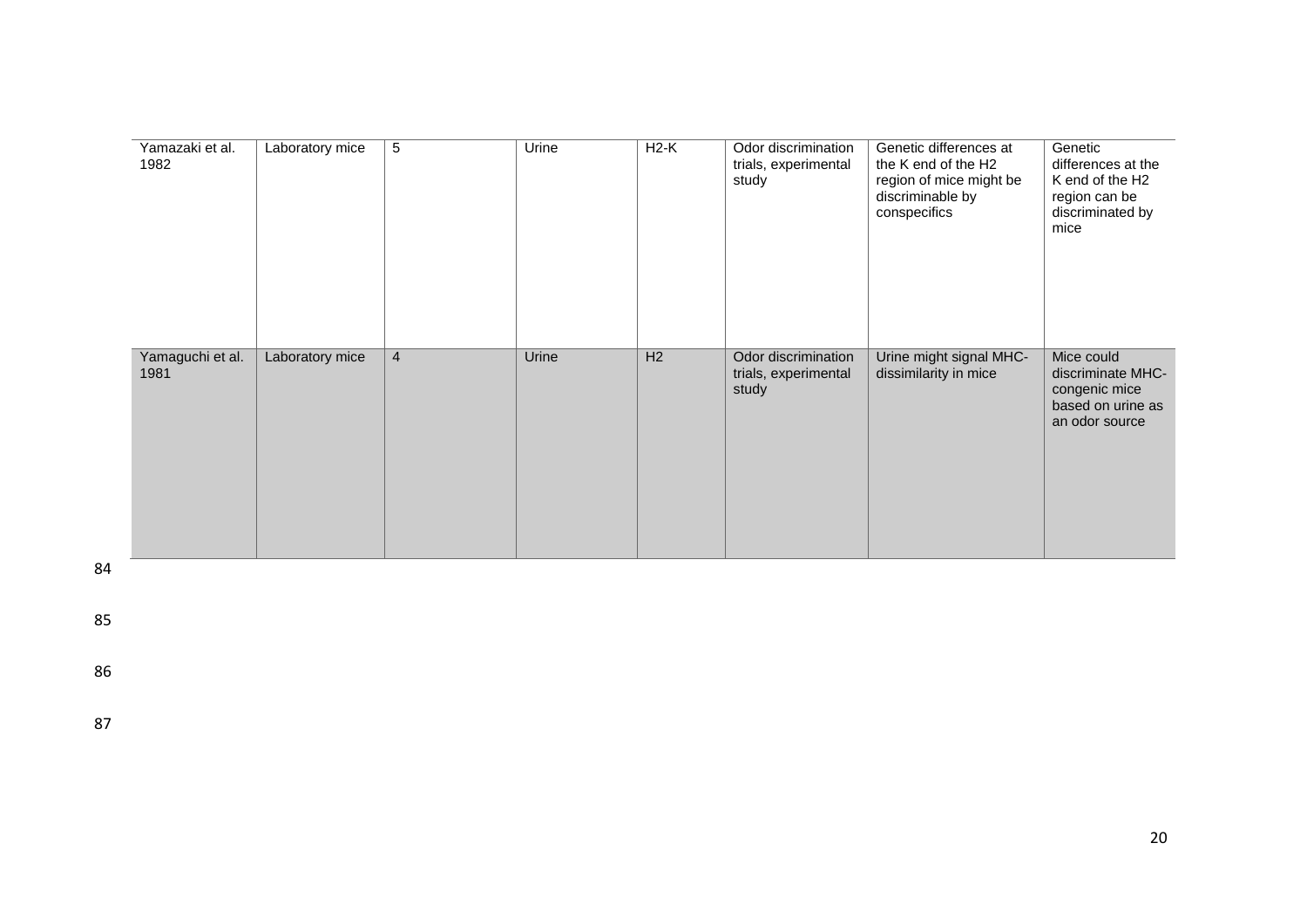88 **Table S3.** Results of the systematic review – MHC and microbiota. \* indicates publications that were not retrieved by the systematic

89 search but were included in the table due to relevance.

| <b>Article</b>            | <b>Study species</b>                   | Sample size                           | <b>MHC</b>     | <b>Microbiota</b><br>source                                | <b>Methods and</b><br>study type                                            | <b>Hypothesis</b>                                                                                                                                                        | <b>Results</b>                                                                                                                                                                                                                                                                        |
|---------------------------|----------------------------------------|---------------------------------------|----------------|------------------------------------------------------------|-----------------------------------------------------------------------------|--------------------------------------------------------------------------------------------------------------------------------------------------------------------------|---------------------------------------------------------------------------------------------------------------------------------------------------------------------------------------------------------------------------------------------------------------------------------------|
| Leclaire et al.<br>2019   | Blue petrel<br>(Halobaena<br>caerulea) | 36                                    | MHC-IIB        | feather microbiota<br>samples at 4<br>different body sites | Genotyping and<br>16s rRNA<br>sequencing via<br>NGS, correlational<br>study | (i) MHC dissimilarity<br>positively correlates<br>with dissimilarity of<br>microbiota, (ii)<br>higher MHC diversity<br>should result in<br>lower microbiota<br>diversity | (i) Distance in<br>microbial<br>community varied<br>with MHC<br>diversity among<br>individuals, (ii)<br>higher MHC<br>diversity was<br>linked to lower<br>microbiota<br>diversity in preen<br>feathers, but not<br>in ventral, dorsal,<br>or neck feathers                            |
| Wadud Khan et al.<br>2019 | Laboratory mice                        | 6 genotypes<br>with 5 animals<br>each | H <sub>2</sub> | Fecal samples                                              | 16S rRNA<br>sequencing,<br>experimental study                               | MHC heterozygosity<br>influences<br>taxonomic<br>composition and<br>functional gene<br>content of the<br>microbiota                                                      | (i) Microbiota<br>diversity differed<br>between hetero-<br>and<br>homozygotes,<br>(ii) microbiota<br>composition was<br>more dissimilar in<br>heterozygotes<br>compared to<br>homozygotes,<br>(iii) no difference<br>in alpha and<br>phylogenetic<br>diversity,<br>(iv) no difference |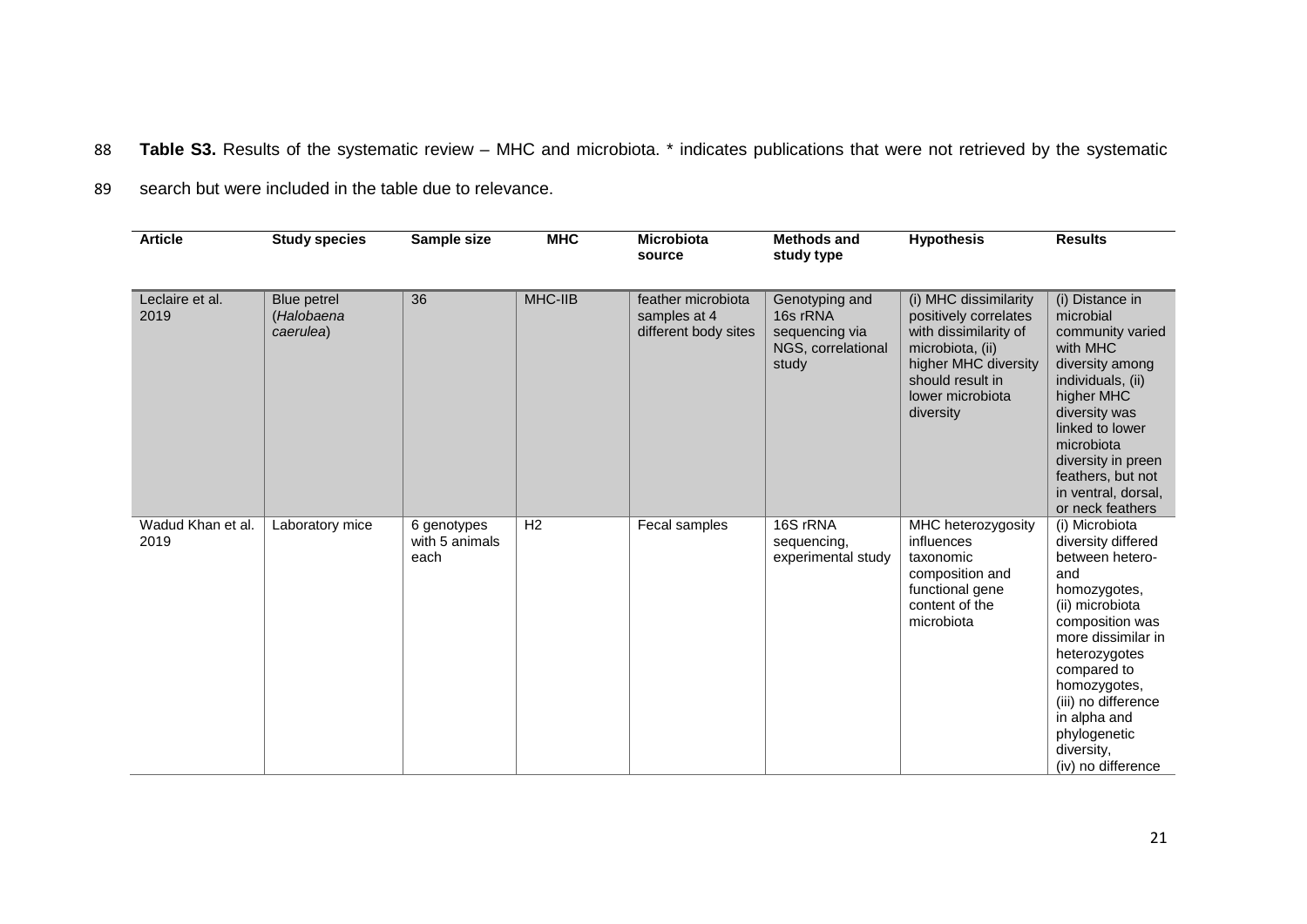|                                 |                                                                                                                    |                                                                                               |                     |                                              |                                                                                                                             |                                                                                                                                                      | between homo-<br>and<br>heterozygotes in<br>the functional<br>gene content of<br>the overall<br>microbiota                                                                                  |
|---------------------------------|--------------------------------------------------------------------------------------------------------------------|-----------------------------------------------------------------------------------------------|---------------------|----------------------------------------------|-----------------------------------------------------------------------------------------------------------------------------|------------------------------------------------------------------------------------------------------------------------------------------------------|---------------------------------------------------------------------------------------------------------------------------------------------------------------------------------------------|
| Derakhshani et al.<br>2018      | Holstein dairy cows                                                                                                | 24 and 25<br>cows for each<br>variant                                                         | BoLA-DRB3<br>Exon 2 | Mammary gland<br>(colostrum and<br>milk)     | Genotyping via<br>PCR-RFLP, 16S<br>rRNA sequencing<br>via Next<br>Generation<br>Sequencing<br>(NGS),<br>correlational study | Relationship<br>between BoLA-<br>DRB3 polymorphism<br>and intramammary<br>microbiota<br>composition in cows<br>during the first week<br>of lactation | Significant<br>difference in<br>microbiota<br>diversity and<br>composition<br>between the two<br>variants only on<br>day 0                                                                  |
| Hernández-<br>Gómez et al. 2018 | Ozark hellbenders<br>(Cryptobranchus<br>alleganiensis<br>bishopi), eastern<br>hellbenders (C. a.<br>alleganiensis) | 21 eastern and<br>28 Ozark<br>hellbenders                                                     | MHC-IIB             | Skin                                         | 16S rRNA<br>sequencing and<br>MHC genotyping<br>via NGS,<br>correlational study                                             | Skin microbial<br>community might be<br>linked to the<br>diversity of MHC-II<br>genes                                                                | Relationship<br>between MHC-II<br>amino acid<br>distance and skin<br>community<br>richness: positive<br>for the eastern<br>hellbender and<br>not significant for<br>the Ozark<br>hellbender |
| Pearce et al. 2017              | Leach's storm<br>petrel<br>(Oceanodroma<br>leucorhoa)                                                              | $\overline{22}$                                                                               | MHC-IIB DAB2        | Skin and feathers<br>near uropygial<br>gland | 16s rRNA gene<br>sequencing, MHC<br>genotyping,<br>correlational study                                                      | <b>MHC</b> diversity<br>influences<br>microbiota diversity                                                                                           | In males, DAB2<br>homozygosity<br>explains 72% of<br>variation in<br>microbial<br>community<br>structure                                                                                    |
| Kubinak et al.<br>2015          | Laboratory mice                                                                                                    | (i) Flow<br>cytometry: $n =$<br>6-8 per<br>genotype (ntotal<br>$=21$ ) ELISA: n<br>$= 11$ per | H <sub>2</sub>      | Fecal samples                                | 16S rRNA<br>sequencing,<br>experimental study                                                                               | MHC polymorphism<br>influences the<br>microbial community                                                                                            | (i) MHC genotype<br>significantly<br>influenced<br>antibody<br>responses<br>against                                                                                                         |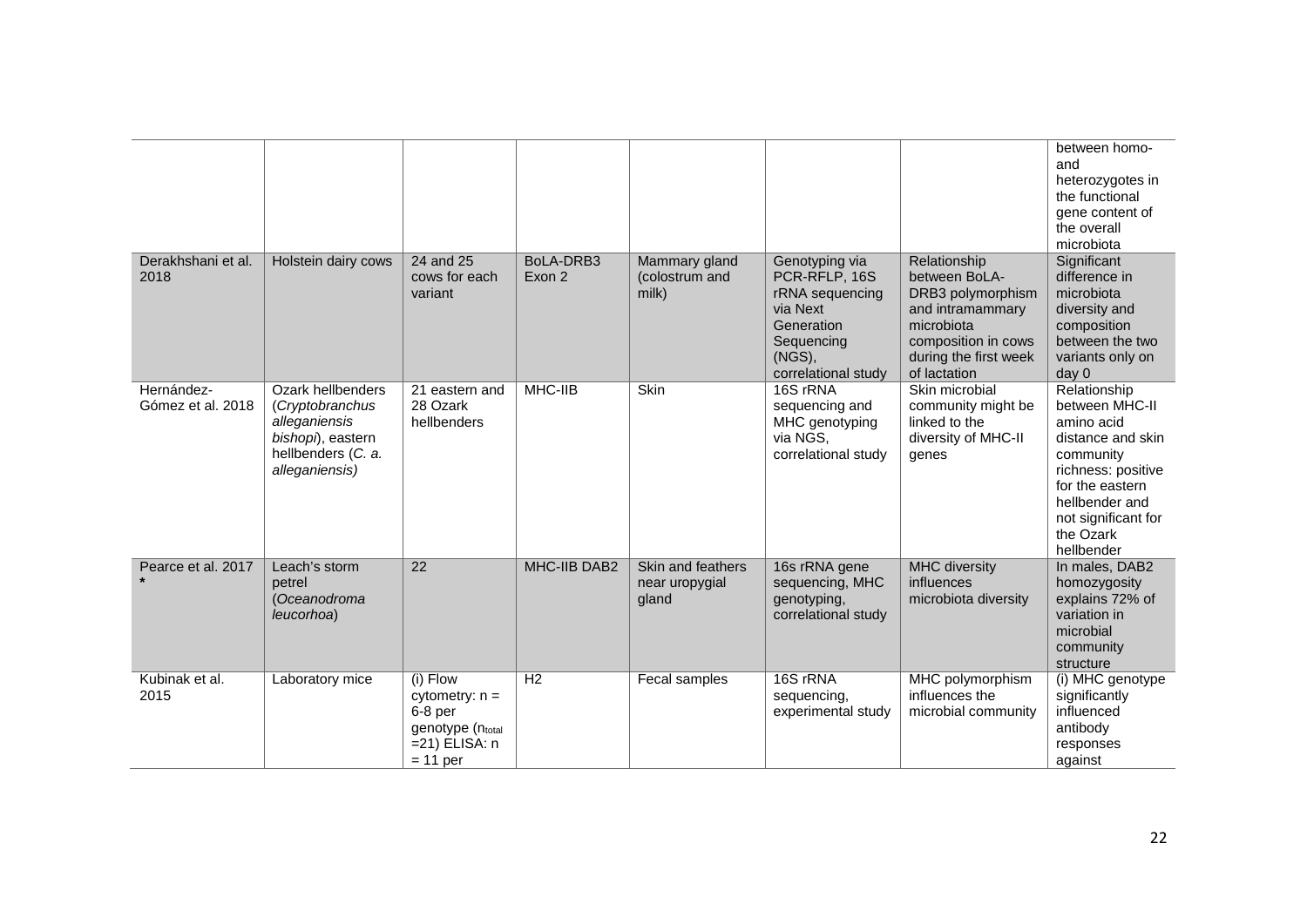|                       |                                                             | genotype, ntotal<br>$= 33$<br>(ii)+(iii) $WT (n =$<br>4), B2M <sup>-/-</sup> $(n =$<br>6), and MHCII $\cdot$<br>$(n = 6)$ ,<br>(iv) 5<br>heterozygotes<br>and 5<br>homozygotes<br>of each<br>genotype |         |       |                                                                        |                                                                                                                                                                                                                                      | commensal<br>bacteria in the<br>gut,<br>(ii) Lack of MHC<br>class I and II-<br>mediated antigen<br>presentation led<br>to alterations in<br>microbiota<br>composition and<br>structure,<br>(iii) Class II plays<br>a more important<br>role in forming<br>the microbial<br>community,<br>(iv) MHC<br>heterozygotes do<br>not have a more<br>diverse<br>microbiota, but<br>heterozygosity<br>influences<br>microbiota<br>composition |
|-----------------------|-------------------------------------------------------------|-------------------------------------------------------------------------------------------------------------------------------------------------------------------------------------------------------|---------|-------|------------------------------------------------------------------------|--------------------------------------------------------------------------------------------------------------------------------------------------------------------------------------------------------------------------------------|-------------------------------------------------------------------------------------------------------------------------------------------------------------------------------------------------------------------------------------------------------------------------------------------------------------------------------------------------------------------------------------------------------------------------------------|
| Bolnick et al. 2014   | Three-spined<br>sticklebacks<br>(Gasterosteus<br>aculeatus) | 150                                                                                                                                                                                                   | MHC-IIb | Gut   | 16s rRNA gene<br>sequencing, MHC<br>genotyping,<br>correlational study | Association between<br>MHC and microbiota<br>composition:<br>individuals with<br>different MHC-II<br>genotypes can<br>recognize different<br>microbiota causing<br>covariation of gut<br>microbiota<br>composition and<br><b>MHC</b> | Individuals with<br>more divergent<br>MHC motifs had<br>less diverse<br>microbiota, small<br>number of<br>significant<br>pairwise<br>associations<br>between MHC<br>and microbial<br>families was<br>observed                                                                                                                                                                                                                       |
| Wegner et al.<br>2012 | European plaice<br>(Pleuronectes                            | 40                                                                                                                                                                                                    | MHC-IIB | Gills | Genotyping and<br>16s rRNA                                             | There might be a<br>link between MHC                                                                                                                                                                                                 | Significant weak<br>overall correlation                                                                                                                                                                                                                                                                                                                                                                                             |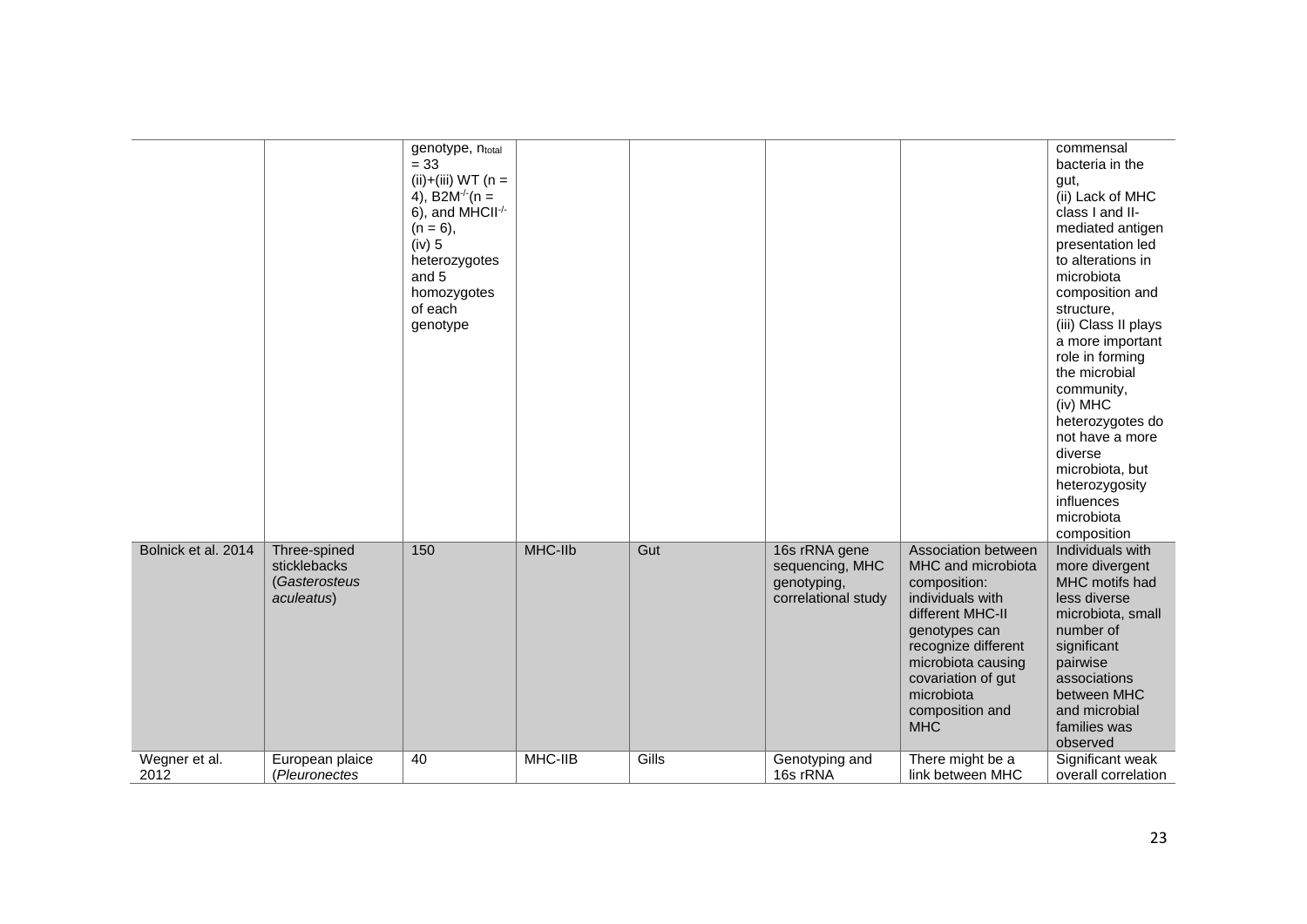|                    | platessa)       |                                   |                |             | sequencing via<br>NGS, correlational<br>study               | genotype and<br>bacterial<br>colonization                                                | between MHC<br>matrix and<br>pathogen<br>abundance matrix                                                                                                             |
|--------------------|-----------------|-----------------------------------|----------------|-------------|-------------------------------------------------------------|------------------------------------------------------------------------------------------|-----------------------------------------------------------------------------------------------------------------------------------------------------------------------|
| Lanyon et al. 2007 | Laboratory mice | 9 per strain,<br>$N_{total} = 36$ | H <sub>2</sub> | Scent marks | 16S rRNA<br>sequencing using<br>DGGE.<br>experimental study | MHC and<br>background<br>genotype contribute<br>to microbiota<br>community<br>regulation | DGGE profiles of<br>scent mark<br>microbiota can be<br>distinguished<br>between the<br>congenic strains<br>and both MHC<br>and background<br>genotype<br>influence it |

91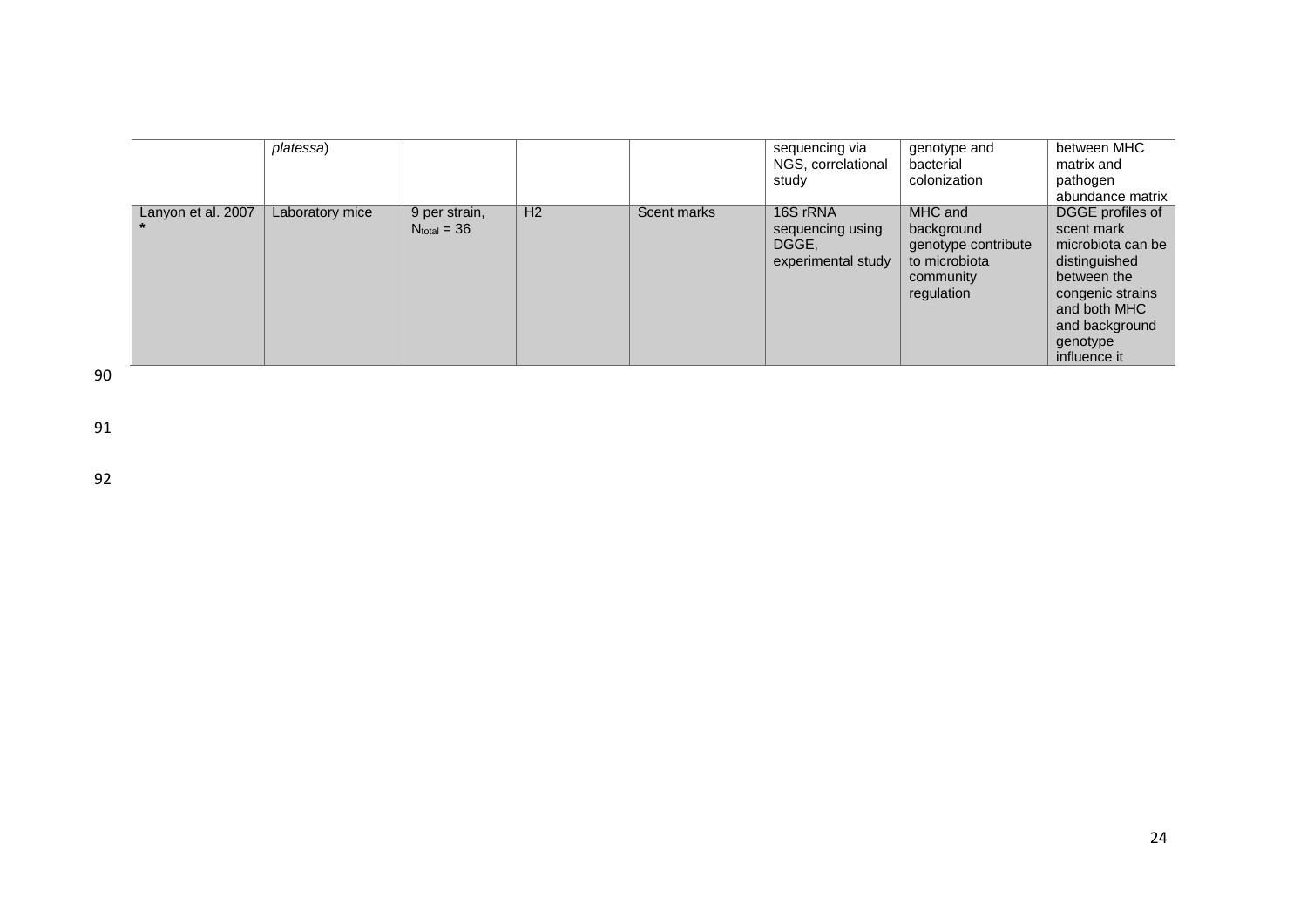**Table S4.** Components and processes involved in immune response. Presented are the humoral and cellular components and immunological processes and their corresponding involvement in immune response. Components can either act in both elimination and tolerance or affect only one outcome.

| <b>Component</b>                  | <b>Role in inflammation</b>                                                                                                       | <b>Role in tolerance</b>                                                                                                                                                                                   |
|-----------------------------------|-----------------------------------------------------------------------------------------------------------------------------------|------------------------------------------------------------------------------------------------------------------------------------------------------------------------------------------------------------|
| Antigen presenting<br>cells (APC) | Antigen recognition,<br>processing, and presentation<br>Influence peptide<br>recognition causing<br>elimination of the<br>peptide | Antigen recognition,<br>processing, and presentation<br>Influence peptide<br>recognition causing<br>tolerance to the<br>peptide                                                                            |
| <b>B</b> cell                     | Can act as APCs and<br>produce antibodies<br>Influence peptide<br>recognition and can<br>facilitate<br>inflammation               | Can act as APCs and<br>produce antibodies<br>Influence peptide<br>recognition and can<br>temper inflammation                                                                                               |
| Immunoglobulin A<br>(lgA)         | Neutralize, coat and<br>agglutinate peptides<br>Causing inactivation<br>and elimination of the<br>peptide                         | Coat peptides<br>Facilitate passage<br>through epithelium<br>and thus production of<br>bacteria specific IgA<br>Neutralizes toxins and<br>bacterial epitope expression<br><b>Reduces</b><br>immunogenicity |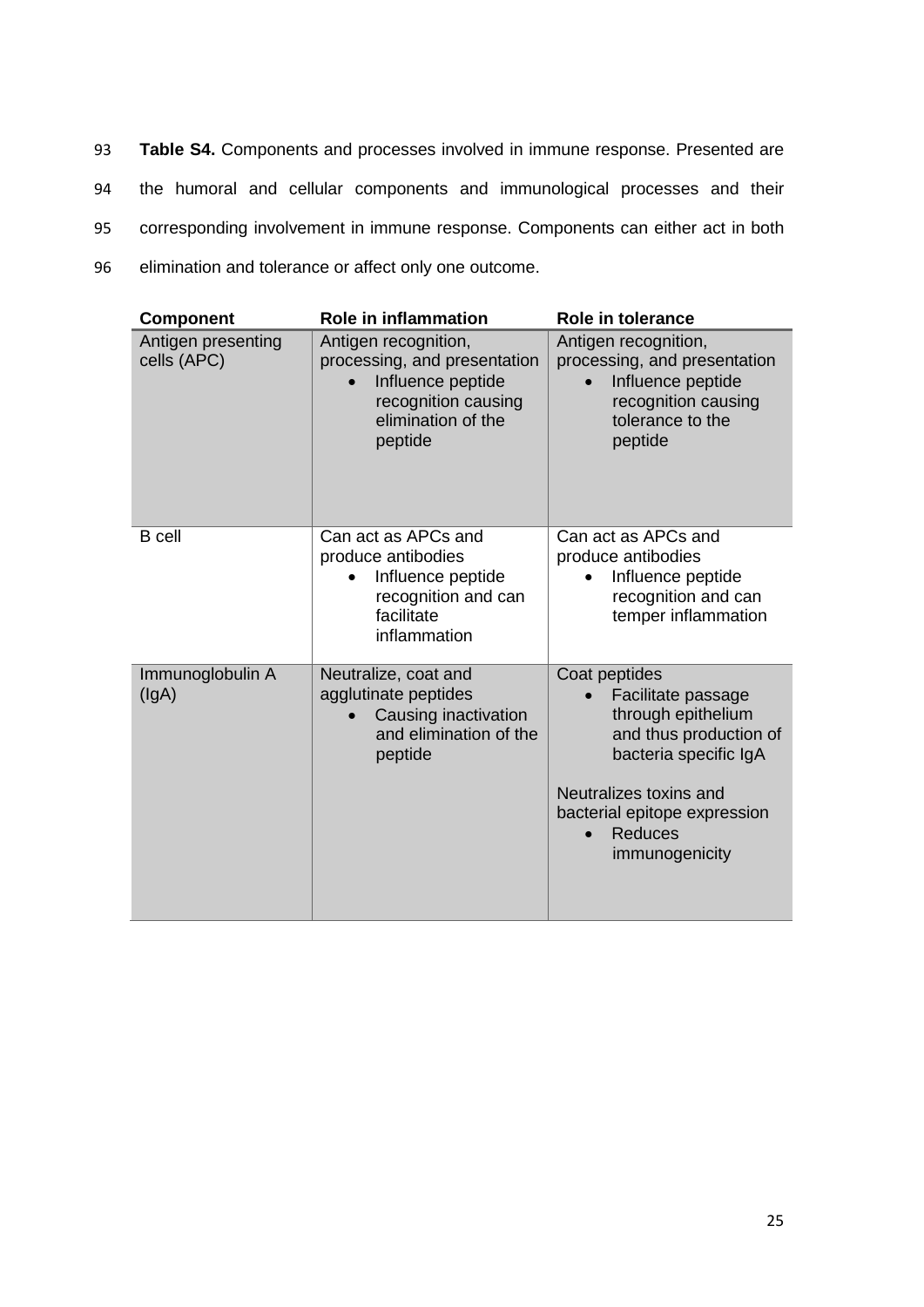| Innate lymphoid cells<br>(ILCs)                               | Produce cytokines that<br>orchestrate immune<br>response                                                                                                                                             | Promote homeostasis by<br>inducing cell death of T cells<br>acting against commensal<br>bacteria                                                                                                  |
|---------------------------------------------------------------|------------------------------------------------------------------------------------------------------------------------------------------------------------------------------------------------------|---------------------------------------------------------------------------------------------------------------------------------------------------------------------------------------------------|
| Regulatory T cell<br>(Treg cell)                              |                                                                                                                                                                                                      | Regulate IgA diversity<br>Temper inflammatory<br>response                                                                                                                                         |
| Major<br>histocompatibility<br>complex class II<br>$(MHC-II)$ | Present peptides to T cells<br>MHC-II-peptide complex<br>causes elimination in the<br>presence of costimulation<br>Might influence the T cell<br>receptor repertoire and thus<br>peptide recognition | Present peptides to T cells<br>MHC-II-peptide complex<br>causes tolerance in the<br>absence of costimulation<br>Might influence the T cell<br>receptor repertoire and thus<br>peptide recognition |
| Microbiota diversity                                          | Can cause inflammatory<br>responses that facilitate<br>clearance from the antigenic<br>source                                                                                                        | Influences Treg reg cells and<br>thus IgA<br>Can promote itself by feeding<br>into this positive feedback<br>loop                                                                                 |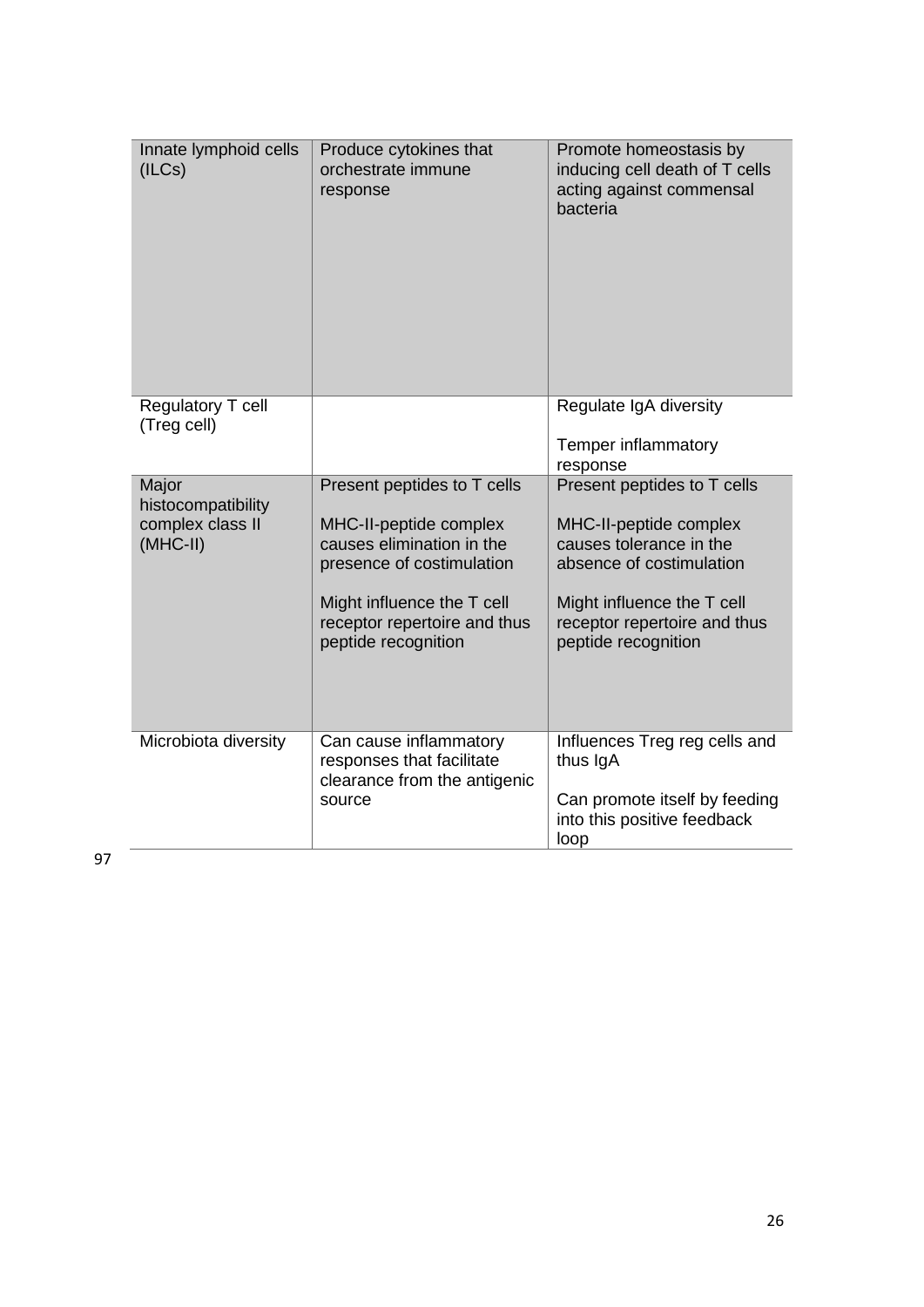# 98 **Table S5. Glossary of key terms**

| <b>Abbreviation/term</b> | <b>Meaning</b>                                                  |
|--------------------------|-----------------------------------------------------------------|
| <b>APC</b>               | Antigen presenting cell, initiate immune response               |
| <b>B</b> cell            | Immune cell bearing MHC-II molecules, B stands for bone         |
|                          | marrow                                                          |
| CD <sub>4</sub>          | Cluster of differentiation 4, receptor on the surface of immune |
|                          | cells, such as T helper cells                                   |
| Congenic                 | Describes organisms that differ genetically only at a single    |
|                          | locus                                                           |
| Cytotoxic T cell         | T cells that can initiate the death of malignant, infected, or  |
|                          | damaged cells                                                   |
| <b>DGGE</b>              | Denaturing gradient gel electrophoresis                         |
| <b>GC-MS</b>             | Gas chromatography - mass spectrometry                          |
| H <sub>2</sub>           | Mice equivalent of the MHC                                      |
| IgA                      | Immunoglobulin A, antibody type that is prevalent at mucous     |
|                          | body surfaces                                                   |
| <b>ILC</b>               | Innate lymphoid cell                                            |
| <b>MHC</b>               | Major histocompatibility complex                                |
| <b>NGS</b>               | Next generation sequencing, high throughput sequencing          |
|                          | method                                                          |
| <b>RSCA</b>              | Reference strand-mediated conformation analysis                 |
| <b>PBS</b>               | Peptide binding site                                            |
| T cell                   | immune cell, T stands for thymus, includes Th cells             |
| <b>TCR</b>               | T cell receptor, receptor on the surface of T cells             |
| Th cell                  | T helper cell, facilitates inflammation, CD4+ (cluster of       |
|                          | differentiation, describes surface glycoproteins)               |
| Treg cells               | Regulatory T cell, temper inflammation                          |
| <b>RFLP</b>              | Restriction fragment-length polymorphism                        |
| <b>SSCP</b>              | Single-strand conformation polymorphism                         |
| Syngenic                 | Describes genetically identical organisms                       |

99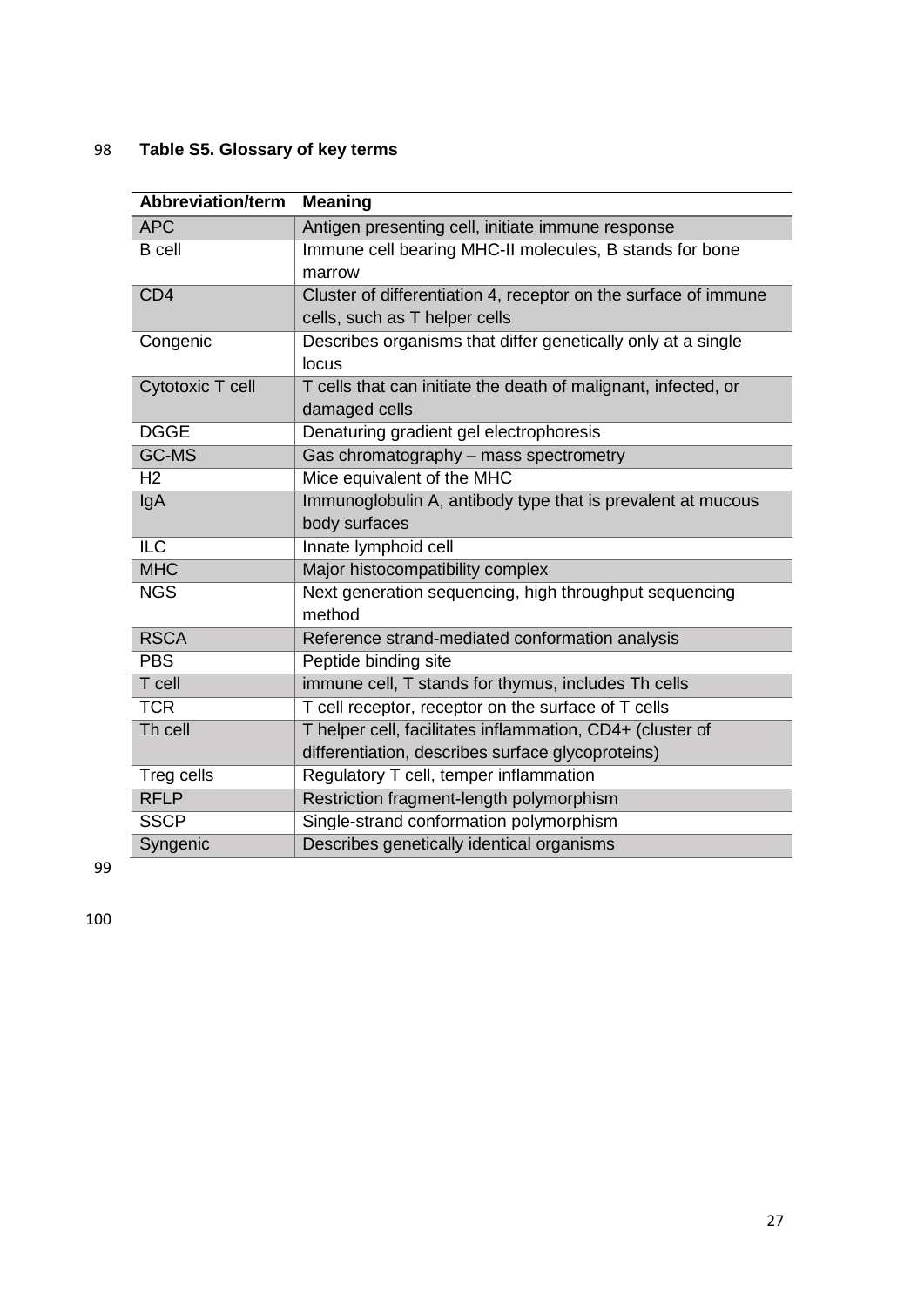

**Figure S1.** PRISMA flowchart for the systematic review on microbiota and odor

interaction.



 **Figure S2.** PRISMA flowchart for the systematic review on MHC and odor interaction.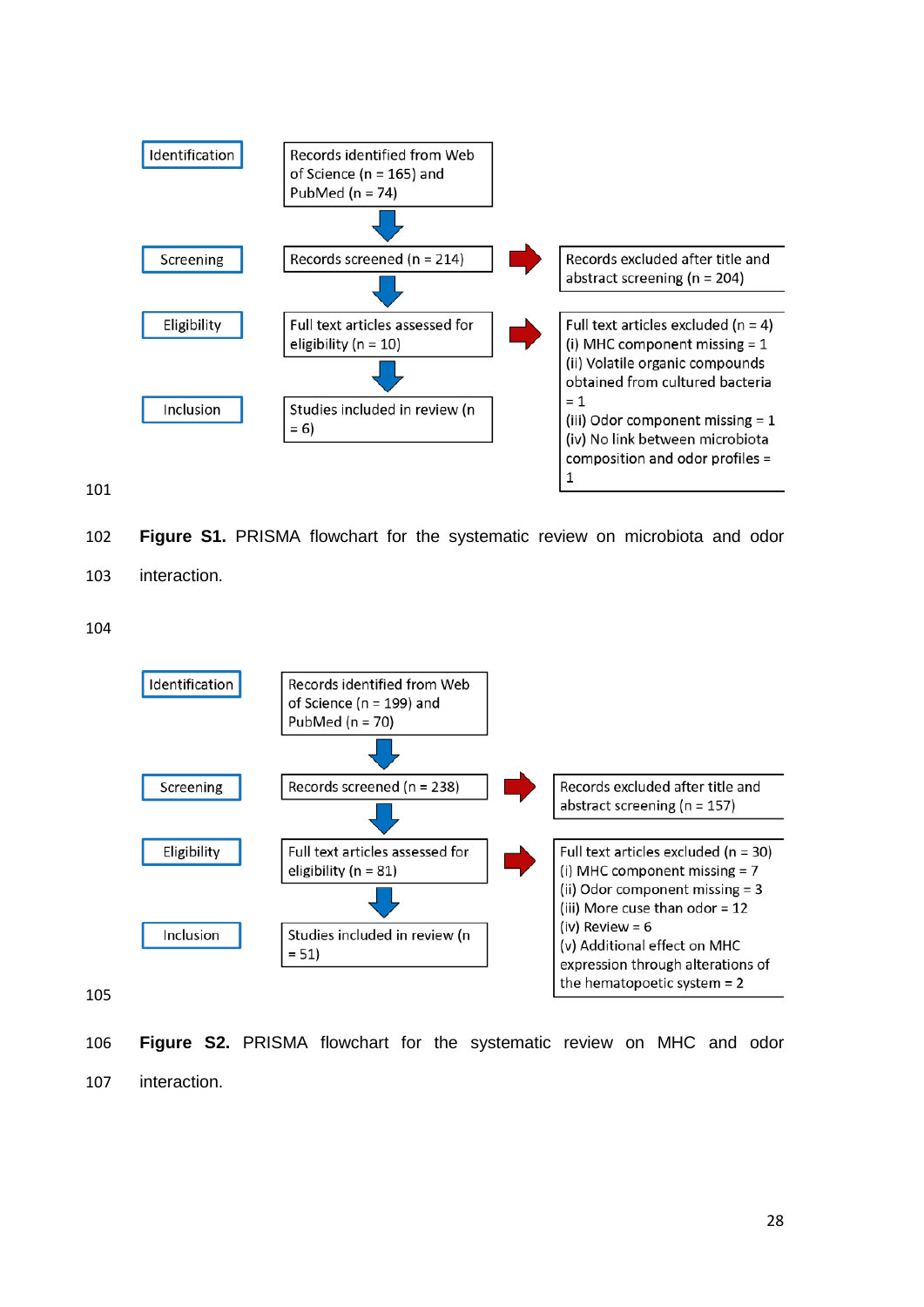



**Figure S3.** PRISMA flowchart for the systematic review on MHC and microbiota

interaction.



- 112<br>113 Figure S4. PRISMA flowchart for the systematic review on MHC, microbiota, and
- odor interaction.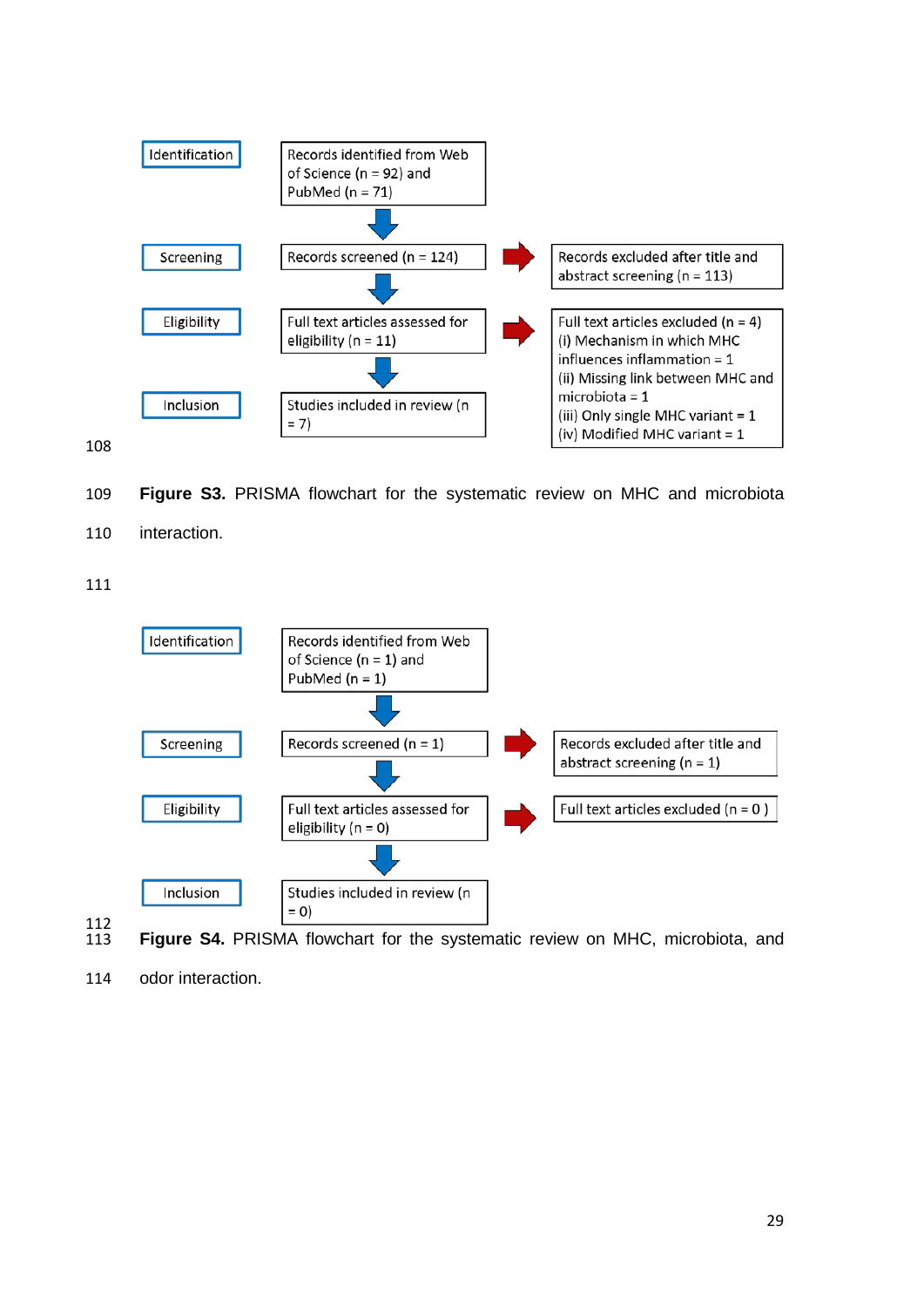

## processes cellular/humoral components of the immune system

 **Figure S5.** Agents of the immune system affecting microbiota diversity. Arrows indicate the direction of the agent's effect with + or - describing whether higher diversity/amount of the agent is enhancing or limiting to the component being 119 affected by the agent. Both  $+$  and  $-$  simultaneously  $(+/-)$  describes that the effect an agent has on another component has not yet been fully revealed or can have both outcomes, depending on other factors. Peptide recognition might both limit or increase inflammatory responses, depending on the mechanism acting between MHC-II and the commensal microbes, and MHC-II diversity could theoretically both reduce or increase the T cell repertoire during thymic selection. Processes are represented in blue, whereas cellular and humoral components are depicted in green. Microbiota diversity is presented in yellow. The dashed line marks the regulatory symbiotic loop governing inflammation and thus microbiota diversity.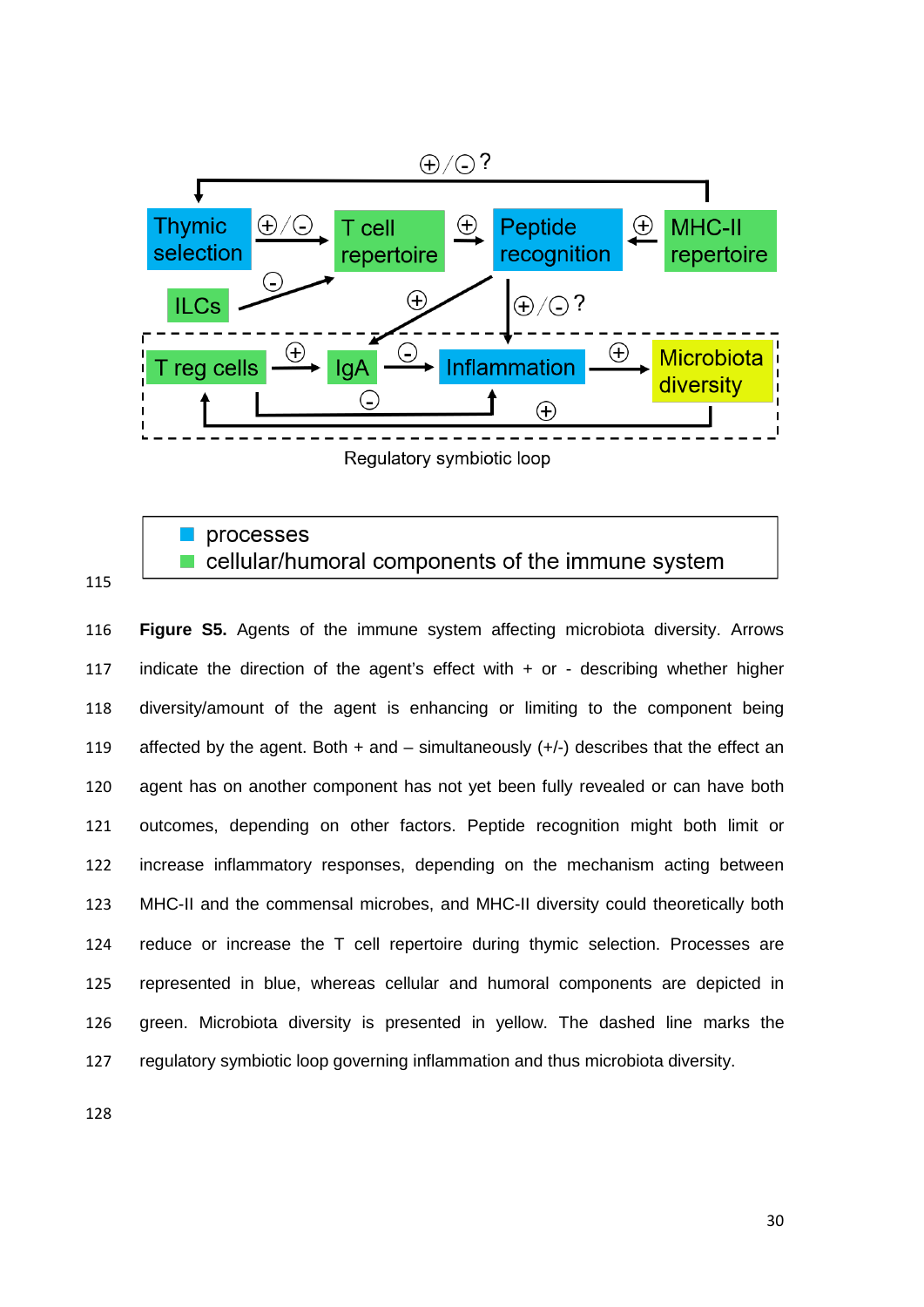#### **References**

- Aeschlimann PB, Häberli MA, Reusch TBH, Boehm T, Milinski M. 2003. Female
- sticklebacks Gasterosteus aculeatus use self-reference to optimize MHC allele
- number during mate selection. Behav Ecol Sociobiol. doi:10.1007/s00265-003-0611-

6.

- Bard J, Yamazaki K, Curran M, Boyse EA, Beauchamp GK. 2000. Effect of B2m
- gene disruption on MHC-determined odortypes. Immunogenetics.
- doi:10.1007/s002510000165.
- Beauchamp GK, Yamazaki K, Curran M, Bard J, Boyse EA. 1994. Fetal H-2

odortypes are evident in the urine of pregnant female mice. Immunogenetics.

- doi:10.1007/BF00188613.
- Beauchamp GK, Yamazaki K, Wysocki CJ, Slotnick BM, Thomas L, Boyse EA. 1985.
- Chemosensory recognition of mouse major histocompatibility types by another

species. Proc Natl Acad Sci U S A. doi:10.1073/pnas.82.12.4186.

- Biernacki P, Waldorf D. 1981. Snowball Sampling: Problems and Techniques of
- Chain Referral Sampling. Sociol Methods Res. doi:10.1177/004912418101000205.
- Bolnick DI, Snowberg LK, Caporaso JG, Lauber C, Knight R, Stutz WE. 2014. Major
- Histocompatibility Complex class IIb polymorphism influences gut microbiota
- composition and diversity. Mol Ecol. doi:10.1111/mec.12846.
- Brown RE, Roser B, Singh PB. 1989. Class I and class II regions of the major
- histocompatibility complex both contribute to individual odors in congenic inbred
- strains of rats. Behav Genet. doi:10.1007/BF01066029.
- Brown RE, Schellinck HMI, West AM. 1996. The influence of dietary and genetic
- cues on the ability of rats to discriminate between the urinary odors of MHC-congenic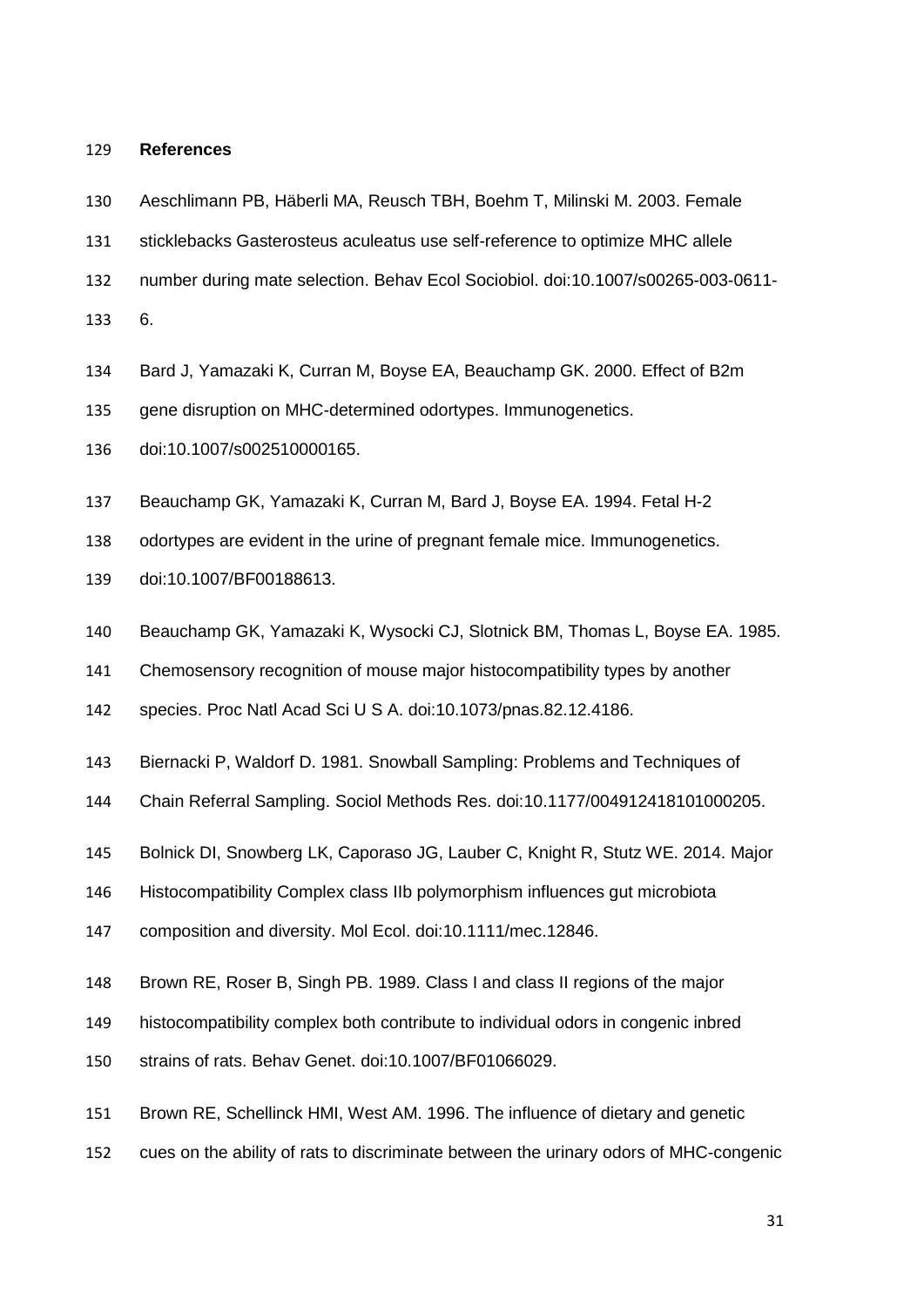- mice. Physiol Behav. doi:10.1016/0031-9384(96)00030-3.
- Brown RE, Singh PB, Roser B. 1987. The Major Histocompatibility Complex and the
- chemosensory recognition of individuality in rats. Physiol Behav. doi:10.1016/0031-
- 9384(87)90186-7.
- Brunetti AE, Lyra ML, Melo WGP, Andrade LE, Palacios-Rodríguez P, Prado BM,
- Haddad CFB, Pupo MT, Lopes NP. 2019. Symbiotic skin bacteria as a source for
- sex-specific scents in frogs. Proc Natl Acad Sci U S A.
- doi:10.1073/pnas.1806834116.
- Buesching CD, Tinnesand HV, Sin Y, Rosell F, Burke T, Macdonald DW. 2016.
- Coding of Group Odor in the Subcaudal Gland Secretion of the European Badger
- Meles meles: Chemical Composition and Pouch Microbiota. In: Chemical Signals in
- Vertebrates 13.
- Carroll LS, Penn DJ, Potts WK. 2002. Discrimination of MHC-derived odors by
- untrained mice is consistent with divergence in peptide-binding region residues. Proc
- Natl Acad Sci U S A. doi:10.1073/pnas.042244899.
- Cutrera AP, Fanjul MS, Zenuto RR. 2012. Females prefer good genes: MHC-
- associated mate choice in wild and captive tuco-tucos. Anim Behav.
- doi:10.1016/j.anbehav.2012.01.006.
- Derakhshani H, Plaizier JC, De Buck J, Barkema HW, Khafipour E. 2018.
- Association of bovine major histocompatibility complex (BoLA) gene polymorphism
- with colostrum and milk microbiota of dairy cows during the first week of lactation.
- Microbiome. doi:10.1186/s40168-018-0586-1.
- Ehman KD, Scott ME. 2001. Urinary odour preferences of MHC congenic female
- mice, Mus domesticus: Implications for kin recognition and detection of parasitized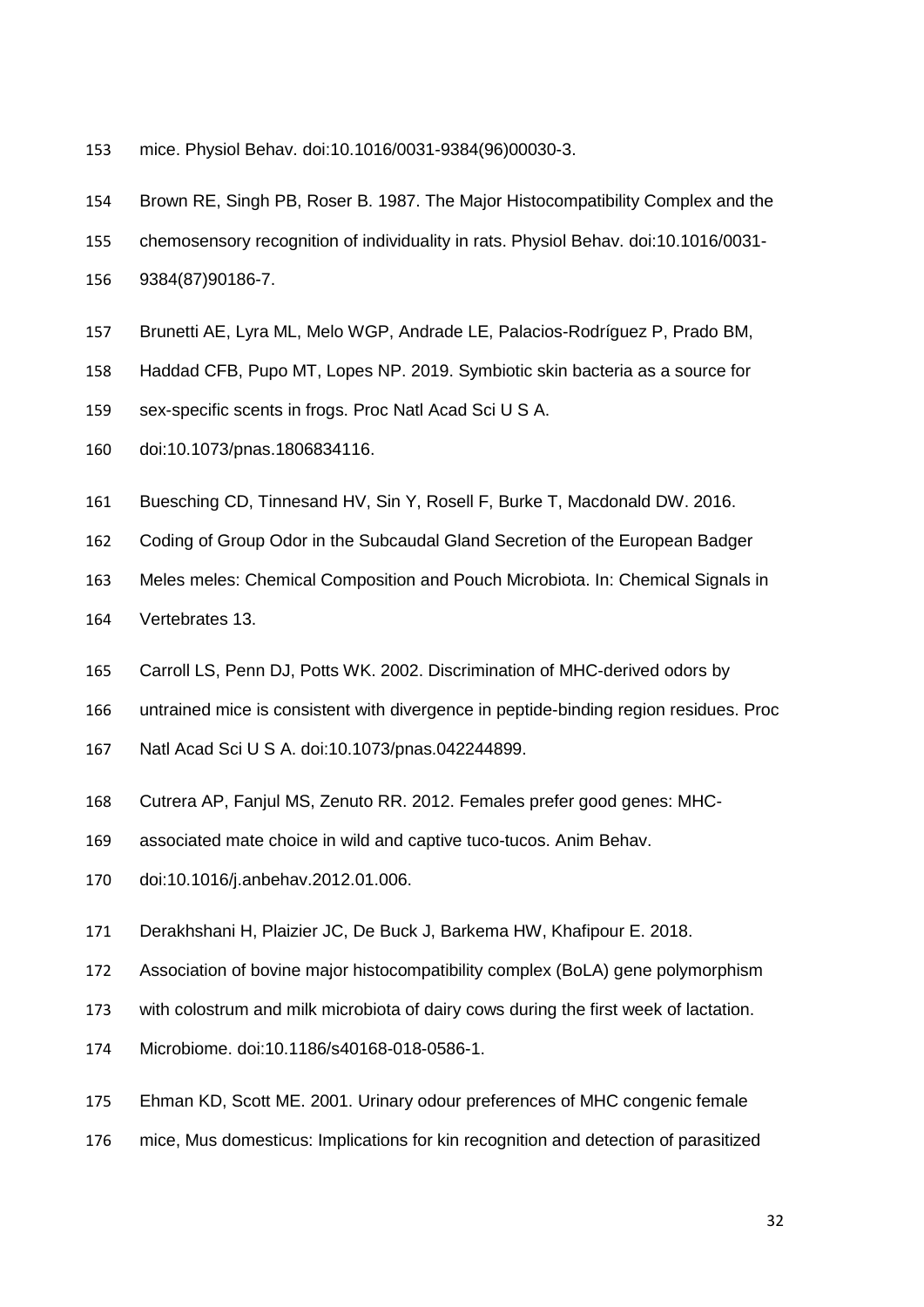- males. Anim Behav. doi:10.1006/anbe.2001.1805.
- Eizaguirre C, Lenz TL, Sommerfeld RD, Harrod C, Kalbe M, Milinski M. 2011.
- Parasite diversity, patterns of MHC II variation and olfactory based mate choice in
- diverging three-spined stickleback ecotypes. Evol Ecol. doi:10.1007/s10682-010-
- 9424-z.
- Eklund AC. 1998. Use of the MHC for mate choice in wild house mice (Mus
- domesticus). Genetica. doi:10.1023/A:1026417522110.
- Gahr CL, Boehm T, Milinski M. 2018. Female assortative mate choice functionally
- validates synthesized male odours of evolving stickleback river-lake ecotypes. Biol
- Lett. doi:10.1098/rsbl.2018.0730.
- Goodwin TE, Harelimana IH, MacDonald LJ, Mark DB, Juru AU, Yin Q, Engman JA,
- Kopper RA, Lichti CF, Mackintosh SG, et al. 2016. The Role of Bacteria in Chemical
- Signals of Elephant Musth: Proximate Causes and Biochemical Pathways. In:
- Chemical Signals in Vertebrates 13.
- Gorman ML, Nedwell DB, Smith RM. 1974. An analysis of the contents of the anal
- scent pockets of Herpestes auropunctatus (Carnivora: Viverridae). J Zool.
- doi:10.1111/j.1469-7998.1974.tb04115.x.
- Grieves LA, Gloor GB, Bernards MA, MacDougall-Shackleton EA. 2019. Songbirds
- show odour-based discrimination of similarity and diversity at the major
- histocompatibility complex. Anim Behav. doi:10.1016/j.anbehav.2019.10.005.
- Grogan KE, Harris RL, Boulet M, Drea CM. 2019. Genetic variation at MHC class II
- loci influences both olfactory signals and scent discrimination in ring-tailed lemurs.
- BMC Evol Biol. doi:10.1186/s12862-019-1486-0.
- Häberli MA, Aeschlimann PB. 2004. Male traits influence odour-based mate choice in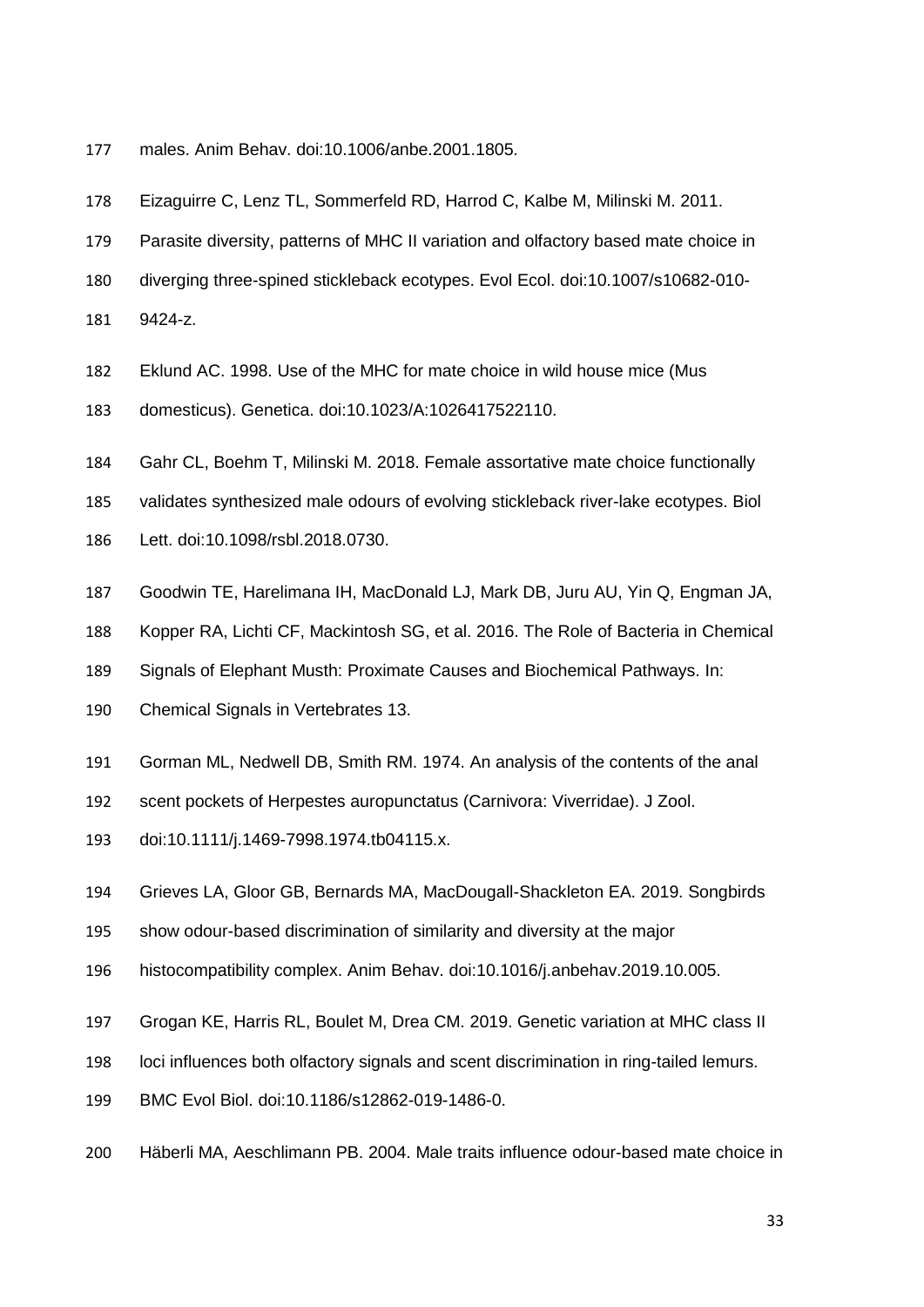- the three-spined stickleback. J Fish Biol. doi:10.1111/j.1095-8649.2004.00338.x.
- Hernández-Gómez O, Briggler JT, Williams RN. 2018. Influence of immunogenetics,
- sex and body condition on the cutaneous microbial communities of two giant
- salamanders. Mol Ecol. doi:10.1111/mec.14500.
- Hinz C, Namekawa R, Behrmann-Godel J, Oppelt C, Jaeschke A, Müller A, Friedrich
- RW, Gerlach G. 2013. Olfactory imprinting is triggered by MHC peptide ligands. Sci
- Rep. doi:10.1038/srep02800.
- Hurst JL, Thom MD, Nevison CM, Humphries RE, Beynon RJ. 2005. MHC odours
- are not required or sufficient for recognition of individual scent owners. Proc R Soc B
- Biol Sci. doi:10.1098/rspb.2004.3004.
- Jacob S, Sallé L, Zinger L, Chaine AS, Ducamp C, Boutault L, Russell AF, Heeb P.
- 2018. Chemical regulation of body feather microbiota in a wild bird. Mol Ecol.
- doi:10.1111/mec.14551.
- Janssen E, Göhlen B, Behrens D, Richter K, Zavazava N. 2001. Allogeneic
- recombinant soluble MHC class I molecules modify urinary odor cues in rats. Physiol
- Behav. doi:10.1016/S0031-9384(00)00389-9.
- Knapp LA, Robson J, Waterhouse JS. 2006. Olfactory signals and the MHC: A
- review and a case study in Lemur catta. In: American Journal of Primatology.
- Kubinak JL, Stephens WZ, Soto R, Petersen C, Chiaro T, Gogokhia L, Bell R, Ajami
- NJ, Petrosino JF, Morrison L, et al. 2015. MHC variation sculpts individualized
- microbial communities that control susceptibility to enteric infection. Nat Commun.
- doi:10.1038/ncomms9642.
- Kwak J, Opiekun MC, Matsumura K, Preti G, Yamazaki K, Beauchamp GK. 2009.
- Major histocompatibility complex-regulated odortypes: Peptide-free urinary volatile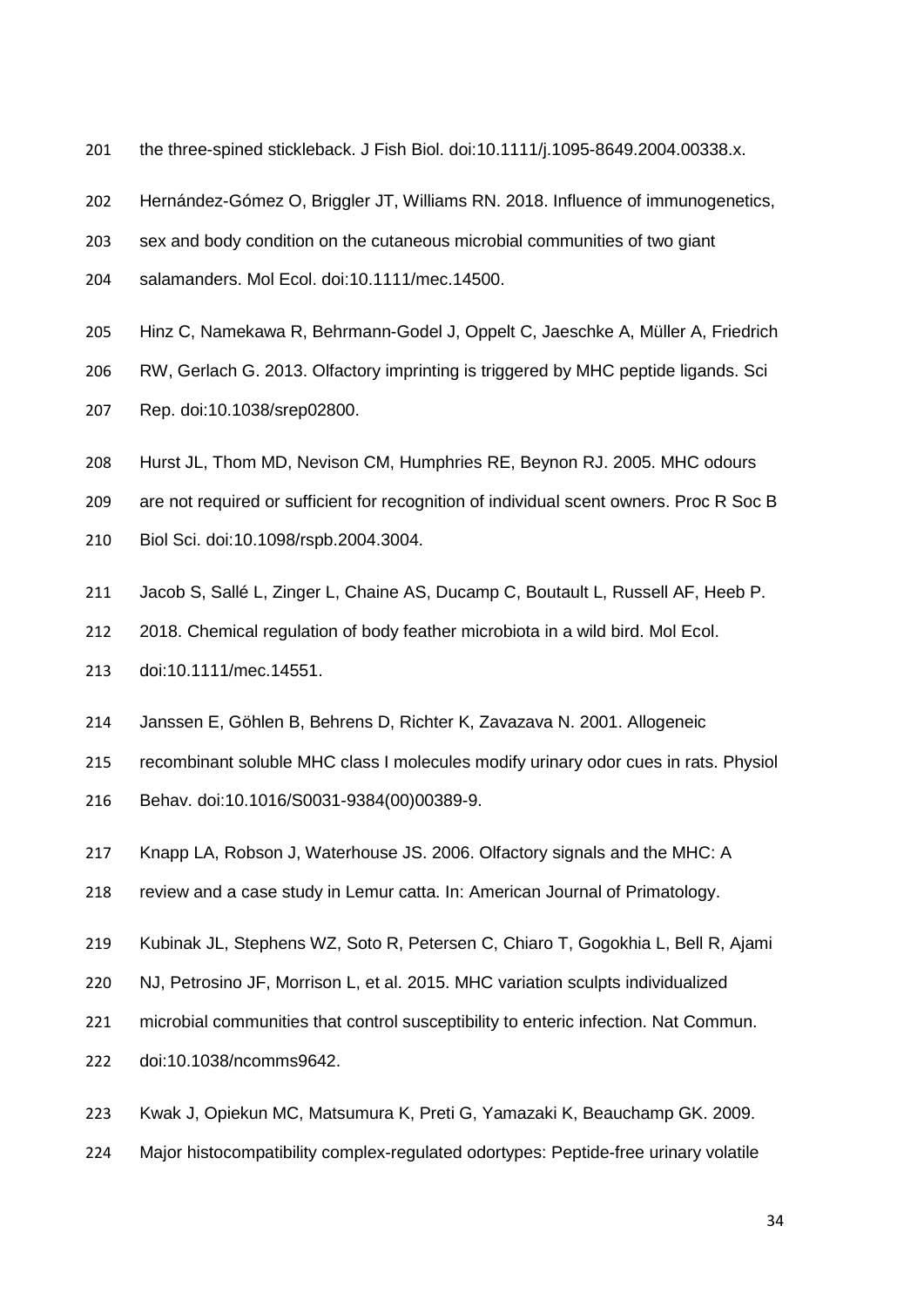- signals. Physiol Behav. doi:10.1016/j.physbeh.2008.10.003.
- Kwak J, Willse A, Matsumura K, Opiekun MC, Yi W, Preti G, Yamazaki K,
- Beauchamp GK. 2008. Genetically-based olfactory signatures persist despite dietary
- variation. PLoS One. doi:10.1371/journal.pone.0003591.
- Lanyon C V., Rushton SP, O'Donnell AG, Goodfellow M, Ward AC, Petrie M, Jensen
- SP, Morris Gosling L, Penn DJ. 2007. Murine scent mark microbial communities are
- genetically determined. FEMS Microbiol Ecol. doi:10.1111/j.1574-
- 6941.2006.00252.x.
- Leclaire S, Van Dongen WFD, Voccia S, Merkling T, Ducamp C, Hatch SA,
- Blanchard P, Danchin É, Wagner RH. 2014. Preen secretions encode information on
- MHC similarity in certain sex-dyads in a monogamous seabird. Sci Rep.
- doi:10.1038/srep06920.
- Leclaire S, Jacob S, Greene LK, Dubay GR, Drea CM. 2017. Social odours covary
- with bacterial community in the anal secretions of wild meerkats. Sci Rep.
- doi:10.1038/s41598-017-03356-x.
- Leclaire S, Strandh M, Dell'Ariccia G, Gabirot M, Westerdahl H, Bonadonna F. 2019.
- Plumage microbiota covaries with the major histocompatibility complex in blue
- petrels. Mol Ecol. doi:10.1111/mec.14993.
- Leclaire S, Strandh M, Mardon J, Westerdahl H, Bonadonna F. 2017. Odour-based
- discrimination of similarity at the major histocompatibility complex in birds. Proc R
- Soc B Biol Sci. doi:10.1098/rspb.2016.2466.
- Martín-Vivaldi M, Peña A, Peralta-Sánchez JM, Sánchez L, Ananou S, Ruiz-
- Rodríguez M, Soler JJ. 2010. Antimicrobial chemicals in hoopoe preen secretions are
- produced by symbiotic bacteria. Proc R Soc B Biol Sci. doi:10.1098/rspb.2009.1377.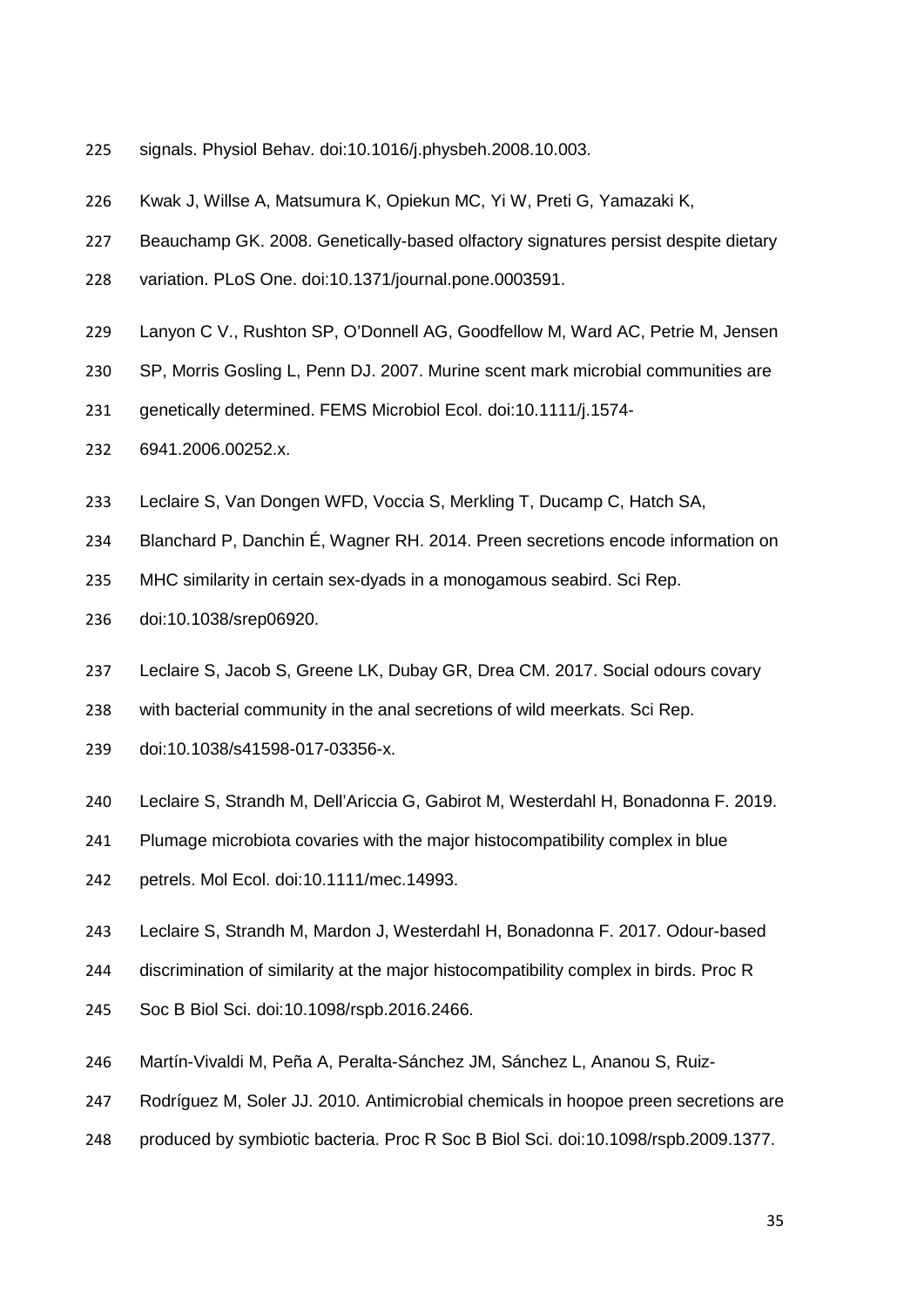- Milinski M, Griffiths SW, Reusch TBH, Boehm T. 2010. Costly major
- histocompatibility complex signals produced only by reproductively active males, but
- not females, must be validated by a "maleness signal" in three-spined sticklebacks.
- Proc R Soc B Biol Sci. doi:10.1098/rspb.2009.1501.
- Nakagawa S, Lagisz M. 2019. How good does our map of knowledge have to be?: A
- comment on Berger-Tal et al. Behav Ecol. doi:10.1093/beheco/ary137.
- Nakagawa S, Noble DWA, Senior AM, Lagisz M. 2017. Meta-evaluation of meta-
- analysis: Ten appraisal questions for biologists. BMC Biol. doi:10.1186/s12915-017-
- 0357-7.
- Novotny M V., Soini HA, Koyama S, Wiesler D, Bruce KE, Penn DJ. 2007. Chemical
- identification of MHC-influenced volatile compounds in mouse urine. I: Quantitative
- proportions of major chemosignals. J Chem Ecol. doi:10.1007/s10886-006-9230-9.
- Olsén KH, Grahn M, Lohm J. 2002. Influence of MHC on sibling discrimination in
- arctic char, Salvelinus alpinus (L.). J Chem Ecol. doi:10.1023/A:1015240810676.
- Olsén KH, Grahn M, Lohm J, Langefors Å. 1998. MHC and kin discrimination in
- juvenile Arctic chart, Salvelinus alpinus (L.). Anim Behav.
- doi:10.1006/anbe.1998.0837.
- Olsson M, Madsen T, Nordby J, Wapstra E, Ujvari B, Wittsell H. 2003. Major
- histocompatibility complex and mate choice in sand lizards. Proc R Soc B Biol Sci.
- doi:10.1098/rsbl.2003.0079.
- Pearce DS, Hoover BA, Jennings S, Nevitt GA, Docherty KM. 2017. Morphological
- and genetic factors shape the microbiome of a seabird species (Oceanodroma
- leucorhoa) more than environmental and social factors. Microbiome.
- doi:10.1186/s40168-017-0365-4.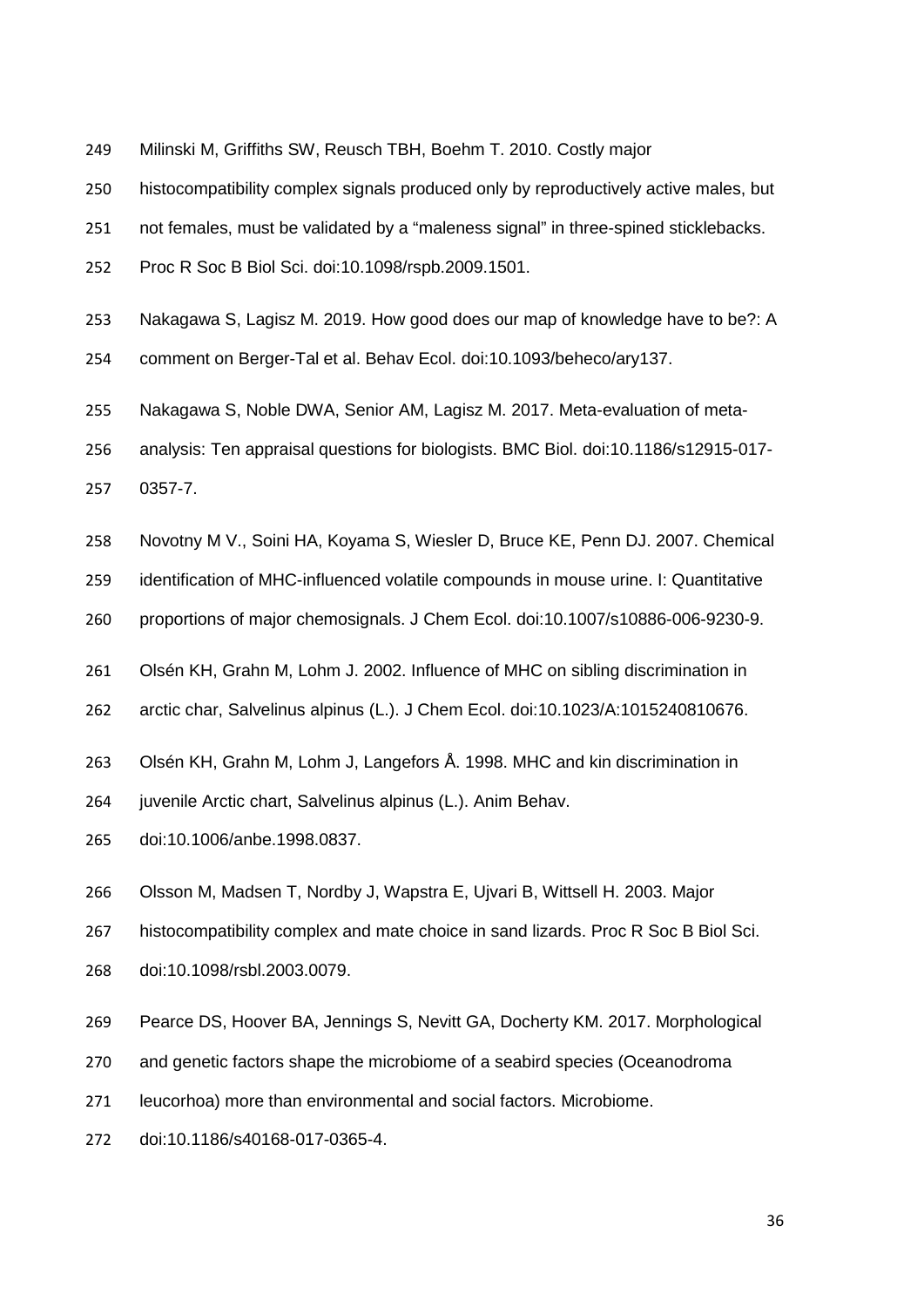- Pearse-Pratt R, Schellinck H, Brown R, Singh PB, Roser B. 1998. Soluble MHC
- antigens and olfactory recognition of genetic individuality: The mechanism. Genetica.
- doi:10.1023/A:1026489524199.
- Penn D, Potts WK. 1998. Untrained mice discriminate MHC-determined odors.
- Physiol Behav. doi:10.1016/S0031-9384(98)00052-3.
- Radwan J, Tkacz A, Kloch A. 2008. MHC and preferences for male odour in the bank
- vole. Ethology. doi:10.1111/j.1439-0310.2008.01528.x.
- Rajakaruna RS, Brown JA, Kaukinen KH, Miller KM. 2006. Major histocompatibility
- complex and kin discrimination in Atlantic salmon and brook trout. Mol Ecol.
- doi:10.1111/j.1365-294X.2006.03113.x.
- Reusch TBH, Häberli MA, Aeschlimann PB, Milinski M. 2001. Female sticklebacks
- count alleles in a strategy of sexual selection explaining MHC polymorphism. Nature.
- doi:10.1038/35104547.
- Röck F, Hadeler KP, Rammensee HG, Overath P. 2007. Quantitative analysis of
- mouse urine volatiles: In search of MHC-dependent differences. PLoS One.
- doi:10.1371/journal.pone.0000429.
- Schaefer ML, Yamazaki K, Osada K, Restrepo D, Beauchamp GK. 2002. Olfactory
- fingerprints for major histocompatibility complex-determined body odors II:
- Relationship among odor maps, genetics, odor composition, and behavior. J
- Neurosci. doi:10.1523/jneurosci.22-21-09513.2002.
- Schellinck HM, Brown RE, Slotnick BM. 1991. Training rats to discriminate between
- the odors of individual conspecifics. Anim Learn Behav. doi:10.3758/BF03197880.
- Schellinck HM, Monahan E, Brown RE, Maxson SC. 1993. A comparison of the
- contribution of the major histocompatibility complex (MHC) and Y chromosomes to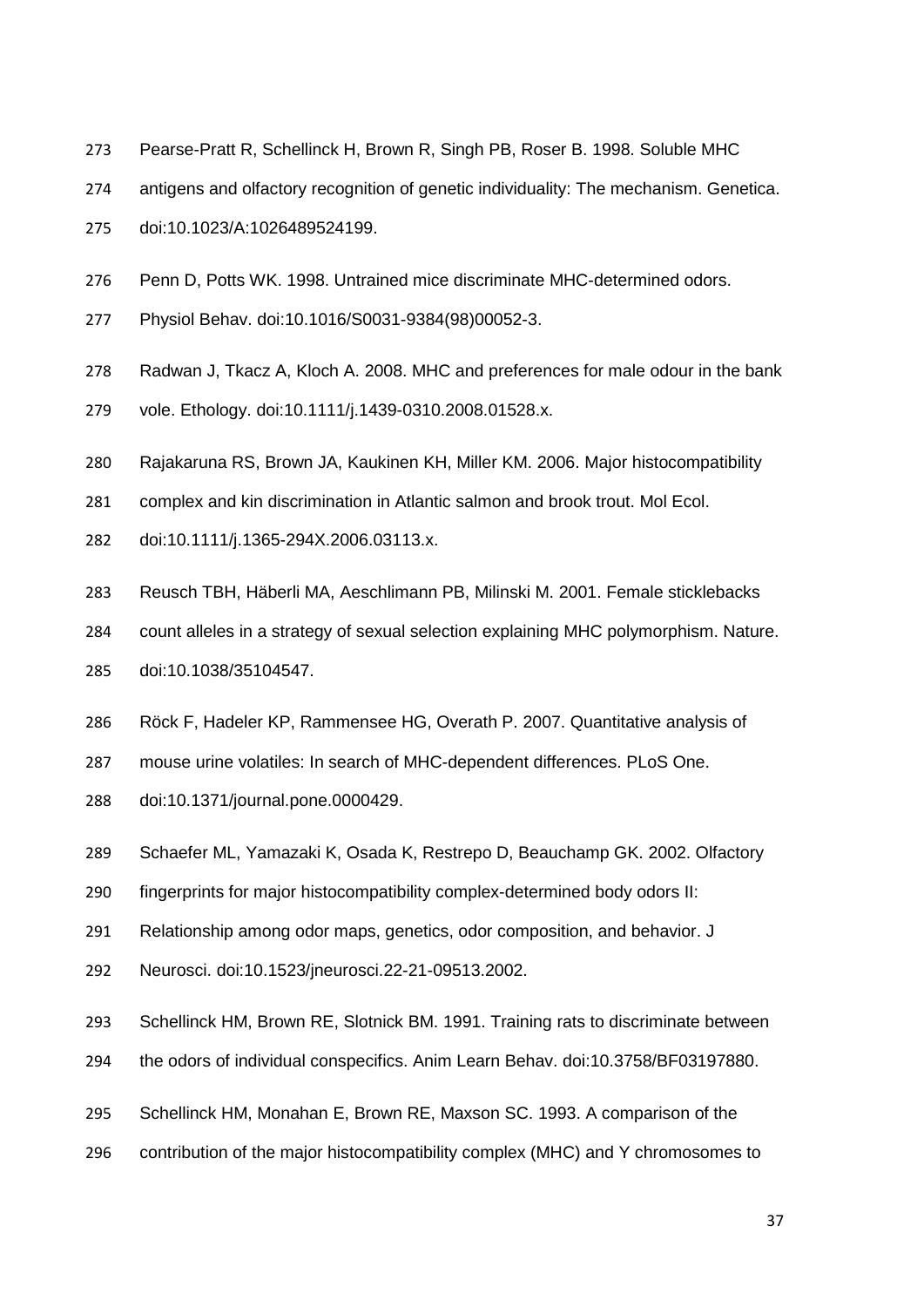- the discriminability of individual urine odors of mice by Long-Evans rats. Behav Genet. doi:10.1007/BF01082464.
- Schellinck HM, Slotnick BM, Brown RE. 1997. Odors of individuality originating from
- the major histocompatibility complex are masked by diet cues in the urine of rats.
- Anim Learn Behav. doi:10.3758/BF03199058.
- Setchell JM, Vaglio S, Abbott KM, Moggi-Cecchi J, Boscaro F, Pieraccini G, Knapp
- LA. 2011. Odour signals major histocompatibility complex genotype in an Old World
- monkey. In: Proceedings of the Royal Society B: Biological Sciences.
- Singer AG, Beauchamp GK, Yamazaki K. 1997. Volatile signals of the major
- histocompatibility complex in male mouse urine. Proc Natl Acad Sci U S A.
- doi:10.1073/pnas.94.6.2210.
- Singer AG, Tsuchiya H, Wellington JL, Beauchamp GK, Yamazaki K. 1993.
- Chemistry of odortypes in mice: Fractionation and bioassay. J Chem Ecol.
- doi:10.1007/BF00994326.
- Slade JWG, Watson MJ, Kelly TR, Gloor GB, Bernards MA, Macdougall-Shackleton
- EA. 2016. Chemical composition of preen wax reflects major histocompatibility
- complex similarity in songbirds. Proc R Soc B Biol Sci. doi:10.1098/rspb.2016.1966.
- Theis KR, Venkataraman A, Dycus JA, Koonter KD, Schmitt-Matzen EN, Wagner AP,
- Holekamp KE, Schmidt TM. 2013. Symbiotic bacteria appear to mediate hyena social
- odors. Proc Natl Acad Sci U S A. doi:10.1073/pnas.1306477110.
- Wadud Khan MA, Zac Stephens W, Mohammed AD, Round JL, Kubinak JL. 2019.
- Does MHC heterozygosity influence microbiota form and function? PLoS One.
- doi:10.1371/journal.pone.0215946.
- Wegner KM, Shama LNS, Kellnreitner F, Pockberger M. 2012. Diversity of immune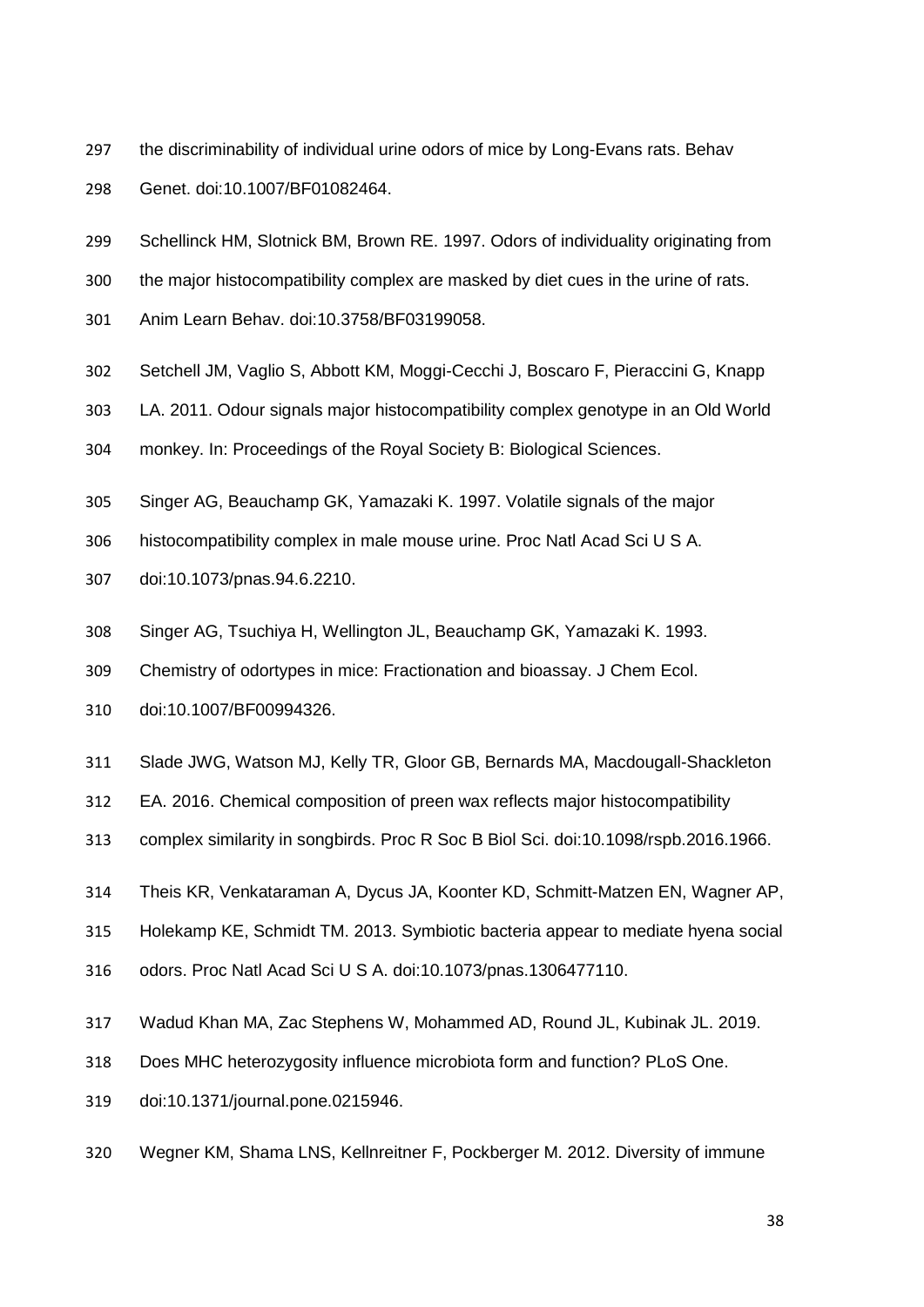- genes and associated gill microbes of European plaice Pleuronectes platessa. Estuar
- Coast Shelf Sci. doi:10.1016/j.ecss.2011.09.001.
- Whittaker DJ, Gerlach NM, Slowinski SP, Corcoran KP, Winters AD, Soini HA,
- Novotny M V., Ketterson ED, Theis KR. 2016. Social environment has a primary
- influence on the microbial and odor profiles of a chemically signaling songbird. Front
- Ecol Evol. doi:10.3389/fevo.2016.00090.
- Whittaker DJ, Slowinski SP, Greenberg JM, Alian O, Winters AD, Ahmad MM, Burrell
- MJE, Soini HA, Novotny M V., Ketterson ED, et al. 2019. Experimental evidence that
- symbiotic bacteria produce chemical cues in a songbird. J Exp Biol.
- doi:10.1242/jeb.202978.
- Willse A, Belcher AM, Preti G, Wahl JH, Thresher M, Yang P, Yamazaki K,
- Beauchamp GK. 2005. Identification of major histocompatibility complex-regulated
- body odorants by statistical analysis of a comparative gas chromatography/mass

spectrometry experiment. Anal Chem. doi:10.1021/ac048711t.

- Willse A, Kwak J, Yamazaki K, Preti G, Wahl JH, Beauchamp GK. 2006. Individual
- odortypes: Interaction of MHC and background genes. Immunogenetics.
- doi:10.1007/s00251-006-0162-x.
- Winternitz J, Abbate J. 2015. Examining the evidence for major histocompatibility
- complex-dependent mate selection in humans and nonhuman primates. Res Rep
- Biol. doi:10.2147/rrb.s58514.
- Wysocki CJ, Yamazaki K, Curran M, Wysocki LM, Beauchamp GK. 2004. Mice (Mus
- musculus) lacking a vomeronasal organ can discriminate MHC-determined
- odortypes. Horm Behav. doi:10.1016/j.yhbeh.2004.02.010.
- Yamaguchi M, Yamazaki K, Beauchamp GK, Bard J, Thomas L, Boyse EA. 1981.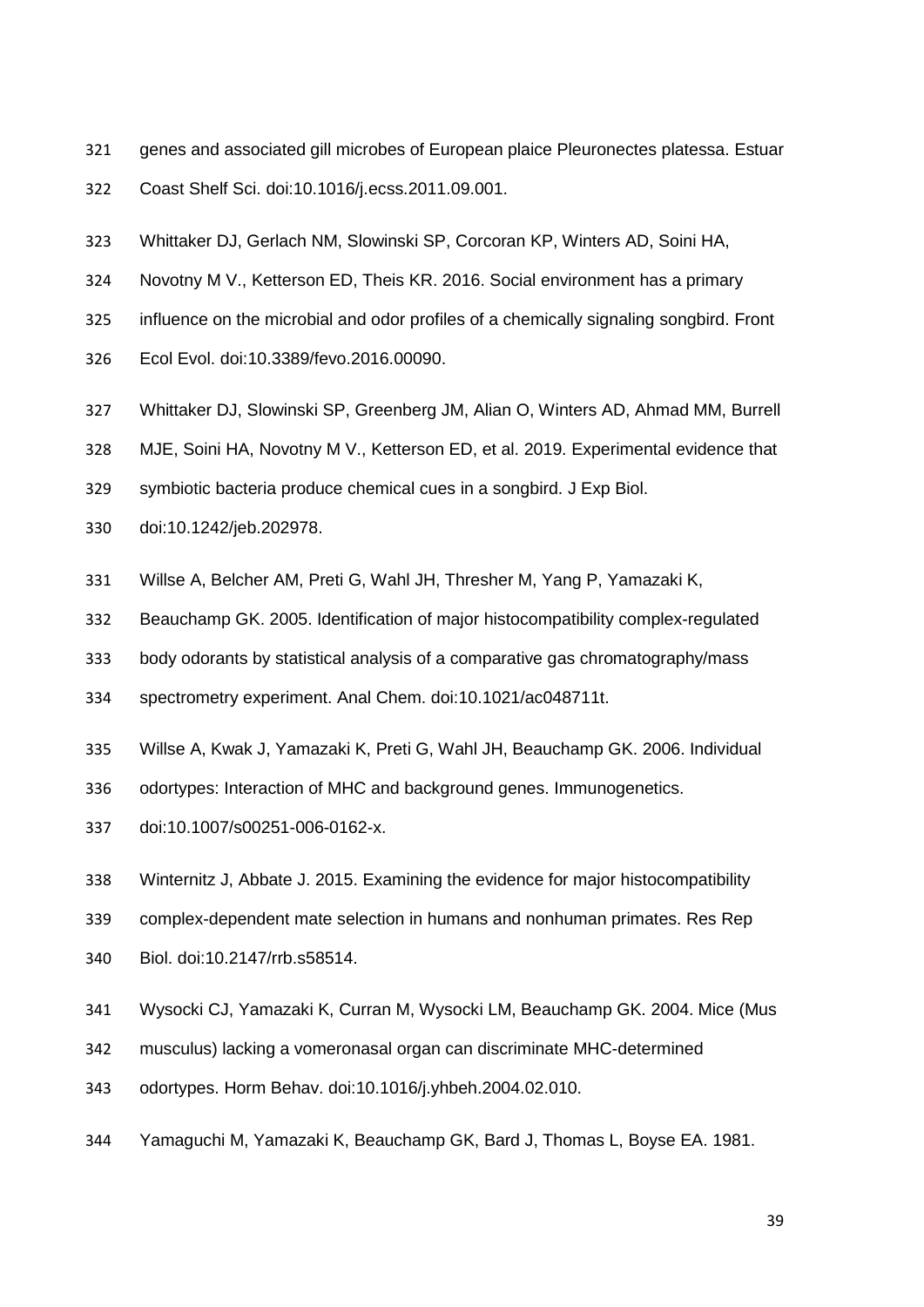- Distinctive urinary odors governed by the major histocompatibility locus of the mouse.
- Proc Natl Acad Sci U S A. doi:10.1073/pnas.78.9.5817.
- Yamaguchi MS, Ganz HH, Cho AW, Zaw TH, Jospin G, McCartney MM, Davis CE,
- 348 Eisen JA, Coil DA. 2019. Bacteria isolated from Bengal cat (Felis catus x Prionailurus
- bengalensis) anal sac secretions produce volatile compounds potentially associated
- with animal signaling. PLoS One. doi:10.1371/journal.pone.0216846.
- Yamazaki K, Beauchamp GK, Bard J, Thomas L, Boyse EA. 1982. Chemosensory
- recognition of phenotypes determined by the Tla and H-2K regions of chromosome
- 17 of the mouse. Proc Natl Acad Sci U S A. doi:10.1073/pnas.79.24.7828.
- Yamazaki K, Beauchamp GK, Curran M, Bard J, Boyse EA. 2000. Parent-progeny
- recognition as a function of MHC odortype identity. Proc Natl Acad Sci U S A.
- doi:10.1073/pnas.180320997.
- Yamazaki K, Beauchamp GK, Imai Y, Bard J, Boyse EA. 1992. Expression of urinary
- H-2 odortypes by infant mice. Proc Natl Acad Sci U S A. doi:10.1073/pnas.89.7.2756.
- Yamazaki K, Beauchamp GK, Imai Y, Bard J, Phelan SP, Thomas L, Boyse EA.
- 1990. Odortypes determined by the major histocompatibility complex in germfree
- mice. Proc Natl Acad Sci U S A. doi:10.1073/pnas.87.21.8413.
- Yamazaki K, Beauchamp GK, Shen FW, Bard J, Boyse EA. 1994. Discrimination of
- odortypes determined by the major histocompatibility complex among outbred mice.
- Proc Natl Acad Sci U S A. doi:10.1073/pnas.91.9.3735.
- Zomer S, Dixon SJ, Xu Y, Jensen SP, Wang H, Lanyon C V., O'Donnell AG, Clare
- AS, Gosling LM, Penn DJ, et al. 2009. Consensus multivariate methods in gas
- chromatography mass spectrometry and denaturing gradient gel electrophoresis:
- MHC-congenic and other strains of mice can be classified according to the profiles of